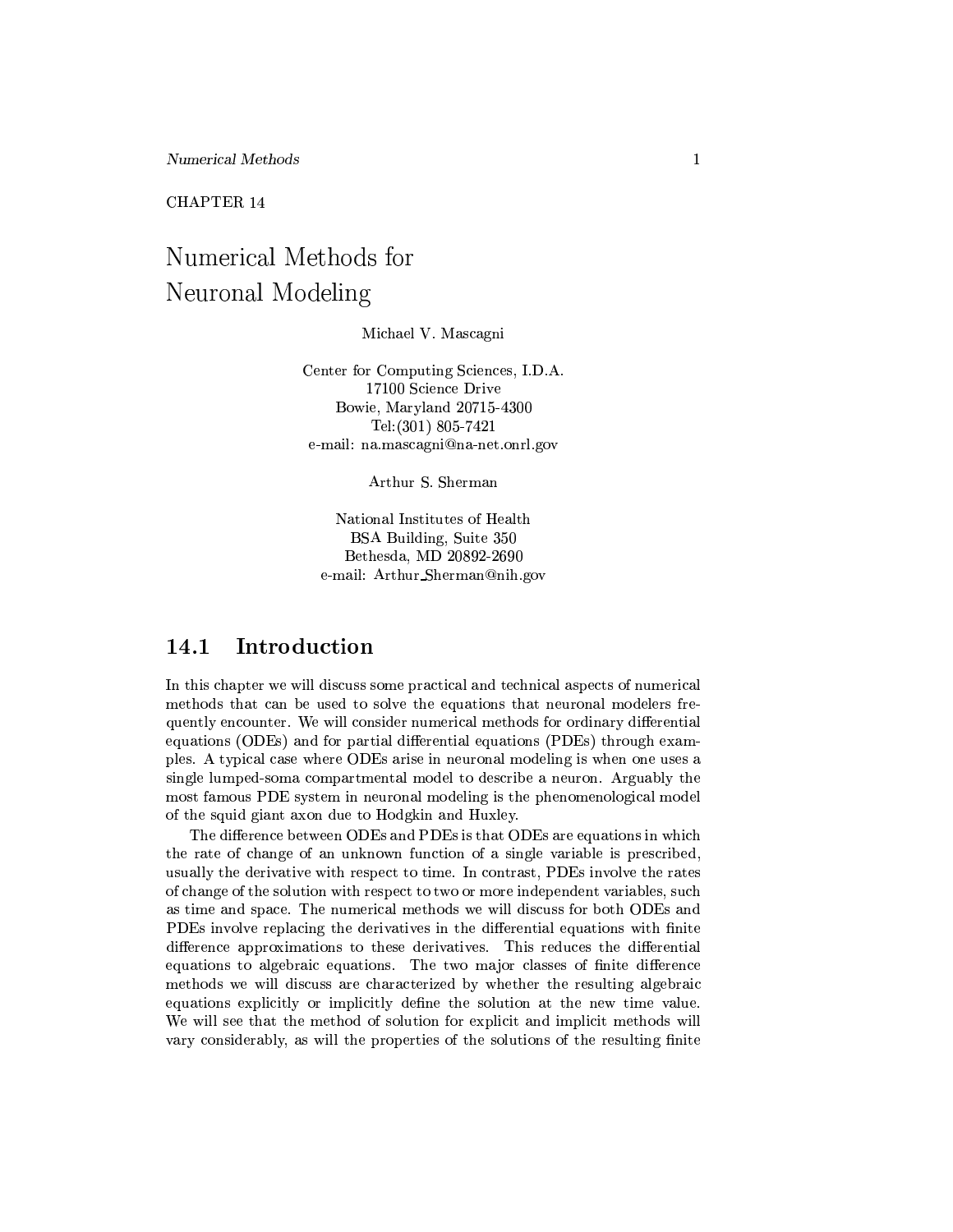difference equations.

To simplify our exposition, we will use the Hodgkin-Huxley equations as illustrative examples for the numerical methods we discuss. If one space clamps a section of a squid giant axon the membrane potential will no longer depend on the spatial location within the clamped region. This reduces the original PDE to a system of ODEs, and leads us to model the membrane potential with the following system of ODEs:

$$
C\frac{dV}{dt} = -\overline{g}_{Na}m^3h(V - E_{Na}) - \overline{g}_{K}n^4(V - E_{K}) - \overline{g}_{leak}(V - E_{leak}), \quad (14.1)
$$

 $where$ 

$$
\begin{aligned}\n\frac{dm}{dt} &= (1-m)\alpha_m(V) - m\beta_m(V), \\
\frac{dh}{dt} &= (1-h)\alpha_h(V) - h\beta_h(V), \\
\frac{dn}{dt} &= (1-n)\alpha_n(V) - n\beta_n(V).\n\end{aligned} \tag{14.2}
$$

In addition to this relation for current balance, Hodgkin and Huxley provided expressions for the rate functions  $\alpha_m(V)$ ,  $\alpha_n(V)$ ,  $\alpha_n(V)$ ,  $\beta_m(V)$ ,  $\beta_h(V)$ , and  $\beta_n(V)$ . (Hodgkin and Huxley, 1952).

If instead of space clamping the Loligo giant axon, one allows the voltage across the membrane of the axon also to vary with longitudinal distance along the axon,  $x$ , then the membrane potential satisfies a PDE. This PDE is similar to the space clamped ODE case except that eq. 14.1 is replaced with

$$
C \frac{\partial V}{\partial t} = \frac{a}{2R} \frac{\partial^2 V}{\partial x^2} - \overline{g}_{Na} m^3 h (V - E_{Na}) -
$$
  

$$
\overline{g}_K n^4 (V - E_K) - \overline{g}_{leak} (V - E_{leak}).
$$
 (14.3)

Below we will consider the complete mathematical description of these two problems related to the squid giant axon and their numerical solution. It is important to note that the Hodgkin-Huxley systems are useful examples for numerical computation in two complementary ways. First, the Hodgkin-Huxley models are very complex, and so provide a realistic and challenging system to test our proposed numerical methods. Numerical methods that work on the Hodgkin-Huxley systems should work equally well on other equations the neuronal modeler may wish to explore. Secondly, the Hodgkin-Huxley equations are basic expressions of current conservation. Thus modification of our formulæ for the numerical solution of the Hodgkin-Huxley system to accommodate other neuronal models is straightforward provided the models are also explicitly based on electrical properties of nerve, and the kinetics associated with the individual ionic currents can be described with first order kinetic equations as in eqs. 14.2.

#### 14.1.1 **Numerical Preliminaries**

We begin with a discussion of sources of numerical error, both those that affect numerical calculations in general and those that arise specifically in solving

 $\overline{2}$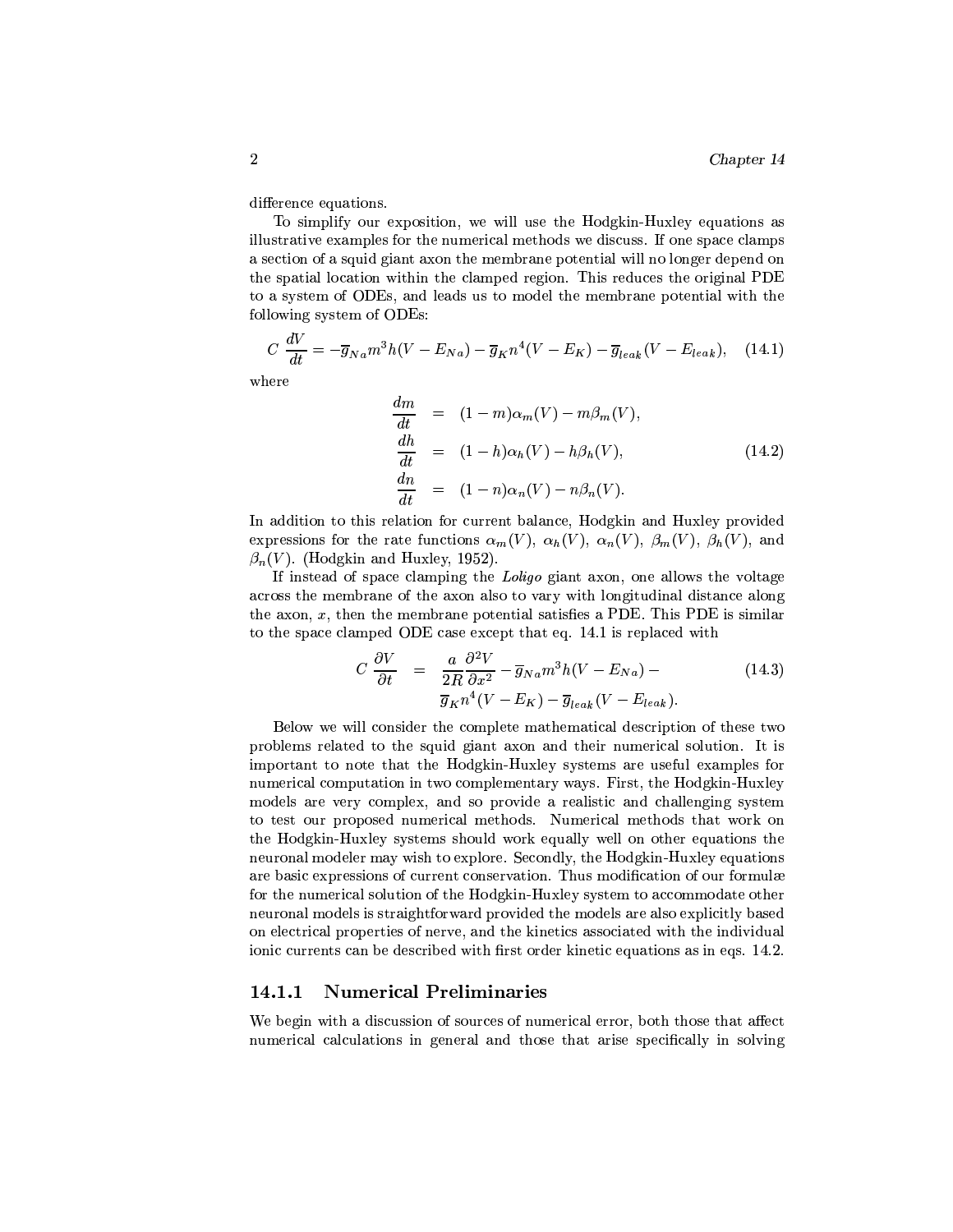differential equations. The fundamental reason for error (loss of *accuracy*) is the finite nature of computers, which limits their ability to represent inherently infinite processes. Irrational numbers, like  $\sqrt{2}$ , transcendental numbers, like  $\pi$  and e, and repeating decimals, like 1/3, can only be represented to finite *precision.* Even exactly represented numbers are subject to *round-off error* when they are added or multiplied together. For further discussion of these issues consult a general numerical analysis text, such as Golub and Ortega (1992). Numerical methods for ODEs and PDEs involve, in addition, finite approximations of the infinite limiting processes that define derivatives and integrals. These approximations introduce *truncation* or *discretization* error. Even if one solves the discretized problem exactly, the answer is still only an approximation to the original continuous problem.

In order to analyze how the above sources of error are handled by particular numerical methods for ODEs and PDEs, three concepts have been introduced, stability, consistency, and convergence. The most fundamental is convergence, which means that the error between the numerical solution and the exact solution can be made as small as we please. We will be discussing finite difference methods where space and time are discretized with numerical time step,  $\Delta t$ , and a spatial mesh size,  $\Delta x$ . Thus demonstrating convergence for a finite difference method means showing that the numerical solution differs from the exact solution by a term which goes to zero as  $\Delta t$  and  $\Delta x$  go to zero.

In the establishment of general convergence theory, the concepts of stability and consistency of a numerical method also have emerged as fundamental. As the name implies, consistency of a numerical method ensures that the numerical solution solves a discrete problem that is the same as the desired continuous problem. For finite difference methods, this amounts to determining whether the difference equations, when applied to the exact solution to the continuous problem, produce only a small approximation (truncation) error. If this truncation error goes to zero as  $\Delta t$  and  $\Delta x$  go to zero, then the numerical method is consistent. This definition for consistency sounds suspiciously like the definition for convergence. However, a method can be consistent and yet not convergent. This is because consistency only demands that the exact solution satisfy the finite difference equations with a truncation error which formally goes to zero. Convergence demands that the numerical and exact solutions can be made to differ by an arbitrarily small amount at every point in time and space. Convergence is a more restrictive definition.

Stability is the concept that fills the gap between consistency and convergence. We call a finite difference method stable if the solution to the finite difference equations remains bounded as the grid parameters go to zero. It is a notable fact that some consistent finite difference methods are not stable. In these cases the numerical solution may grow without bound even when the analytic solution to the same problem might actually be quite small. A method with this type of behavior is obviously not convergent. We should note that some stable finite difference solutions can exhibit small oscillations about the exact solution and still be of great utility. Therefore we can appreciate the importance of using finite difference methods that give solutions which do not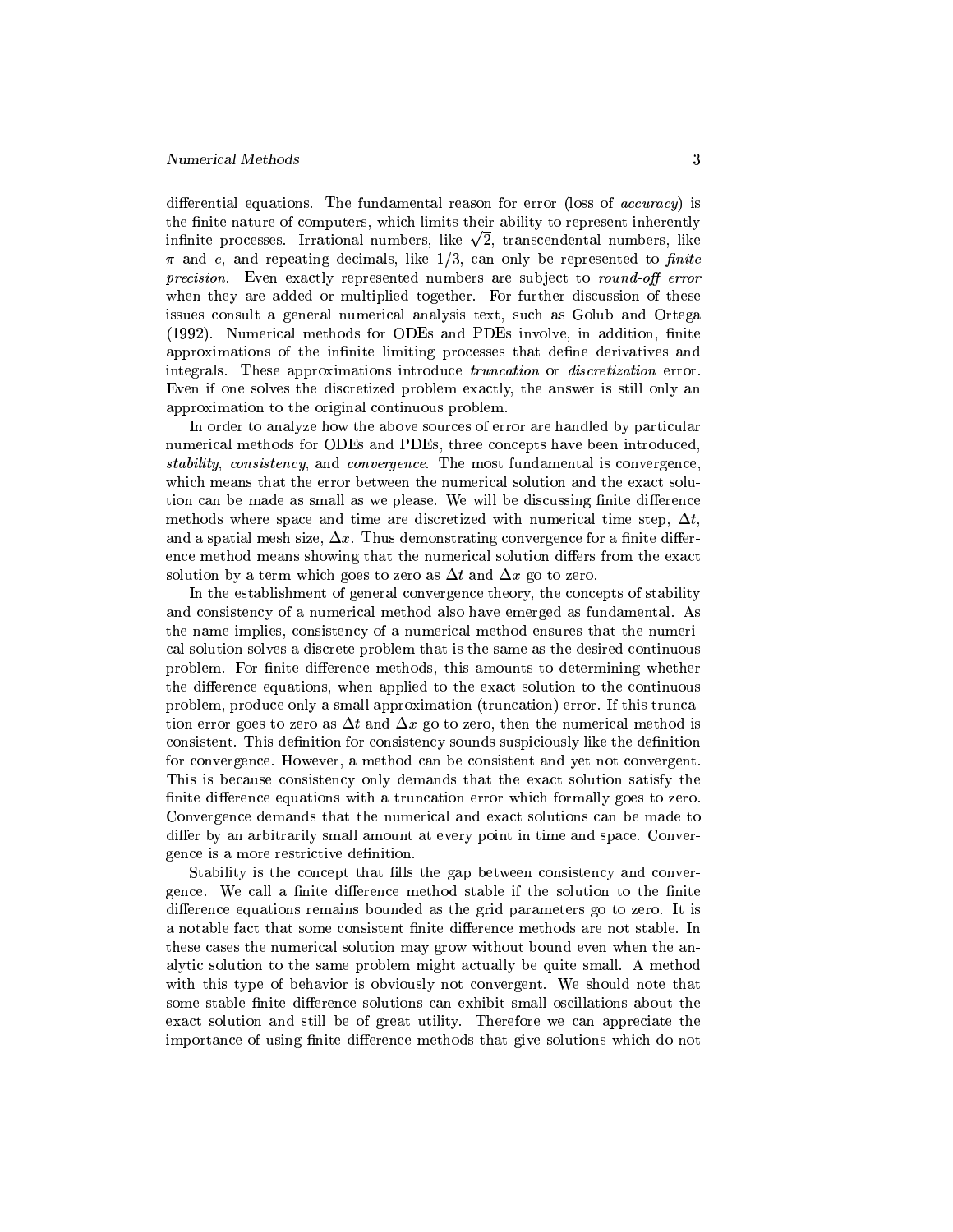grow without bound.

One of the most remarkable results in the analysis of finite difference methods for differential equations is the Lax Equivalence Theorem (Richtmyer and Morton, 1967), which states that a finite difference method for linear ODEs or PDEs is convergent if and only if it is both consistent and stable. Thus for these linear problems, the two concepts of consistency and stability are complementary. Because of this elegant relationship between these three concepts for linear problems, numerical methods for nonlinear problems also discuss consistency and stability in the context of establishing numerical convergence; however, in these nonlinear cases there is no general Lax Equivalence Theorem. Technical treatments of this theory can be found in Isaacson and Keller (1966). Richtmyer and Morton (1967), and Sod (1985).

#### 14.2 **Methods for ODEs**

The theory for the numerical solution of ODEs is very well established, and the rigorous analysis of many classes of numerical methods has an extensive literature (see for example Gear, 1971a; Lambert, 1973). We will distinguish numerical methods for ODEs based on a property of ODEs themselves, known as stiffness. Stiffness measures the difficulty of solving an ODE numerically, in much the same way that the condition number of a matrix measures the difficulty of numerically solving the associated system of linear equations (see Appendix A). Stiff systems are characterized by disparate time scales. Nonstiff systems can be solved by *explicit* methods which are relatively simple *(i.e.*) can be coded by an amateur), while stiff systems require more complex *implicit* methods (usually from a professionally written package).

Methods can also be classified by how the accuracy depends on the step size,  $\Delta t$ , usually expressed in "big Oh" notation (Lin and Segel, 1988, pp. 112) -113). For example, a method is  $O((\Delta t)^2)$  accurate if the solution differs from the exact solution to the ODE by an amount that goes to zero like  $(\Delta t)^2$ , as  $\Delta t$  goes to zero. Thus if we halve  $\Delta t$  the error decreases by a factor of  $(\frac{1}{2})^2$ . Higher order methods are more accurate, but generally are more complicated to implement than lower order methods and require more work per time step. Thus a practical decision must be made weighing the numerical accuracy requirement versus the overall cost of both implementing and using a particular method.

A more precise analysis leads to a distinction between local and global truncation errors. The local truncation error is the error between the numerical solution and the exact solution after a single time step. Recalling the definition of consistency, it is the local truncation error that must go to zero as  $\Delta t$  goes to zero for a method to be consistent. One can generally compute the local truncation error from the Taylor series expansion of the solution. A method is called p-order accurate if the local truncation error is  $O((\Delta t)^p)$ . The global truncation error is the difference between the computed solution and the exact solution at a given time,  $t = T = n\Delta t$ . This is the error that must go to zero as  $\Delta t$  goes to zero for a method to be convergent. In general, one cannot merely use the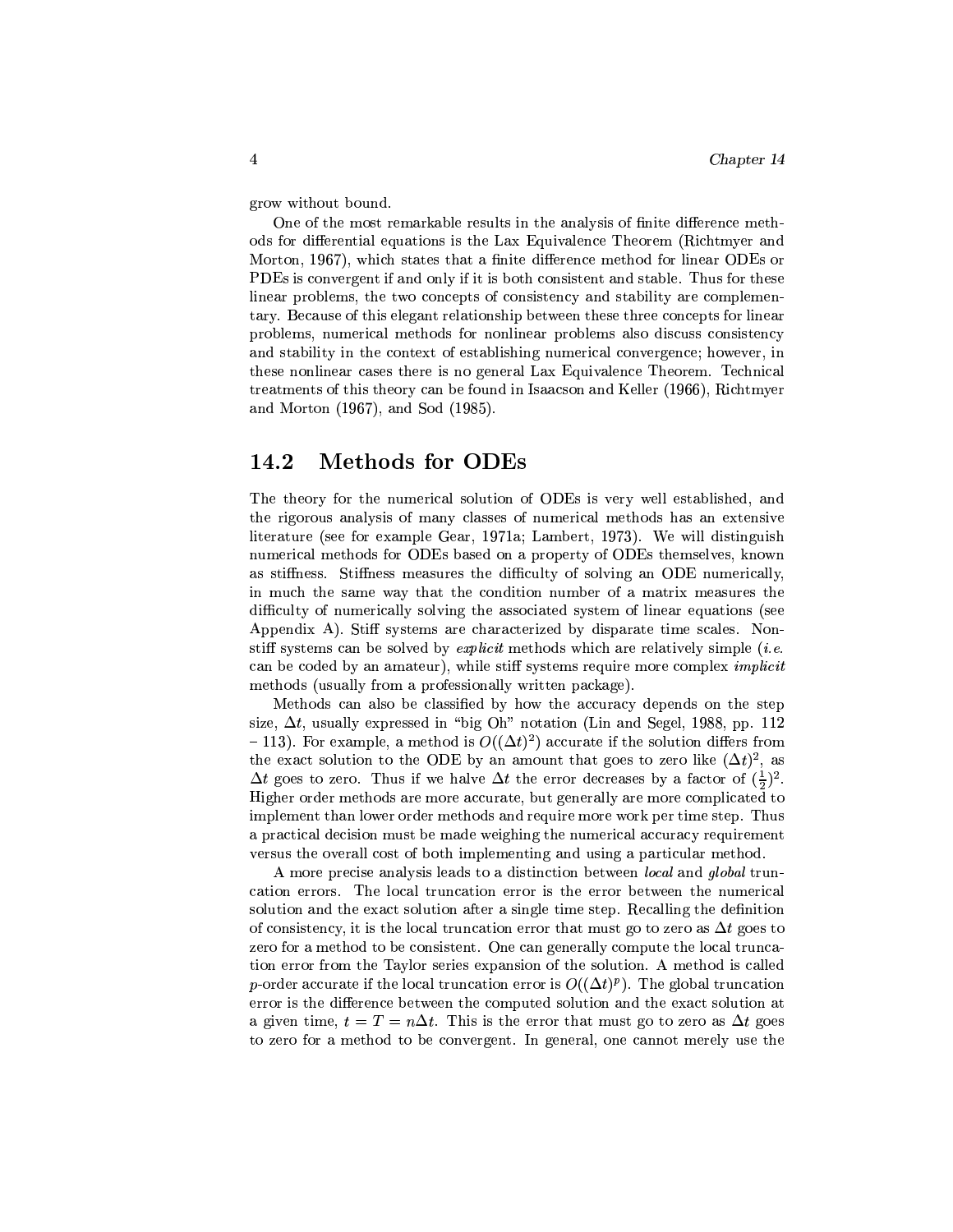Taylor series to calculate the global truncation error explicitly, but it can be shown that if the local truncation error is  $O((\Delta t)^p)$  then the global truncation error of a convergent method will also be  $O((\Delta t)^p)$  (Stoer and Bulirsch, 1980).

We conclude with the mathematical setting and uniform notation for describing numerical methods. The Hodgkin-Huxley ODE model, eqs. 14.1 and 14.2, is a system of four first-order ODEs. We can define the four dimensional vector of functions,  $\vec{U} = (V, m, h, n)$ , and rewrite eqs. 14.1 and 14.2 to obtain the single vector differential equation

$$
\frac{d\vec{U}}{dt} = \vec{F}(\vec{U}, t). \tag{14.4}
$$

Here  $\vec{F}(\vec{U})$  is a vector-valued right hand side corresponding to the right hand sides in eqs. 14.1 and 14.2 with eq. 14.1 rewritten by dividing through by  $C$ . In general it is always possible to rewrite any system of ODEs as a single system of first-order ODEs, even when we begin with ODEs which have second or higher order derivatives (Boyce and DiPrima, p.  $319 - 320$ ). This is important because almost all numerical methods are designed to handle first-order systems.

Eq. 14.4 only tells us how the unknown functions change with time; we must know the initial values of these functions in order to compute a particular solution. Together, the equations and initial conditions constitute an initial value problem (IVP), where given initial values, the solution is thereafter uniquely determined.

#### **Runge-Kutta Methods** 14.2.1

All ODE algorithms begin by discretizing time. Let us denote  $t^n = n\Delta t$  and  $\vec{U}^n = \vec{U}(n\Delta t)$ . Then the simplest method of all, which follows directly from the difference-quotient approximation to the derivative, is the forward Euler method:

$$
\frac{\vec{U}^{n+1} - \vec{U}^n}{\Delta t} = \vec{F}(\vec{U}^n, t^n). \tag{14.5}
$$

An alternative form of the difference quotient gives the backward Euler method:

$$
\frac{\vec{U}^{n+1} - \vec{U}^n}{\Delta t} = \vec{F}(\vec{U}^{n+1}, t^{n+1}).
$$
\n(14.6)

Both are examples of first-order Runge-Kutta methods. If we rewrite eq. 14.5 as  $\vec{U}^{n+1} = \vec{U}^n + \Delta t \vec{F}(\vec{U}^n, t^n)$  we see that the forward Euler method gives us an explicit formula for  $\vec{U}^{n+1}$  in terms of the known  $\vec{U}^n$ . If we rewrite eq. 14.6 with the known quantities on the right and the unknowns on the left we get  $\vec{U}^{n+1} - \Delta t \vec{F} (\vec{U}^{n+1}, t^{n+1}) = \vec{U}^n$ . This is not an expression which can be simply evaluated to obtain  $\vec{U}^{n+1}$ , instead this is an equation whose solution implicitly defines  $\vec{U}^{n+1}$ . In general some numerical method for solving non-linear algebraic equations, such as Newton's method or functional iteration (Conte and de Boor, 1980), must be used to advance to the next time step. This puts implicit methods at a distinct disadvantage, but, as we will see below, stability considerations often make them the method of choice.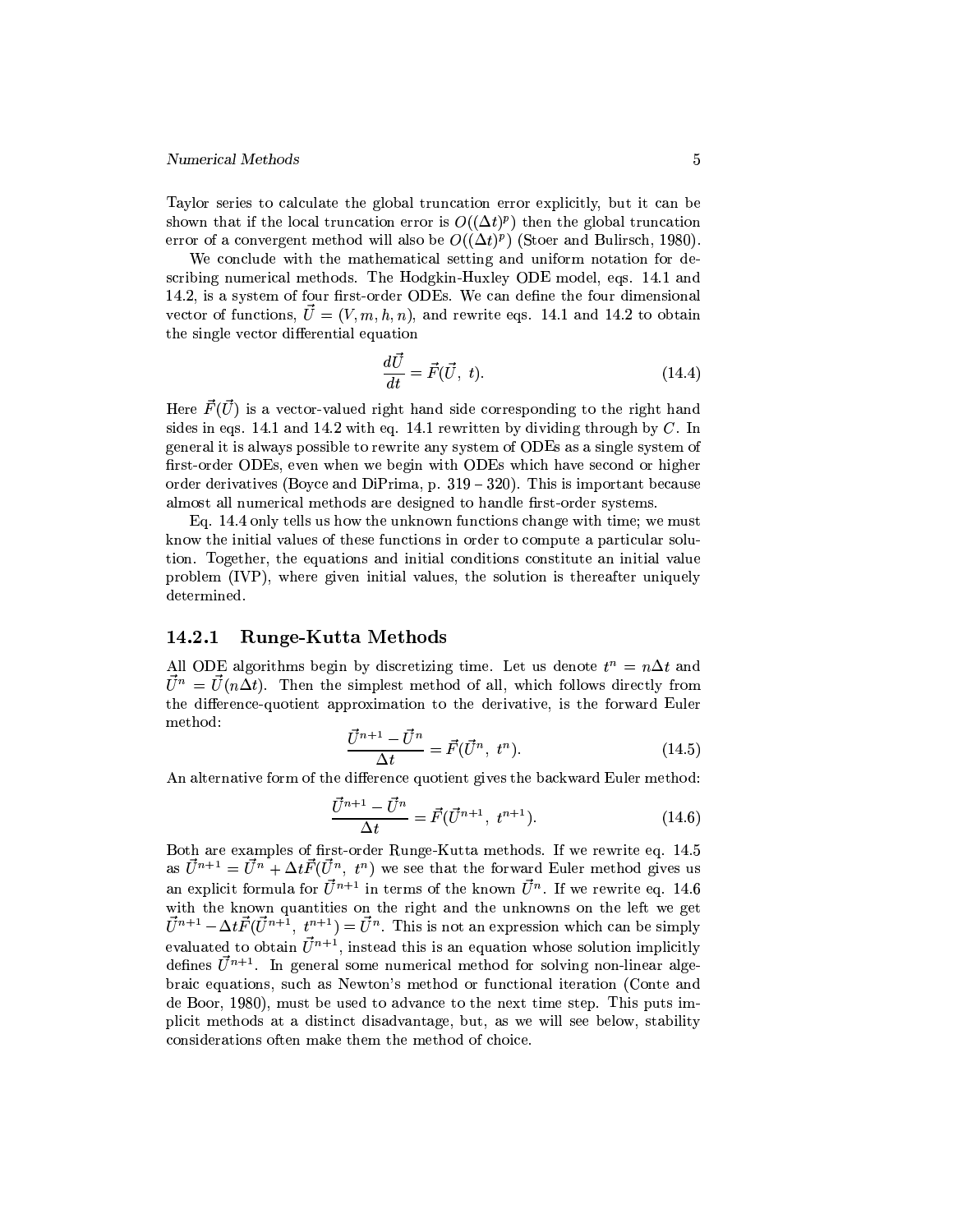Forward Euler approximates the time derivative with its value at the beginning of the time step, and backward Euler at the end of the time step. By analogy to the trapezoidal rule for numerical quadrature, one can obtain secondorder accuracy by using their average:

$$
\vec{U}^{n+1} = \vec{U}^n + \frac{\Delta t}{2} [\vec{F}(\vec{U}^n, t^n) + \vec{F}(\vec{U}^{n+1}, t^{n+1})]. \tag{14.7}
$$

This method is also implicit, and one often uses instead the following secondorder Runge-Kutta method, also known as Heun's method:

$$
\vec{U}^{n+1} = \vec{U}^n + \frac{\Delta t}{2} [\vec{k}_1 + \vec{k}_2], \text{ where,}
$$
\n
$$
\vec{k}_1 = \vec{F}(\vec{U}^n, t^n),
$$
\n
$$
\vec{k}_2 = \vec{F}(\vec{U}^n + \Delta t \vec{k}_1, t^{n+1}).
$$
\n(14.8)

Note that second-order accuracy is obtained at the cost of two evaluations of  $\vec{F}$  per time step. By going to four function evaluations we can get fourth-order accuracy:

$$
\vec{U}^{n+1} = \vec{U}^n + \frac{\Delta t}{6} [\vec{k}_1 + 2\vec{k}_2 + 2\vec{k}_3 + \vec{k}_4], \text{ where,}
$$
\n
$$
\vec{k}_1 = \vec{F}(\vec{U}^n, t^n),
$$
\n
$$
\vec{k}_2 = \vec{F}(\vec{U}^n + \frac{1}{2}\Delta t \vec{k}_1, t^{n+1/2}),
$$
\n
$$
\vec{k}_3 = \vec{F}(\vec{U}^n + \frac{1}{2}\Delta t \vec{k}_2, t^{n+1/2}),
$$
\n
$$
\vec{k}_4 = \vec{F}(\vec{U}^n + \Delta t \vec{k}_3, t^{n+1}).
$$
\n(14.9)

Heun's method can also be viewed as a *predictor-corrector* version of the trapezoidal rule. That is, one first estimates  $\vec{U}^{n+1}$  by taking a forward Euler step. Then the estimate is improved, or corrected, by taking a trapezoidal rule step. Further improvement can be made by correcting again, but it is usually preferable to reduce  $\Delta t$  if more accuracy is desired.

These methods work well when stiffness is not an issue. Therefore, the primary criterion in choosing between them is computational efficiency. There are no hard and fast rules for this, but here are a few rules of thumb. A measure of computational effort is the total number of evaluations of the right hand side functions. Suppose we wish to solve an IVP with initial conditions given at  $t=0$ , up to a time  $t=T$ . If  $M=T/\Delta t$  is the number of time steps, and K is the number of function evaluations per time step for a given numerical method, then the most efficient choice of numerical method minimizes the product  $MK$ . Higher order methods reduce M but increase K. Unless  $\vec{F}$  is very expensive to evaluate, the higher order method generally turns out to be much more efficient. Fifth order Runge-Kutta, however, requires six function evaluations, partially explaining the popularity of the fourth-order method. Also, as we shall see, achieving better than second order accuracy is problematic for PDE's, and trapezoidal-rule based methods are the norm.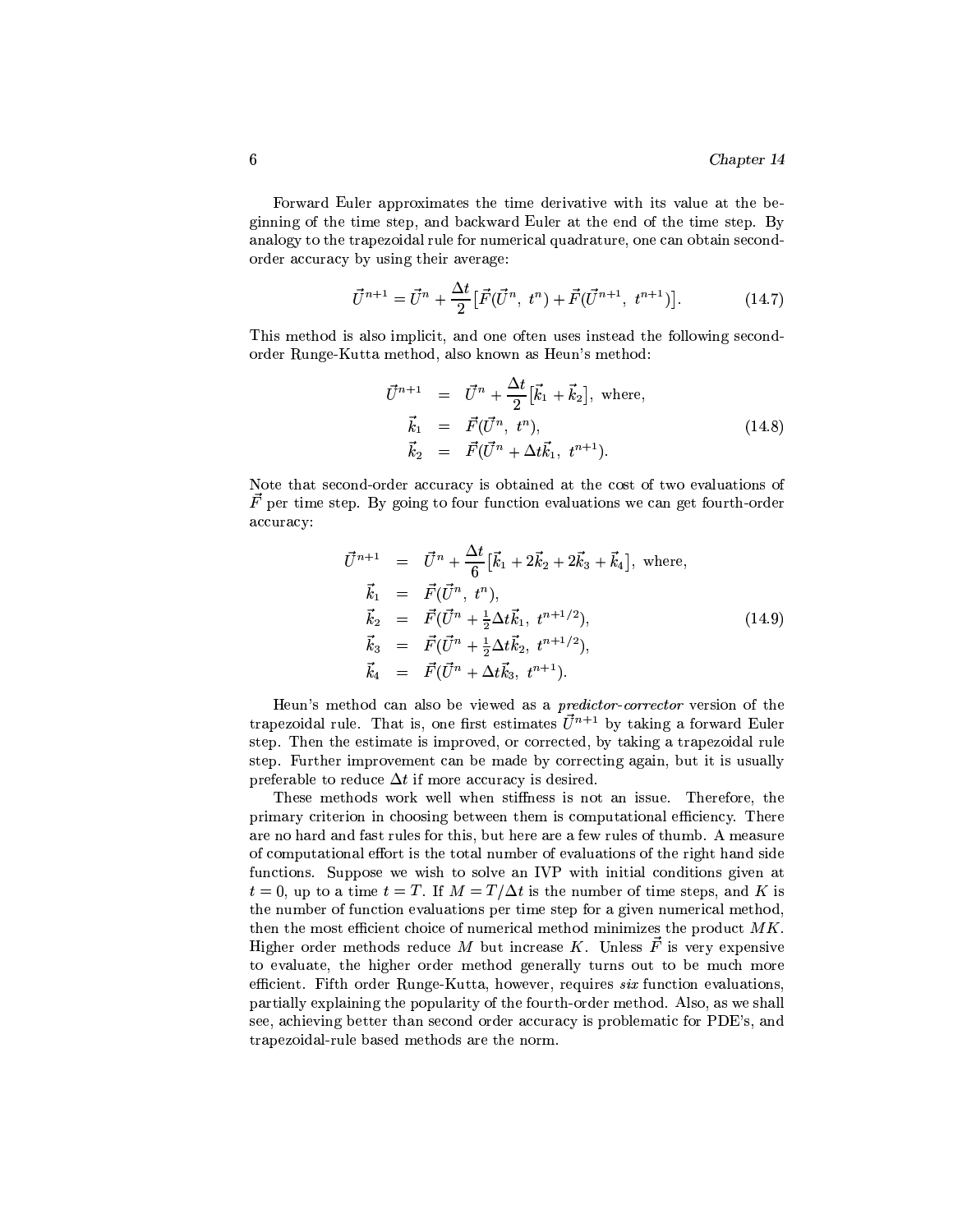#### **Multi-Step Methods** 14.2.2

The biggest weakness of Runge-Kutta methods is the cost of multiple function evaluations between each time step, whose results are never used again. Multistep methods attempt to remedy this by approximating the derivative by a combination of the function values at several previous time steps. Defining  $\vec{F}^k = \vec{F}(\vec{U}^k, t^k)$ , the explicit, 4-step Adams-Bashforth method has the form

$$
\vec{U}^{n+1} = \vec{U}^n + \Delta t [c_0 \vec{F}^n + c_1 \vec{F}^{n-1} + c_2 \vec{F}^{n-2} + c_3 \vec{F}^{n-3}]. \tag{14.10}
$$

while the implicit, 4-step Adams-Moulton method uses the function values at  $t^{n+1}, \ldots, t^{n-2}$ . The coefficients are chosen so as to interpolate  $\vec{F}$  at the several time points with a polynomial (Golub and Ortega, 1992), which is only valid if the solution is smooth.

The Adams-Bashforth and Adams-Moulton methods are often used as a predictor-corrector pair, efficiently attaining fourth-order accuracy with only two function evaluations per time step. One complication, however, is obtaining the initial time points to start the calculation. Generally, a few Runge-Kutta steps are used.

#### 14.2.3 Methods with Adaptive Step Size

The efficiency of both Runge-Kutta and multi-step methods can be enormously enhanced by using adaptive step size control. Adaptive methods exploit known formulæ for the local truncation errors of given methods to estimate the global truncation error. By using this information as a criterion for either increasing or decreasing  $\Delta t$ , a computation can be carried out to within a user specified error tolerance with as large a step size as possible at each time step. In addition to efficiency, this also provides an estimate of the error in the solution.

A useful class of adaptive Runge-Kutta methods is based on the ideas of Fehlberg (Press et al., 1992), who figured out how to combine the results of six function evaluations to obtain two Runge-Kutta methods. One matches the Taylor series of the solution to fourth order, and the other to fifth order. The difference between the two extrapolated solutions is then the fifth term of the Taylor series of the solution, and serves as a good estimate for the error in the fourth order method.

The increased efficiency is of particular value if one is interested in the long time behavior of the system, which requires carrying out calculations until either periodic repetitive firing is observed, or the system reaches a stable steadystate. Also, many neurons are capable of bursting oscillations, characterized by alternating spiking and quiescent periods. An adaptive method will take small steps during the active phase and long steps during the silent phase. As a beneficial side effect, graphical display of the output will be adaptive as well, because many data points are saved when the solution is varying rapidly and few when it is not.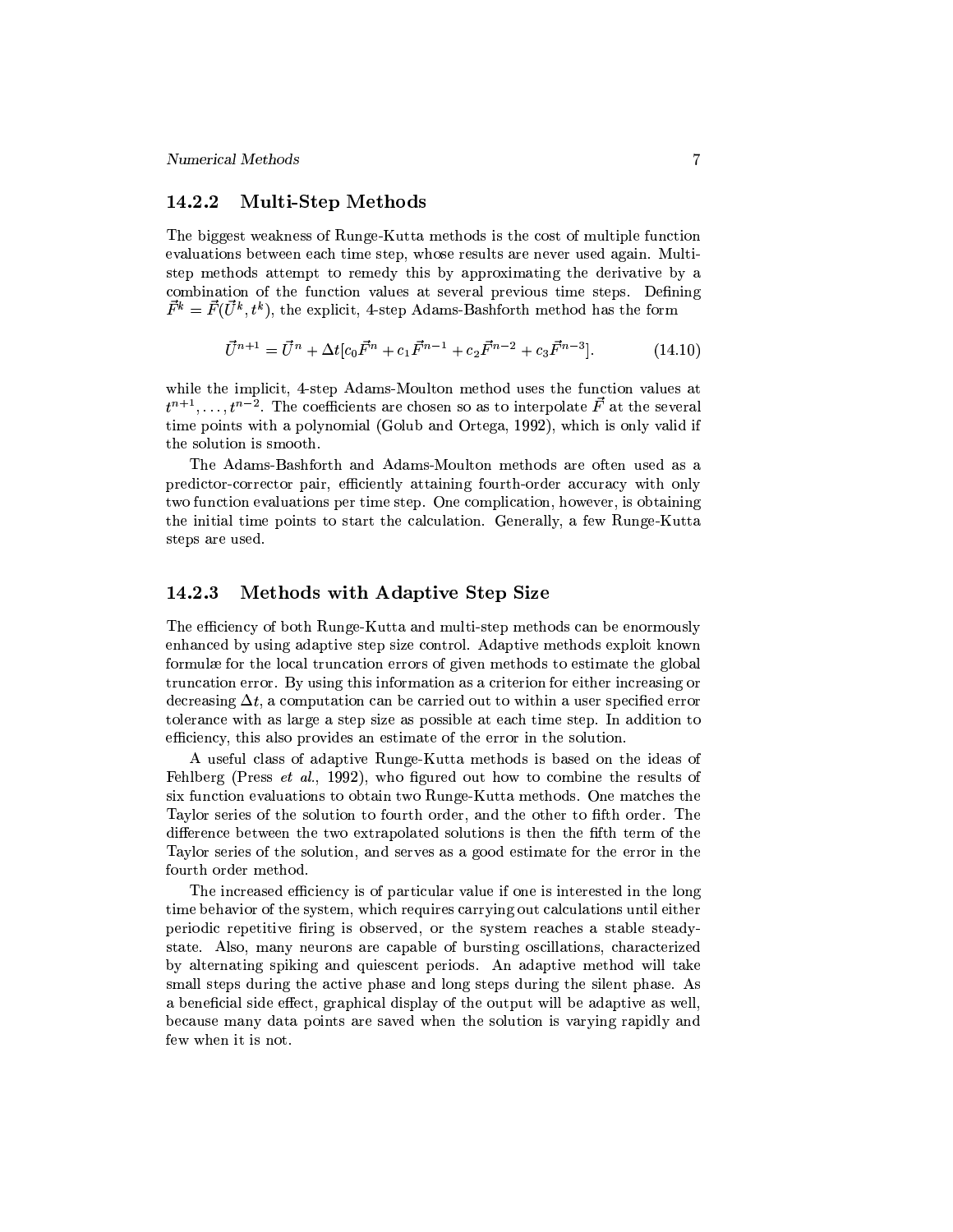#### **Qualitative Analysis of Stiffness** 14.2.4

A system of ODEs, or a single ODE, is said to be stiff if the solution contains a wide range of characteristic time scales. The problem with a wide range of time scales can be appreciated through a simple illustration. Suppose the fastest time scale in an ODE has duration  $\tau$ , while the slowest has  $\gamma$ . If  $\gamma/\tau$  is large, then a numerical time step,  $\Delta t$ , small enough to resolve phenomena on the  $\tau$ time scale requires  $\gamma/\tau$  steps to resolve phenomena on the  $\gamma$  time scale. This is not a problem if the phenomena on the  $\tau$  time scale is of interest; however, if the  $\tau$  time scale is of little interest it would seem an obvious strategy to choose  $\Delta t \approx \gamma$ . For explicit methods, this is a numerical disaster because the inaccuracy in resolving the  $\tau$  time scale leads to catastrophic instabilities often resulting in wild oscillations in the computed solution.

We can gain insight into this phenomenon by examining the stability properties of some simple methods, applied to the trivial, scalar equation,

$$
\frac{dU}{dt} = -kU,\t(14.11)
$$

with  $k > 0$ . The forward Euler iteration for this equation is

$$
U^{n+1} = U^n(1 - k\Delta t). \tag{14.12}
$$

In order for the numerical solution to decay, as does the true solution, we must have  $-1 < 1 - k\Delta t < 1$ . Therefore,  $\Delta t$  must satisfy

$$
\Delta t < \frac{2}{k}.\tag{14.13}
$$

Monotonic decay requires  $1 - k\Delta t > 0$ , or  $\Delta t < \frac{1}{k}$ . That is,  $\Delta t$  must be less than the time constant. For  $\frac{1}{k} < \Delta t < \frac{2}{k}$ ,  $U^n$  is multiplied by a negative factor, so the solution undergoes a damped oscillation. These constraints are reasonable but lead to problems when there are multiple time constants. Consider the general linear system of two equations with solution

$$
\vec{U}(t) = \vec{A}e^{-100t} + \vec{B}e^{-t},\tag{14.14}
$$

where  $\vec{A}$  and  $\vec{B}$  are constant vectors that depend on the initial conditions. After a brief time, the first term contributes negligibly to the solution, but the forward Euler method must satisfy the condition of eq. 14.13 for the fastest rate constant, or the solution will blow up.

In contrast, the backwards Euler iteration for eq. 14.11,

$$
U^{n+1} = U^n \frac{1}{1 + k\Delta t},\tag{14.15}
$$

decays monotonically for all  $k > 0$ . If  $\Delta t$  is chosen too large, the solution will be inaccurate, but it will not explode. Indeed, the solution will prematurely equilibrate to its steady-state value, 0. This is exactly the behavior we want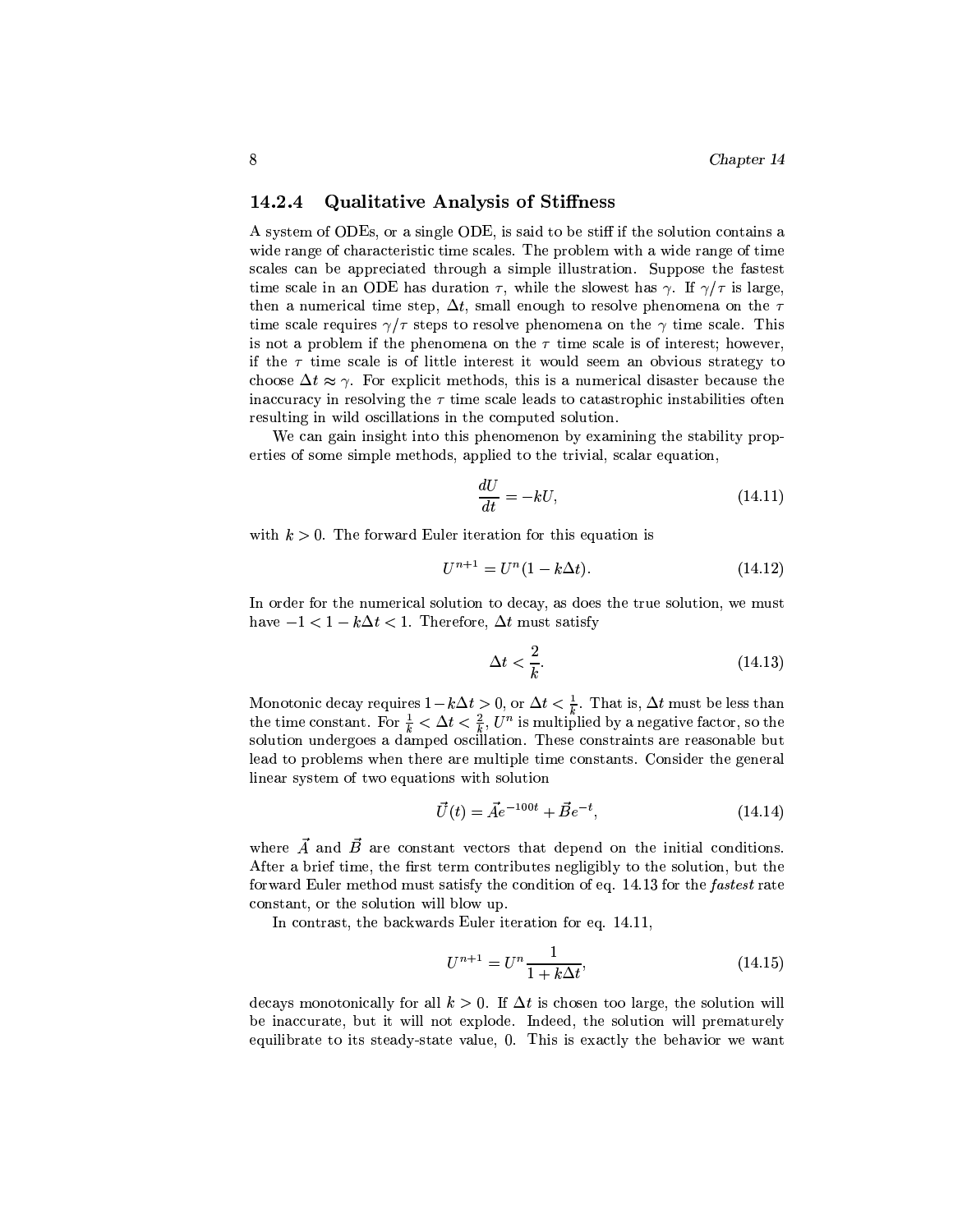when solving eq. 14.14. If  $\Delta t$  is chosen appropriate to the slow time scale, the fast component will be solved inaccurately (taken to steady-state), but the total error of the solution will be small.

We can obtain second-order accuracy with the trapezoidal rule, which gives the iteration

$$
U^{n+1} = U^n \frac{1 - k\Delta t}{1 + k\Delta t}.
$$
\n(14.16)

This is also stable for all  $\Delta t$ , but we pay a price for the increased accuracy: The factor multiplying  $U^n$  approaches  $-1$  as  $k \to \infty$ . For large k, the solution does not decay monotonically, but will exhibit damped *ringing* oscillations.

#### 14.2.5 **Methods for Stiff Systems**

The space clamped Hodgkin-Huxley ODE model is not particularly stiff. However, it is fairly easy to encounter extremely stiff ODEs that are simply related to eqs. 14.1 and 14.2. If one incorporates the space-clamped Hodgkin-Huxley ODEs into a compartmental model of a neuron, the resulting multicompartment system will generally be stiff, with the stiffness increasing with the number of compartments in the single neuron model. The reason for this is the correspondence between compartmental models of neurons and the so-called method of lines for the numerical solution of PDE models for the same neurons. This relationship between compartmental models and PDE models will be explained in detail in Appendix A along with an explicit calculation of the stiffness of a compartmental model of passive dendritic cable.

Stiffness can also occur in point neurons. A model of the bullfrog sympathetic ganglion cell includes ionic currents with the familiar millisecond time scale along with slow currents with time scales in the hundreds of milliseconds. Some bursting neurons, like  $R-15$ , have slow currents and/or other processes, like  $Ca^{2+}$  accumulation, that vary on a time scale of seconds.

In general, explicit finite difference methods are susceptible to stiffness, while implicit methods are not. Thus the implicit versions of the ODE methods mentioned above, even backwards Euler, are viable candidates for integrating stiff ODEs. However, one might as well take advantage of the Gear method (Gear, 1971b; Lambert, 1973), which is actually a family of methods of various orders. Both  $\Delta t$  and the order are varied to satisfy the error criteria most efficiently. The methods are implicit multi-step methods like Adams-Moulton, but are based on backward differentiation formulæ. These use old values of  $\vec{U}$ , rather than  $\vec{F}(\vec{U})$  and only evaluate  $\vec{F}$  at the future time point. The qth order method has the form

$$
\vec{U}^{n+1} - a_0 \vec{U}^n - a_1 \vec{U}^{n-1} - \dots - a_{q-1} \vec{U}^{n-(q-1)} = \Delta t b_q \vec{F}^{n+1}.
$$
 (14.17)

The implicit algebraic equations are solved by Newton's method, which requires information about the derivative of  $\vec{F}$  (the Jacobian), either supplied by the user or approximated internally by the Gear solver using finite differences.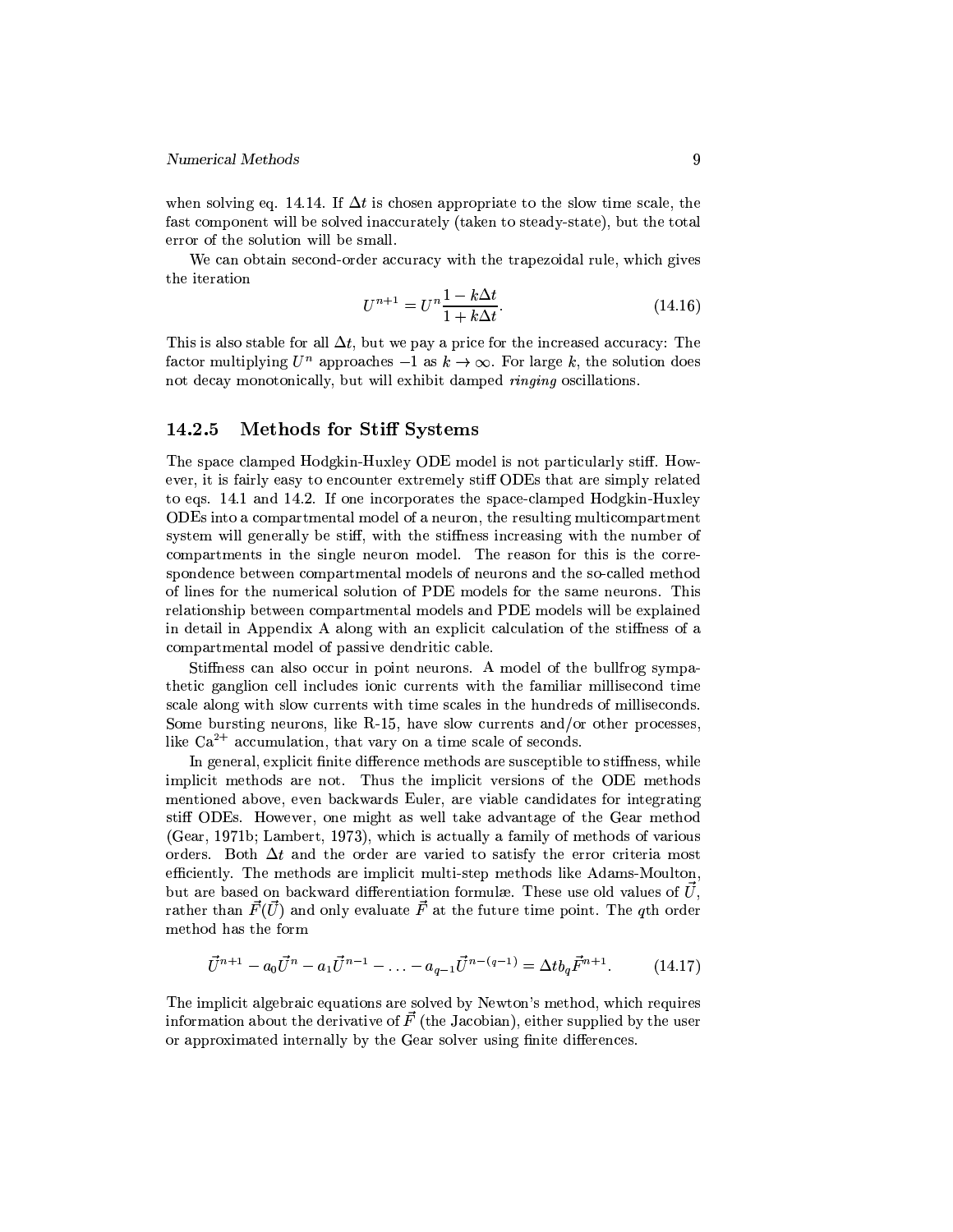Note that since these are variable-order methods they do not have the starting problem of the Adams methods. They begin with a one-step, first order method and increase the order as time points are accumulated.

#### **Boundary Value Problems** 14.2.6

Another class of mathematical problems that involves ODEs is the boundary value problem (BVP). For example, one can get an idea of spatial effects while avoiding the full complexity of PDEs by letting the PDE settle down to a steadystate, leaving space,  $x$ , as the sole independent variable. If we set all the time derivatives in eqs. 14.2 and 14.3 to zero, we obtain the following system of  $ODEs$ :

$$
\frac{a}{2R} \frac{d^2 V}{dx^2} = \overline{g}_{Na} m_{\infty}(V)^3 h_{\infty}(V)(V - E_{Na}) +
$$
  
\n
$$
\overline{g}_K n_{\infty}(V)^4 (V - E_K) + \overline{g}_{leak}(V - E_{leak}),
$$
  
\nwhere 
$$
m_{\infty}(V) = \alpha_m(V) / (\alpha_m(V) + \beta_m(V)), \qquad (14.18)
$$

and similarly for the other dimensionless variables  $h_{\infty}$  and  $n_{\infty}$ . The  $\infty$  subscript indicates that they no longer obey differential equations but are instantaneous functions of membrane potential.

Suppose we want the steady-state solution for a Hodgkin-Huxley axon of length L. Initial conditions are no longer required, but we must now specify boundary conditions. A simple choice is

$$
V(0) = V^0, \quad V(L) = V^L,\tag{14.19}
$$

corresponding to a two-point voltage clamp, at  $x = 0$  and  $x = L$ .

One approach to solving eqs. 14.18 and 14.19 is the *shooting method*, which converts the BVP to an IVP, with "time" running from 0 to  $L$ . Since eq. 14.18 is a second order ODE, proper "initial" conditions are to specify  $V(0)$  and  $dV(0)/dx$ . We know that  $V(0) = V^0$ , and we a value for  $dV(0)/dx$  that will make  $V(L) = V^L$ . See Conte and de Boor (1980, pp. 412 – 416) for further details.

Although more efficient methods would be used today, it is an interesting historical note that Hodgkin and Huxley solved the problem of determining the wave speed of the axon potential as a shooting problem. For a steadily progressing pulse of unvarying shape, the solution is a function of the variable  $z = x - \theta t$ , where  $\theta$  is the wave speed. Hodgkin and Huxley therefore used the substitution  $V(x,t) = \phi(z)$  to convert the PDE eq. 14.3 into a second-order ODE in z with boundary conditions  $\phi(z) \to 0$  as  $z \to \pm \infty$ . This leads to an algorithm for determining the wave speed: For  $\theta$  too small,  $\phi$  diverges to  $\infty$ , for  $\theta$  too large  $\phi$  diverges to  $-\infty$ . Successive shooting trials allowed Hodgkin and Huxley to bracket the value of  $\theta$  precisely. This recovery of the speed of the traveling pulse from space- and voltage-clamped currents was the capstone of their achievement that led to the Nobel prize.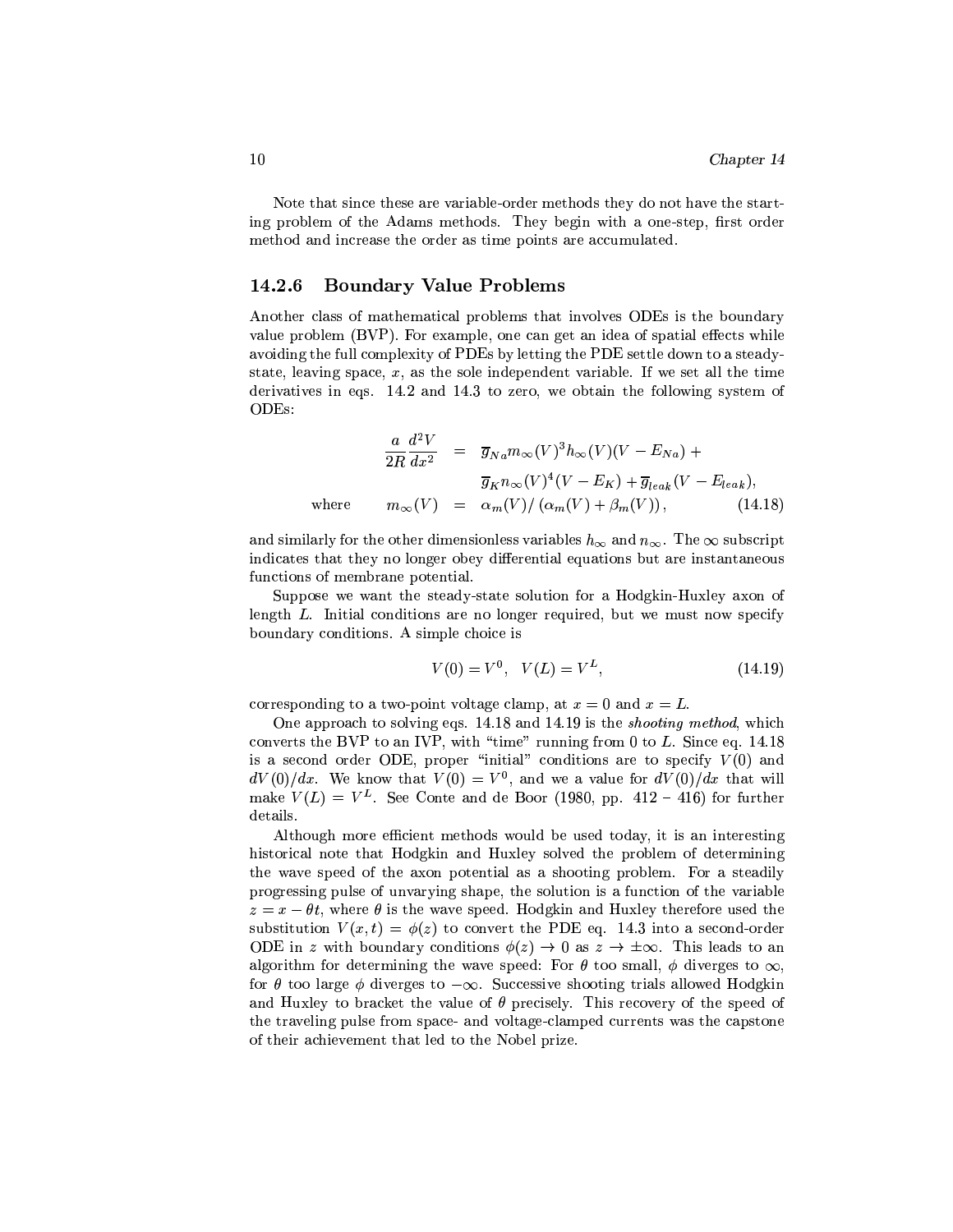More often eqs. 14.18 and 14.19 are solved by the method of finite differences. We introduce a spatial grid with uniform width  $\Delta x = L/N$ , and with  $x_0 = 0$ and  $x_N = L$ . Defining  $V_i = V(i \Delta x)$  we use the Taylor series to derive a finite difference approximation to the second spatial derivative:

$$
V_{i\pm 1} = V_i \pm \frac{dV}{dx} \Delta x + \frac{d^2V}{dx^2} \frac{(\Delta x)^2}{2} \pm \frac{d^3V}{dx^3} \frac{(\Delta x)^3}{3!} + \frac{d^4V}{dx^4} \frac{(\Delta x)^4}{4!} \pm \dots
$$
\n(14.20)

where all the derivatives are evaluated at  $x_i$ . Combining the two equations we solve for  $\frac{d^2V}{dx^2}(x_i)$ :

$$
\frac{d^2V}{dx^2}(x_i) = \frac{V_{i-1} - 2V_i + V_{i+1}}{(\Delta x)^2} + O(\Delta x^2).
$$
 (14.21)

Using this  $O((\Delta x)^2)$  accurate approximation we replace eqs. 14.18 and 14.19 with the following nonlinear tridiagonal system of algebraic equations:

$$
\frac{a}{2R} \frac{V_{i+1} - 2V_i + V_{i-1}}{(\Delta x)^2} = \overline{g}_{N} a m_{\infty}(V_i)^3 h_{\infty}(V_i) (V_i - E_{Na}) +
$$
\n
$$
\overline{g}_K n_{\infty}(V_i)^4 (V_i - E_K) + \overline{g}_{leak}(V_i - E_{leak}),
$$
\n
$$
V_0 = V^0, \qquad V_N = V^L.
$$
\n(14.22)

Methods for the solution of difference equations of this form will be treated in the section on PDEs, but note that with the boundary values  $V_0$  and  $V_N$  given, eq. 14.22 completely defines  $V_1, \ldots, V_{N-1}$ .

The general problem of numerically solving the BVP for ODEs has many complications, including singular solutions, unstable solutions, and periodic and translational boundary conditions. A good resource is the monograph by Keller  $(1976).$ 

#### 14.2.7 **Problems with Discontinuities**

Discontinuities in solutions or their derivatives pose special challenges for numerical methods. Unfortunately, they occur naturally in simulations of voltageclamping, applied current pulses, channel noise, and integrate and fire neurons. In the first two cases, the events are often imposed by the user and occur with modest frequency. Naive use of Adams methods can fail here because they try to fit a smooth solution to the discontinuity. The remedy is to stop and restart the calculation at each event, which is clumsy and incurs extra overhead. Robust implementations of the variable-order Gear algorithm can detect discontinuities and restart automatically with a first-order method. It is more efficient, however, to instruct the solver explicitly to restart. Fixed step-size Runge-Kutta methods sail through discontinuities, but accuracy may be reduced unless the jumps are arranged to occur at time-step boundaries.

Channel noise and other stochastic simulations pose a harder problem, because the transitions occur frequently and unpredictably. If events are constrained to time-step boundaries, the simulation can only be first order accurate,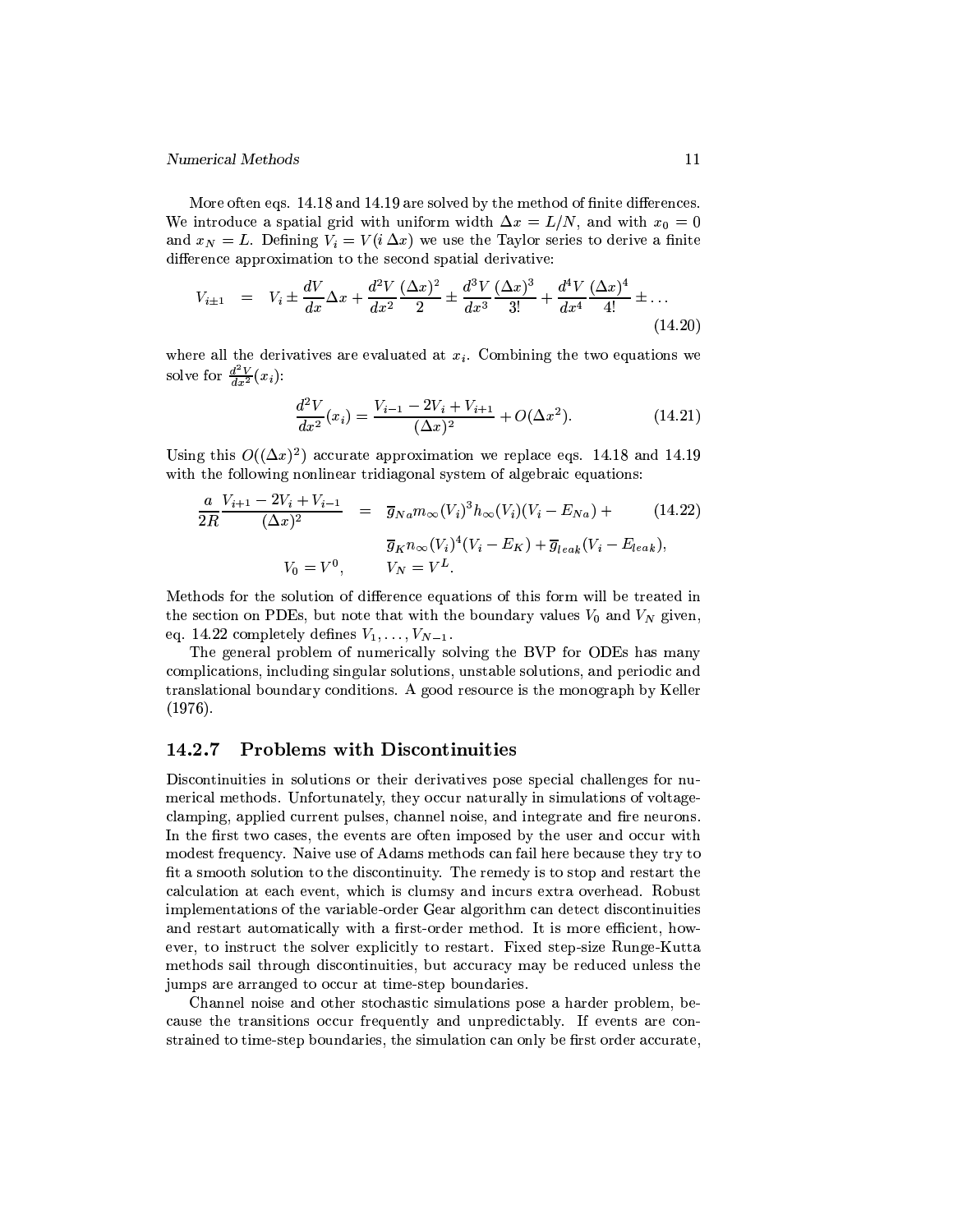forcing use of small steps. Alternatively, one may use knowledge that transitions are, say, exponentially distributed to integrate from event to event (Clay and DeFelice, 1983). However, if the population size is large, this will also result in small steps. One can then reformulate the problem as a continuous diffusion and solve the stochastic differential equations (Fox and Lu, 1994). Special Runge-Kutta methods have been developed to solve these with second or higher order accuracy (Kloeden et al., 1993).

Integrate and fire networks raise similar issues, with the additional complication that each element's firing can influence the other elements. Fixed step-size integration is again only first-order accurate, regardless of the accuracy between events, and can also artifactually synchronize the elements. The safest approach is to determine numerically or analytically when the next unit will fire, integrate up to that time, and calculate the interactions (Tsodyks et al., 1993). As for stochastic problems, one can smooth out the discontinuities for large networks by solving for the distribution of firing events (Kuramoto, 1991).

#### Guide to Method Selection and Packages  $14.2.8$

For ODEs stiffness is the critical factor to consider when choosing between alternative numerical methods. In general, a compartmental model of a neuron will yield a rather stiff system of ODEs, so an implicit method should be used to avoid numerical instabilities. Gear's adaptive time step method is particularly attractive. Popular public-domain packages in FORTRAN include DDRIV and several variants of the subroutine LSODE. An updated version of LSODE, CVODE, is available in C. These packages can be downloaded from netlib. General commercial libraries, such as IMSL (Visual Numerics, Inc.), and NAGLIB (Numerical Algorithms Group Ltd.) also have FORTRAN and C routines for ODEs (and PDEs). A single source for information on all of these is GAMS, the Guide to Available Mathematical Software maintained by the National Institutes of Standards and Technology. GAMS includes a problem decision tree and links to online documentation, example driver programs and provider information.

In contrast, small systems of ODEs, or a system of ODEs that does not have direct coupling between its domains may not be very stiff, so it may be computationally cheaper to use an explicit method, such as one of the Runge-Kutta methods. Explicit second or fourth order methods that are easy to write oneself may be adequate. However, adaptive methods usually pay off handsomely, and are well worth the effort to acquire or program one. Public-domain and commercial packages for both fixed and variable-step Runge-Kutta methods can be obtained from the same sources as above. For do-it-yourselfers, Press et al. (1992) give a detailed explanation and code for Runge-Kutta Fehlberg, as well as a number of other methods. Most Gear packages include options for Adams methods and have well-tested heuristics for scaling variables and estimating errors, making them good general purpose solvers. The Adams implementations are also variable order, hence self-starting and robust on discontinuities, and do not need to evaluate the Jacobian, so they can be faster than Gear on nonstiff problems. Some packages (eg. LSODA) attempt to automatically evaluate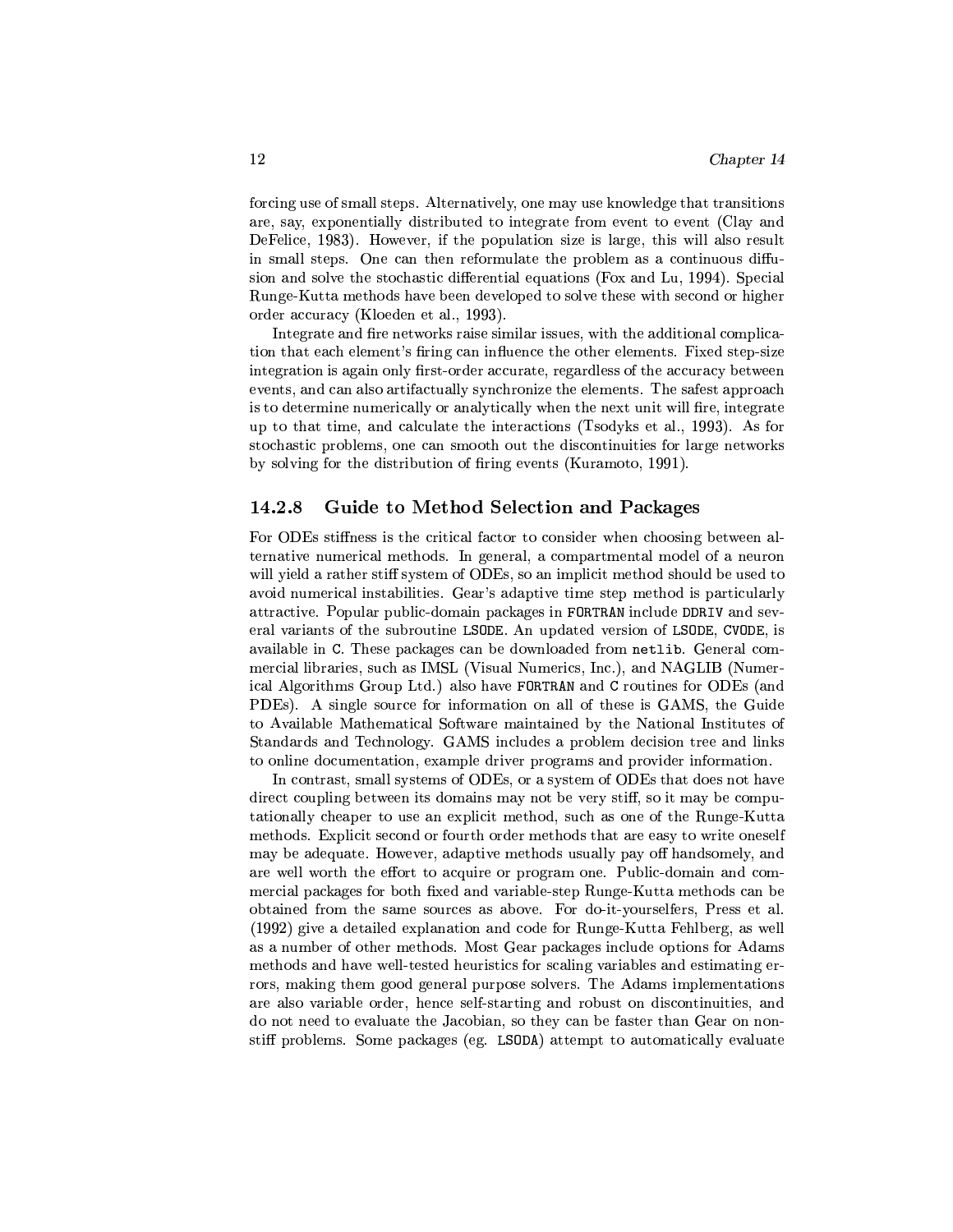stiffness and switch between Gear and Adams.

If one is unsure about the stiffness of a particular ODE system whose numerical solution is required, it may be worthwhile to begin with a low-order explicit method, like the second order Runge-Kutta method and use it on a test problem where the solution's behavior is known. If the method produces good results, one may not need to look any further for a numerical method. However, if the solution shows unexpected oscillatory behavior or requires a time step much smaller than the time scale of interest in order to avoid such instability, one should suspect stiffness.

Packages for boundary value problems can be obtained from the same sources as above. In addition, the program AUTO (Doedel, 1991), designed primarily for bifurcation calculations (the study of how solutions change as parameter are varied) also can be used as a BVP solver.

Complete interactive programs that handle the allocation of memory, data input and output, and graphics are an increasingly popular solution. The user need only define the problem and choose an appropriate numerical method. Two programs available for Unix workstations are dstool, which has a variable stepsize Runge-Kutta solver, and xpp which has a Gear solver and allows automatic detection of and restarting at discontinuities. In addition xpp can solve BVPs by the shooting method and features an interactive interface to AUTO. Both dstool and xpp are general differential equation solvers, and differ from the compartmental modeling programs described in the PDE section in that they are equation-oriented, not object-oriented. That is, one must specify the problem in terms of equations, rather than in terms of channels and cable properties. DOS PC users can consider PHASER (Koçak, 1989) or PHASEPLANE (Ermentrout, 1990), a predecessor of xpp. and LOCBIF. Macintosh users can try MacMath (Hubbard and West, 1992), for systems of two or three variables. General interactive mathematics packages such as Maple, Mathematica, Matlab, and Mlab, also have tools for solving differential equations with graphics.

Details on the packages mentioned in this section and information on how to obtain them can be found at http://mrb.niddk.nih.gov/sherman.

We have downplayed the convergence of numerical methods for ODEs, because the convergence theory for ODE methods is relatively straightforward. Even naive methods like forward Euler will converge for well-posed ODE problems provided that  $\Delta t$  is chosen sufficiently small. However, this glibness with convergence will not carry over to our discussion of numerical methods for PDEs.

#### **Methods for PDEs** 14.3

In general, numerical methods for PDEs are not as well understood as numerical methods for ODEs, largely because of the greater mathematical complexity of PDEs. In contrast to the numerical methods for ODEs, much of the intuition accumulated for understanding and choosing PDE methods has come from studying methods for solving linear PDEs. For this reason we will begin our discussion not with the example of the Hodgkin-Huxley equations, but with its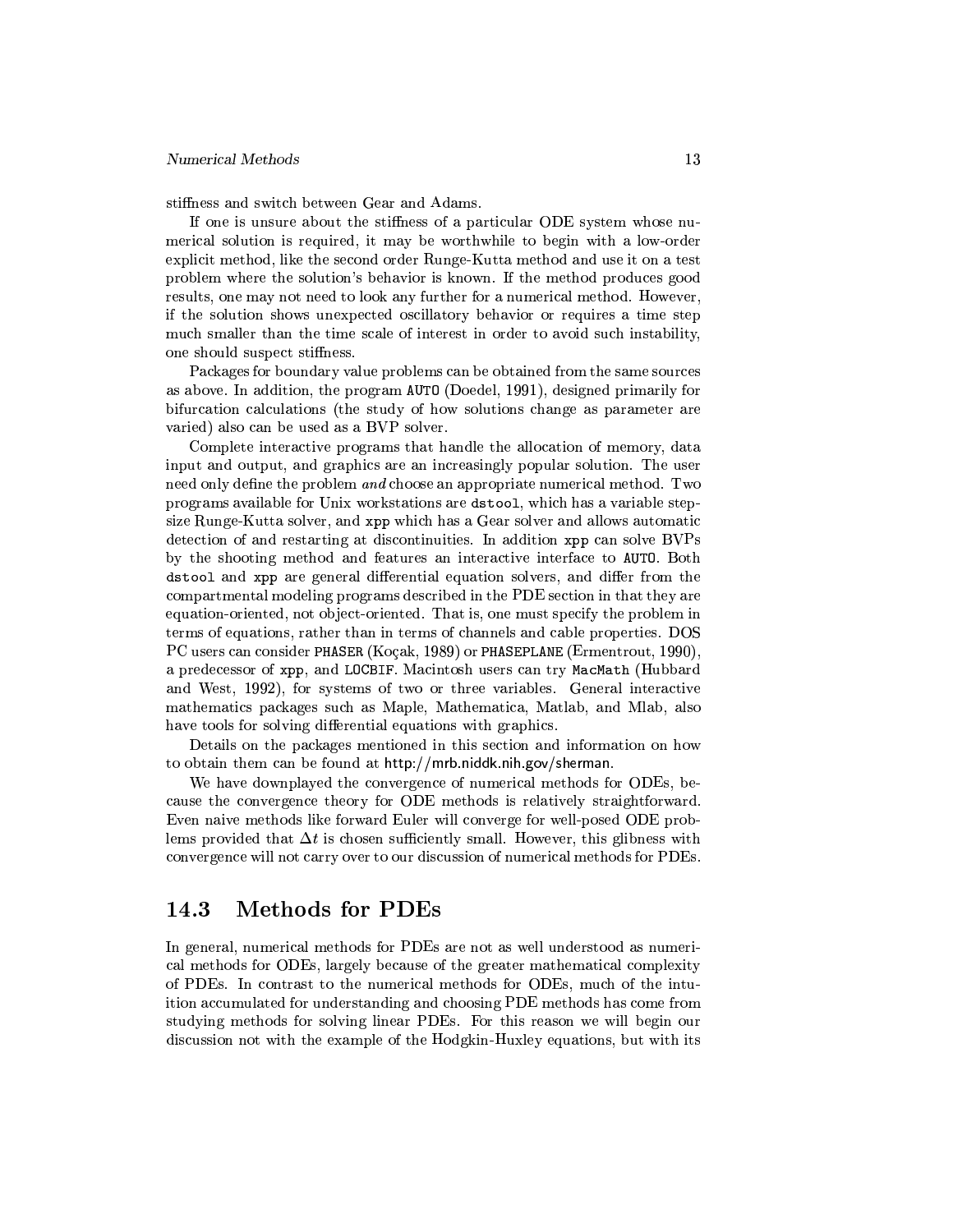linear counterpart, the passive cable equation from dendritic modeling. This equation is

$$
C\ \frac{\partial V}{\partial t} = \frac{a}{2R}\frac{\partial^2 V}{\partial x^2} - \overline{g}V.\tag{14.23}
$$

Here  $\overline{g}$  is the passive membrane conductance per unit area.

#### **Finite Difference Methods** 14.3.1

Two popular methods for numerically solving PDEs are finite difference and finite element methods. Finite element methods in many cases reduce to finite difference methods. This is especially so for many neuronal models, where often only one spatial dimension is used in the PDEs. However, in cases where a model results in PDEs with more than one spatial dimension, finite element methods and more advanced finite difference methods should be considered. We describe only finite difference methods in this chapter. As with these methods for ODEs, finite difference methods for PDEs employ finite difference approximations of the derivatives in the PDEs to reduce the differential equations to algebraic equations. The Hodgkin-Huxley system as well as the linear cable equation are PDEs of the parabolic type, and the methods we will discuss will also be generally applicable to other parabolic PDEs, such as the heat and diffusion equations, Douglas (1961).

In treating parabolic PDEs, it is customary to first introduce the discretization of the spatial variables. This is called the method of lines, and reduces the PDEs to a system of coupled ODEs. In Appendix A we will see how conceptually close the method of lines for PDEs is to compartmental modeling. If we replace the continuous variable,  $x$ , with a uniformly spaced grid of length  $\Delta x = L/N$  with  $N+1$  grid points over L spatial units, then the method of lines transforms eq. 14.23 into the following coupled system of ODEs:

$$
C\frac{dV_i}{dt} = \frac{a}{2R} \frac{V_{i+1} - 2V_i + V_{i-1}}{(\Delta x)^2} - \overline{g}V_i, \quad i = 0, ..., N.
$$
 (14.24)

This system is stiff, with the stiffness increasing with  $N$ . Eq. 14.24 is the example we will use in Appendix A to explicitly compute the numerical stiffness of a simple compartmental model ODE formulation.

Since eq. 14.24 is stiff, we should use an implicit method to solve it. One could use an ODE package described previously to solve such a system. However, these packages may or may not be able to solve the systems as efficiently as using a simple temporal discretization permits. Thus we will present three finite difference methods for the numerical solution of these parabolic PDEs: forward Euler, backward Euler, and Crank-Nicolson. We will initially present them for the linear cable eqs. 14.23, and then in a later section we discuss the modifications necessary to numerically solve the nonlinear Hodgkin-Huxley PDE system.

All three of these finite difference methods use the  $O((\Delta x)^2)$  finite difference approximation to the second spatial derivative that we have previously introduced. The difference between these three methods is only in the manner in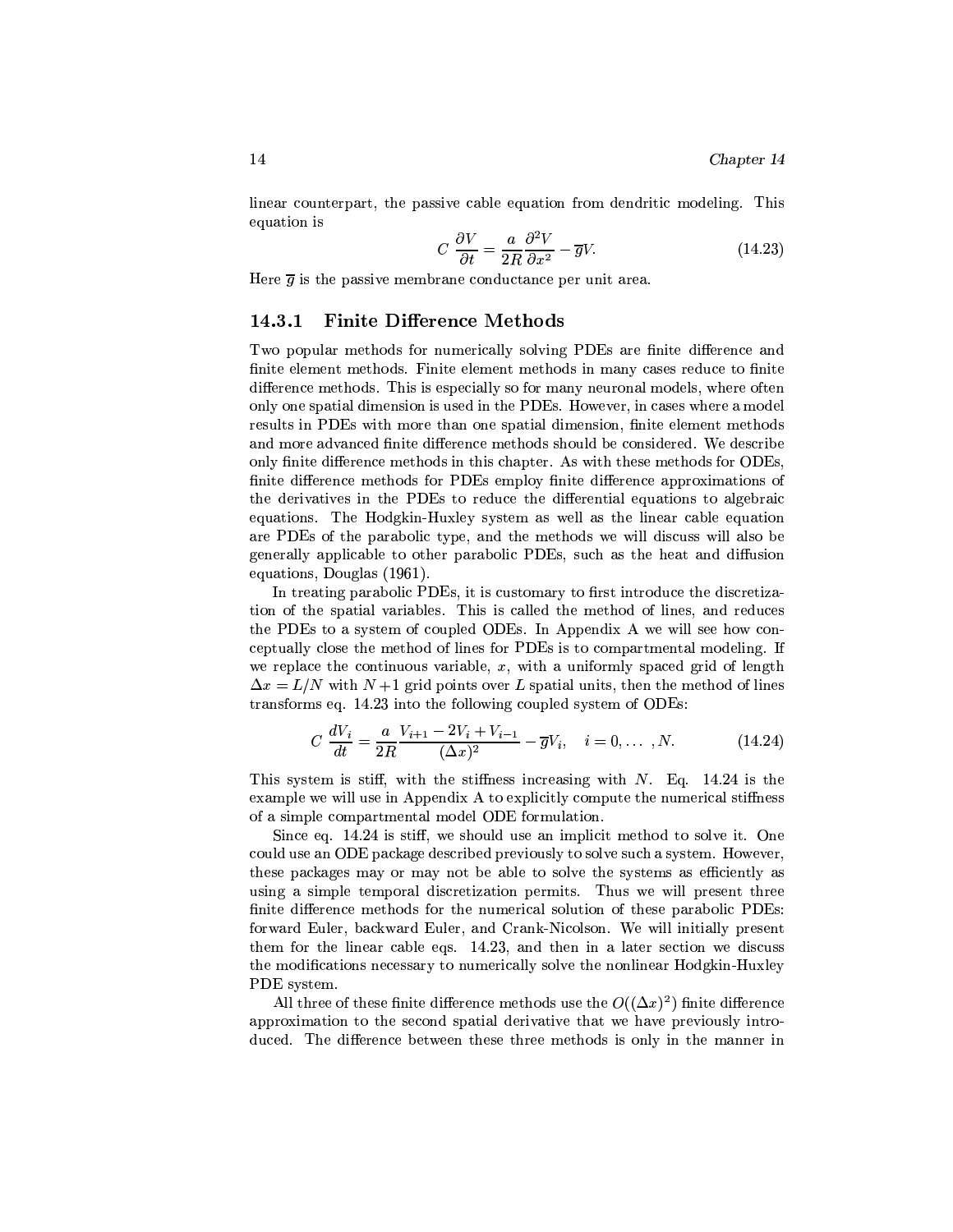which the time derivative on the left hand side of eq. 14.23 is discretized. Let us now define the computational grid which we will use with all the PDE finite difference methods. The time variable will be replaced by a discrete set of time values with a uniform spacing of  $\Delta t$ .  $V_i^n$  refers to  $V(i\Delta x, n\Delta t)$ .

The forward Euler method uses the most naive time discretization. The typical form of this discretization is:

$$
C\,\frac{V_i^{n+1} - V_i^n}{\Delta t} = \frac{a}{2R} \frac{V_{i+1}^n - 2V_i^n + V_{i-1}^n}{(\Delta x)^2} - \overline{g}V_i^n. \tag{14.25}
$$

If we define the constants  $\sigma = a\Delta t/2RC(\Delta x)^2$  and  $\gamma = \overline{g}\Delta t/C$ , then this equation can be rewritten as

$$
V_i^{n+1} = \sigma V_{i+1}^n + (1 - 2\sigma - \gamma)V_i^n + \sigma V_{i-1}^n.
$$
 (14.26)

The error in using the forward Euler method is  $O(\Delta t) + O((\Delta x)^2)$  (Isaacson and Keller,  $1966$ ).

From eq. 14.26 we see that the forward Euler method is an explicit method since  $V_i^{n+1}$  is explicitly defined by the right hand side terms, which are known. The forward Euler method is also very easy to implement; however, it has numerical properties which are quite undesirable. The worst of these is that it is numerically unstable when  $\sigma > 1/2$ , which means that stability requires  $\Delta t \leq RC(\Delta x)^2/a$ . Thus, if we wish to achieve higher spatial accuracy in our numerical solution by decreasing  $\Delta x$  by a factor Q, we must also then decrease  $\Delta t$  by a factor of  $Q^2$  to assure we maintain numerical stability. Thus the amount of work that must be done to obtain a solution up to a fixed time is multiplied by  $Q^3$  to achieve a factor Q finer spatial grid.

If in eq. 14.25, the left hand side time difference is set equal to the right hand side at time value  $n + 1$  we obtain the backward Euler method

$$
C\,\frac{V_i^{n+1} - V_i^n}{\Delta t} = \frac{a}{2R} \frac{V_{i+1}^{n+1} - 2V_i^{n+1} + V_{i-1}^{n+1}}{(\Delta x)^2} - \overline{g}V_i^{n+1}.\tag{14.27}
$$

We can rewrite these equations as

$$
-\sigma V_{i+1}^{n+1} + (1 + 2\sigma + \gamma)V_i^{n+1} - \sigma V_{i-1}^{n+1} = V_i^n.
$$
 (14.28)

Unlike eq. 14.26, this equation does not explicitly define the values at that new time step in terms of the values at the old time step. Thus the backward Euler method is an implicit method, and a linear system of equations must be solved at each time step. The type of linear equation that must be solved is called a tridiagonal linear system, since the left hand side of eq. 14.28 involves the unknown voltage and its two nearest neighbors on the grid. In a following section we will discuss the numerical solution of tridiagonal linear systems of equations, with special emphasis on efficiency.

Even though the backward Euler method involves the solution of a tridiagonal linear system at each time step, it is considered superior to the forward Euler method for these types of PDE problems. One reason for this is that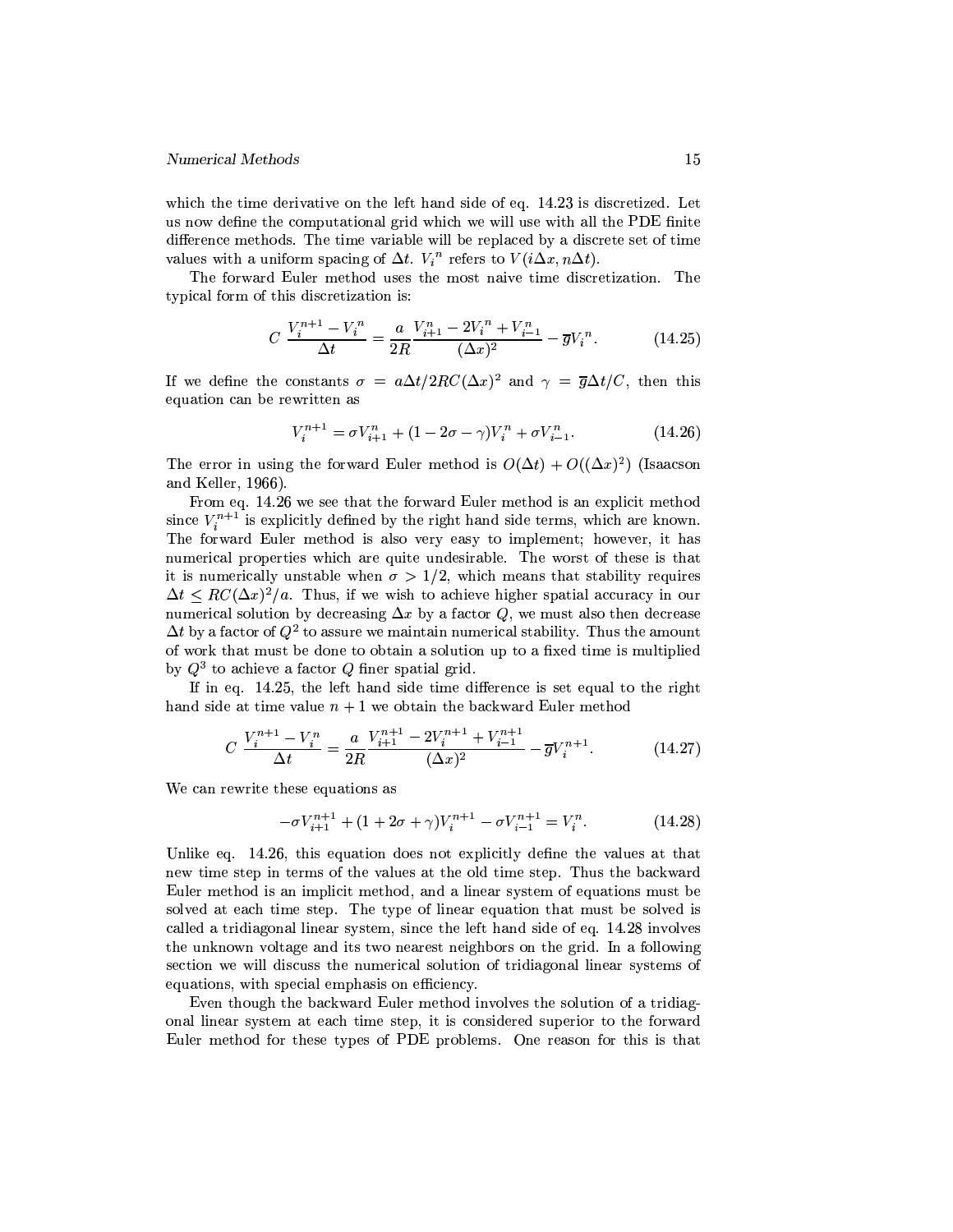one can solve the tridiagonal system which arises at each time step in the backward Euler method in  $O(N)$  arithmetic operations, which is the same order of complexity as for the forward Euler method. More importantly, the backward Euler method does not suffer from numerical instability like the forward Euler method. Thus we can choose the grid parameters  $\Delta t$  and  $\Delta x$  independently and not have to worry if some combination violates a stability inequality. Also, if the accuracy in one of the grid parameters is insufficient, we may refine that variable without having to readjust the other grid parameter. One of the advantages of this independence in  $\Delta t$  and  $\Delta x$  for the backward Euler method is the possibility of using a rather large  $\Delta t$  to explore qualitatively the behavior of a system at little computational expense. When interesting behavior is noted. a smaller  $\Delta t$  can be used to reexamine the phenomena of interest with greater numerical accuracy. We note that the backward Euler method has the same numerical accuracy as the forward Euler method, namely  $O(\Delta t) + O((\Delta x)^2)$ .

The last method we present is called the Crank-Nicolson method (Crank and Nicolson, 1947). This method is related to both the Euler methods as its right hand side is the average of the two Euler right hand sides:

$$
C \frac{V_i^{n+1} - V_i^n}{\Delta t} = \frac{1}{2} \left( \frac{a}{2R} \frac{V_{i+1}^{n+1} - 2V_i^{n+1} + V_{i-1}^{n+1}}{(\Delta x)^2} - \overline{g} V_i^{n+1} + (14.29) \frac{a}{2R} \frac{V_{i+1}^n - 2V_i^n + V_{i-1}^n}{(\Delta x)^2} - \overline{g} V_i^n \right).
$$

Unlike the Euler methods, the Crank-Nicolson method has numerical accuracy which is  $O((\Delta t)^2) + O((\Delta x)^2)$ . The rationale for this is the same as that described in the discussion of the trapezoidal rule for ODEs.

Let us rearrange eq. 14.29 by placing the values at the old time level on the right and the new values on the left

$$
-\frac{\sigma}{2}V_{i+1}^{n+1} + (1 + \sigma + \frac{\gamma}{2})V_i^{n+1} - \frac{\sigma}{2}V_{i-1}^{n+1} =
$$
\n
$$
\frac{\sigma}{2}V_{i+1}^{n} + (1 - \sigma - \frac{\gamma}{2})V_i^{n} + \frac{\sigma}{2}V_{i-1}^{n}.
$$
\n(14.30)

Here  $\sigma$  and  $\gamma$  are as previously defined. As with the backward Euler method, this equation implicitly defines the new values as the solution to a tridiagonal system of linear equations. In addition, this method is unconditionally stable for any choice of the grid parameters  $\Delta t$  and  $\Delta x$ . One subtle difference from the backward Euler method is that in some sense the Crank-Nicolson method is closer to numerical instability. This is observed in Crank-Nicolson numerical solutions where damped oscillations and over/undershoot are seen where none are expected even when large values of  $\sigma$  are used. This ringing is rarely seen with the backward Euler method as it is much more heavily damping than Crank-Nicolson. This behavior is analogous to that described for the corresponding ODE methods described in the previous ODE discussion, see especially eq. 14.16.

An interesting implementational detail exploits a useful relationship between the the backward Euler and the Crank-Nicolson solution. If  $V_i^{n+1}$  are the so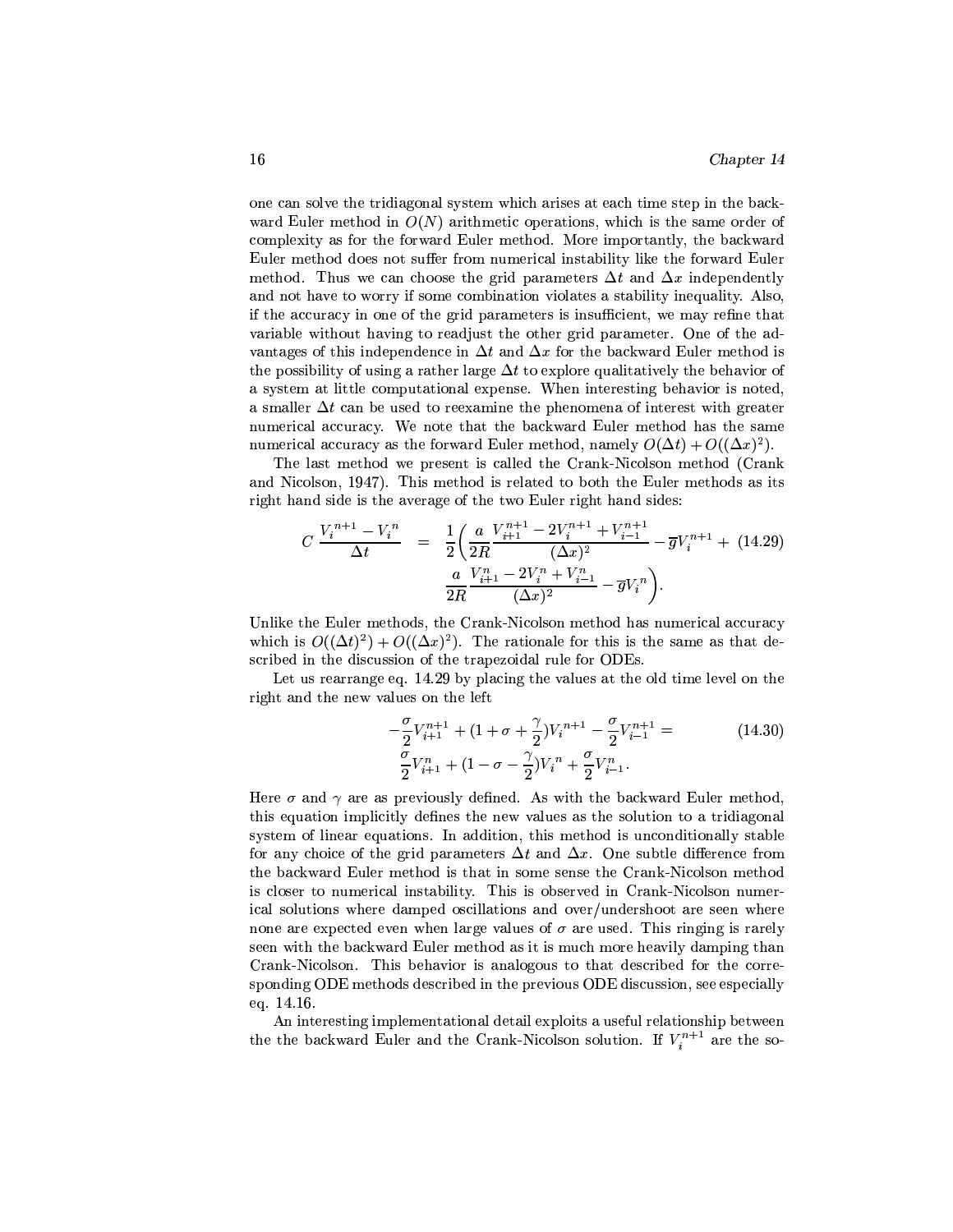lution voltages to the backward Euler equations (14.28) starting with voltages  $V_i^n$ , then  $2V_i^{n+1} - V_i^n$  is the solution to the Crank-Nicolson equations starting with voltages  $V_i^n$ . Thus it is a trivial task to modify a computer program for the solution of these PDEs from an  $O(\Delta t)$  backward Euler solver to an  $O((\Delta t)^2)$ Crank-Nicolson solver by modifying a single line of code!

#### 14.3.2 **Boundary Conditions**

Because PDEs involve derivatives with respect to more than one independent variable, specifying initial conditions is more complicated. Initial values must be given at all values of  $x$ . In addition, one must specify boundary conditions at the endpoints of neuronal processes. These types of initial-boundary value problems (IBVPs) have been shown rigorously to be well-posed mathematically, meaning that their solutions are unique, depend continuously on the initial and boundary conditions, and remain bounded above and below for all time (Mascagni, 1989a).

We have already encountered a common boundary condition in our discussion of BVPs for ODEs which arise from steady-state computations for PDE problems. Eq. 14.19 specifies the voltage at two ends of a neural cable. This type of boundary condition, where the solution value is specified at the end points, is called a Dirichlet boundary condition. As we will see below, boundary conditions of the Dirichlet type are quite easy to incorporate into finite difference methods for PDEs.

The second common type of boundary condition is the Neumann boundary condition. Instead of specifying the solution value at the end points, as with the Dirichlet boundary conditions, Neumann boundary conditions specify the first spatial derivative of the solution at the end points. Neumann boundary conditions occur very naturally in neuronal modeling. Since  $\partial V/\partial x$  is proportional to the longitudinal current through a cable, specifying a Neumann boundary conditions for neuronal cable models amounts to specifying the longtudinal current values at the end points. For example, the following Neumann boundary conditions for the Hodgkin-Huxley PDE system, eqs. 14.2 and 14.3:

$$
\frac{\partial V(0)}{\partial x} = -\frac{RI}{\pi a^2}, \quad \frac{\partial V(L)}{\partial x} = 0,
$$
\n(14.31)

biophysically corresponds to injecting I microamps of current at  $x = 0$ , and demanding that no current pass out the  $x = L$  end. The Neumann boundary condition at  $x = L$  is commonly called a "no leak" or "sealed end" boundary condition in neuronal modeling (Jack, Nobel, and Tsien, 1983). Incidentally, "open" or "killed" end are other names for zero Dirichlet boundary conditions. Neumann boundary conditions are more complicated than Dirichlet boundary conditions to incorporate into finite difference methods to solve PDE IBVPs, but only slightly so.

Both the Dirichlet and Neumann boundary conditions are linear boundary conditions, in the sense that linear PDEs with these boundary conditions obey a superposition property with respect to the boundary conditions. A more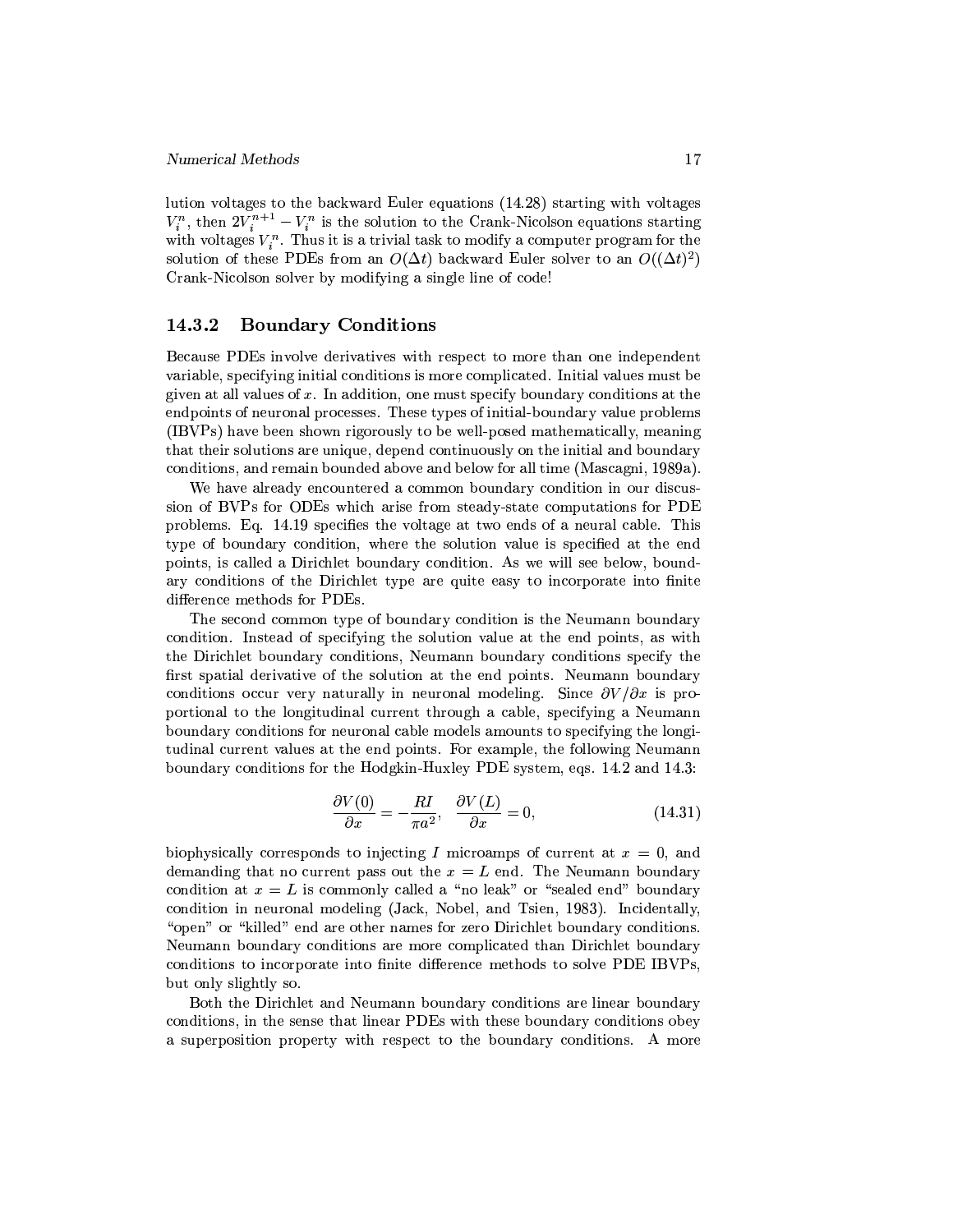unusual type of linear boundary condition involves a linear combination of the Dirichlet and Neumann boundary conditions as follows:

$$
\alpha_0 \frac{\partial V(0)}{\partial x} + V(0) = \beta_0, \quad \alpha_L \frac{\partial V(L)}{\partial x} + V(L) = \beta_L.
$$
 (14.32)

Since we know that Neumann boundary conditions are biophysical statements about the currents at the cable ends, it is clear that these mixed boundary conditions are merely a statement that the voltage at the end points obeys a linear or ohmic current voltage relationship. The difficulty of implementing a finite difference method for a PDE IBVP with this sort of mixed boundary conditions is only slightly greater than handling simply a Neumann boundary condition. Finally we mention that by making the coefficients,  $\alpha$  and  $\beta$  from eq. 14.32, nonlinear functions of the end point voltages, we can impose a nonlinear current voltage relationship at the end points. An example of a computation with this type of nonlinear boundary condition is due to Baer and Tier (1986). They considered the effects of a Fitzhugh-Nagumo patch which formed the end of a dendritic cylinder as a model of an active membrane site within a passive dendrite. Li et al. (1995) used a similar approach to study the interaction of intracellular calcium handling with membrane ion channels and pumps, representing the former with a diffusion equation and the latter as a nonlinear boundary condition.

We must comment on how the different BVPs which we have just discussed can be incorporated into the previously discussed finite difference methods. The Dirichlet boundary conditions are the simplest to handle, since they directly prescribe the boundary values. Thus in the forward Euler method, we use the known end point values,  $V_0$  and  $V_N$ , in the equations for  $V_1^{n+1}$  and  $V_{N-1}^{n+1}$ . In the two implicit methods discussed, knowing  $V_0$  and  $V_N$  allows us to reduce the number of equations to be solved from  $N + 1$  to  $N - 1$ . We simply place the terms involving the known boundary values onto the right hand sides of the equations for  $\tilde{V}_1^{n+1}$  and  $V_{N-1}^{n+1}$ , and solve the resulting tridiagonal system. For example, in the backward Euler case, the equation for  $V_1^{n+1}$  is  $-\sigma V_2^{n+1} + (2\sigma + \gamma + 1)V_1^{n+1} - \sigma V_0^{n+1} = V_1^n$ . Since  $V_0^{n+1}$  is known, we can rewrite this equation as  $-\sigma V_2^{n+1} + (2\sigma + \gamma + 1)V_1^{n+1} = \sigma V_0^{n+1} + V_1$ similar manipulation can be used to incorporate Dirichlet boundary conditions into the Crank-Nicolson method.

It is a only bit more difficult to handle Neumann boundary conditions. We would like the manner in which we incorporate the Neumann boundary conditions to preserve two properties of our numerical methods. First, since all of our numerical methods are  $O((\Delta x)^2)$  spatially accurate, we ask that the boundary condition incorporation be at least this accurate. Secondly, we ask that the neat tridiagonal form of the linear equations which arise from the implicit methods be maintained. These two requirements are in a sense competing; however, it is possible to achieve both through the following construction. Consider Neumann boundary conditions from eq. 14.31 for the forward Euler method. A second order accurate finite difference formula for the first derivative that only involves two points is the centered difference approximation (Dahlquist and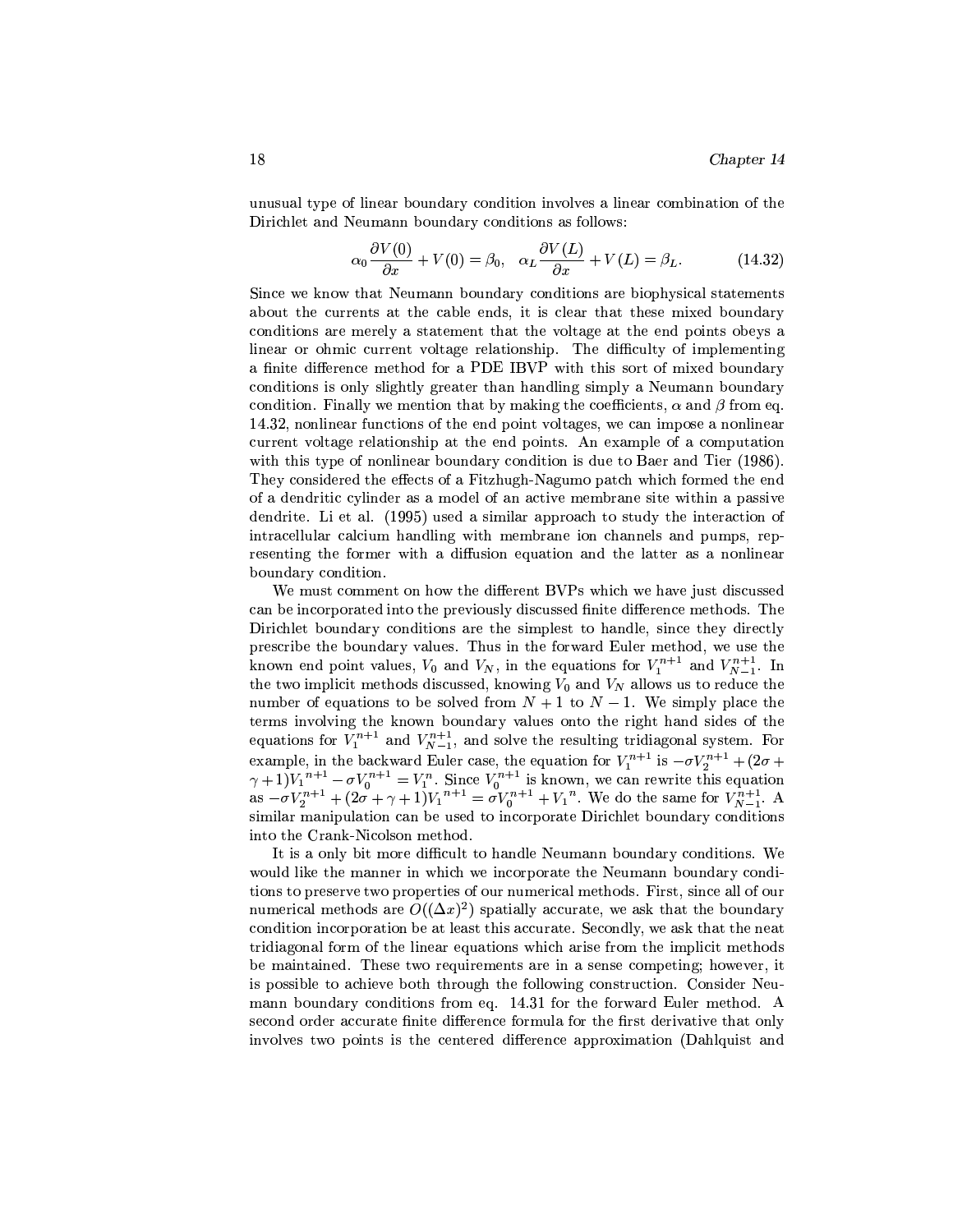Bjorck, 1974). If we wish to approximate the first derivative at  $x = 0$  using the centered difference formula, we need to know the value of V at  $x = \pm \Delta x$ ; however, our computational grid does not include the point at  $x = -\Delta x$ . If we pretend to know  $V$  at this point we can achieve both of the previous paragraph's goals (Sod, 1985; Cooley and Dodge, 1966). Knowing both  $V_1$  and  $V_{-1}$  gives<br>us the centered difference formula  $\frac{V_1 - V_{-1}}{2\Delta x} = \frac{\partial V(0)}{\partial x}$  up to  $O((\Delta x)^2)$ . Since the<br>Neumann boundary condition specifies the val write the unknown  $V_{-1}$  in terms of the given derivative value and  $V_1$ . Thus the equation for  $V_0^{n+1}$  for the forward Euler method can be rewritten as:

$$
V_0^{n+1} = \sigma V_1^n + (1 - 2\sigma - \gamma)V_0^n + \sigma V_{-1}^n = \tag{14.33}
$$

$$
\sigma V_1^n + (1 - 2\sigma - \gamma)V_0^n + \sigma (V_1^n + 2\Delta x \frac{\partial V(0)}{\partial x}).
$$
\n(14.34)

Since  $\frac{\partial V(0)}{\partial x}$  is specified in the boundary condition, the right hand side is completely known. One can follow the same procedure for  $V_N^{n+1}$ .

Since the implicit methods require the solution of a tridiagonal system of linear equations, we can use this same centered difference approximation of  $\frac{\partial V}{\partial x}$  to incorporate Neumann boundary conditions into the tridiagonal systems. Using the same rationale as above, we can solve for  $V_{-1}^{n+1}$  and  $V_{N+1}^{n+1}$  using the centered difference approximation and then substitute these expressions into the  $V_0$  and  $V_N$  equations. Since we use the centered difference approximation to the derivative, this construction maintains the tridiagonal structure of the equations. This is because we incorporate the centered difference approximation only at the two end points. For example, the first equation from the backward Euler system for the IBVP for eq. 14.23 with Neumann boundary conditions. eqs. 14.31, is:

$$
(1 + 2\sigma + \gamma)V_0^{n+1} - 2\sigma V_1^{n+1} = V_0^n + \frac{2RI\sigma\Delta x}{\pi a^2}.
$$
 (14.35)

The same problem discretized via Crank-Nicolson yields a first equation of:

$$
\left(1+\sigma+\frac{\gamma}{2}\right)V_0^{n+1}-\sigma V_1^{n+1}=\left(1-\sigma-\frac{\gamma}{2}\right)V_0^n+\sigma V_1^n+\frac{2RI\sigma\Delta x}{\pi a^2}.\quad(14.36)
$$

Knowing how to incorporate both Dirichlet and Neumann boundary conditions into our three PDE methods, it is relatively easy to combine these techniques to allow mixed boundary conditions as in equation  $(14.32)$ . Using the two extra grid points,  $V_{-1}$  and  $V_{N+1}$ , we can discretize equation (14.32) up to  $O((\Delta x)^2)$  as follows:

$$
\alpha_0 \left( \frac{V_{-1} - V_1}{2\Delta x} \right) + V_0 = \beta_0, \quad \alpha_L \left( \frac{V_{N-1} - V_{N+1}}{2\Delta x} \right) + V_N = \beta_L \tag{14.37}
$$

We notice that both these equations involve the grid's end points and their two neighboring points. As with our treatment of the Neumann boundary conditions, these equations can be solved for the values at  $V_{-1}$  and  $V_{N+1}$  and the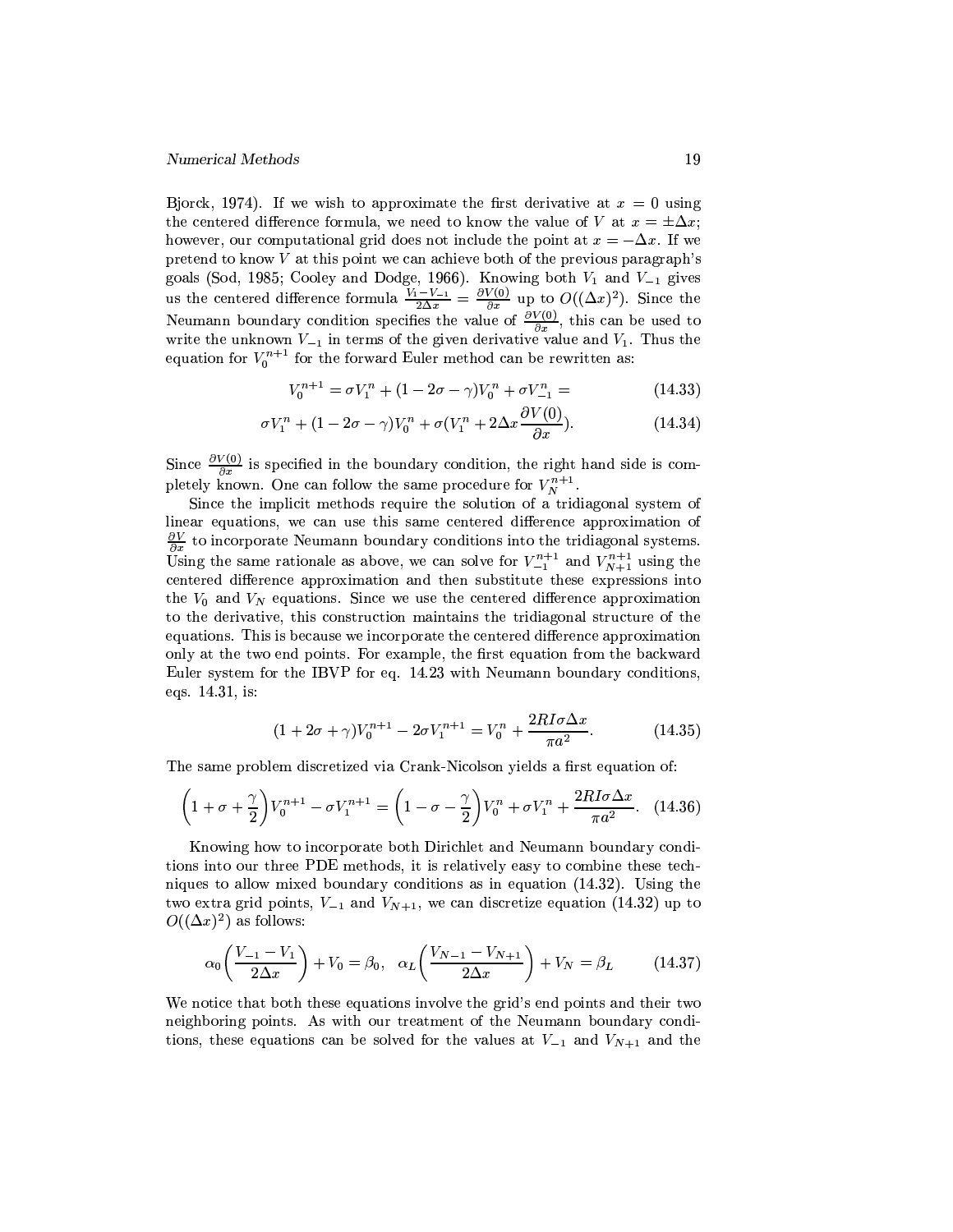resulting expressions substituted into the equations for  $V_0$  and  $V_N$ . This is elementary for the forward Euler method, and for the two implicit methods it is clear that a linear tridiagonal system of equations is again the final result.

#### **Spatial Variation**  $14.3.3$

Recall that the Hodgkin-Huxley PDE models the giant axon of the squid Loligo. A basic assumption is that the electrotonic properties of the squid's neuronal membrane are uniform and do not depend on the longitudinal location along the axon. While this is an adequate assumption for that preparation, one should be able to incorporate spatial variation of the neuronal membrane into PDE models. We now discuss how to express longitudinal variation in membrane properties in the linear cable PDE system, as well as how to incorporate this spatial variation into discretizations while preserving  $O((\Delta x)^2)$  spatial accuracy.

In the linear cable model PDE, one can incorporate spatial variation in both the ionic conductance,  $\overline{g}$ , and the membrane capacitance, C, in the most trivial way: make them functions of  $x$ . The hard part is what to do when the denritic radius,  $a$ , and the specific axoplasmic resistivity,  $R$ , are functions of x. One cannot just make them functions of x in eq. 14.23, because that does not preserve the biophysical meaning of this equation. Eq. 14.23 is a statement of the instantaneous conservation of charge along the membrane, and the term  $(a/2R)\partial^2 V/\partial x^2$  represents the total membrane current per unit area. This expression was originally obtained by using current conservation for an infinitesimal slice of dendrite and the differential form of Ohm's law. To see how to rewrite this term when  $a$  and  $R$  depend on  $x$  we must go back to this derivation.

The expression for total membrane current per unit are can be written as:

$$
\frac{a}{2R}\frac{\partial^2 V}{\partial x^2} = \frac{1}{2\pi a} \frac{\partial}{\partial x} \left(\frac{\pi a^2}{R}\frac{\partial V}{\partial x}\right).
$$
 (14.38)

The term in parentheses is the axial current. Eq. 14.38 restates conservation of charge by stating that the divergence of the axial current equals the total membrane current. The constants in this expression convert the axial current, which is per unit cross sectional area, into the membrane current per unit membrane area. Using eq. 14.38, we can rewrite the linear cable equation, eq. 14.23, to allow spatial variation in all the cable parameters:

$$
C(x)\frac{\partial V}{\partial t} = \frac{1}{2\pi a(x)}\frac{\partial}{\partial x}\left(\frac{\pi a^2(x)}{R(x)}\frac{\partial V}{\partial x}\right) - \overline{g}(x)V.
$$
 (14.39)

One performs the analogous substitution with the Hodgkin-Huxley PDE model, eqs. 14.2 and 14.3, to incorporate spatial variation in that case. Strictly speaking, one should replace the factor  $a(x)$  in the denominator of eq. 14.39 by  $a(x)\sqrt{1+a'(x)^2}$  and make the corresponding change in eq. 14.40 to account for the increased membrane area of a tapered cable. See Jack et al, 1983, p. 150. However, eq. 14.39 is usually quantitatively adequate because  $a'(x)^2 \ll 1$ .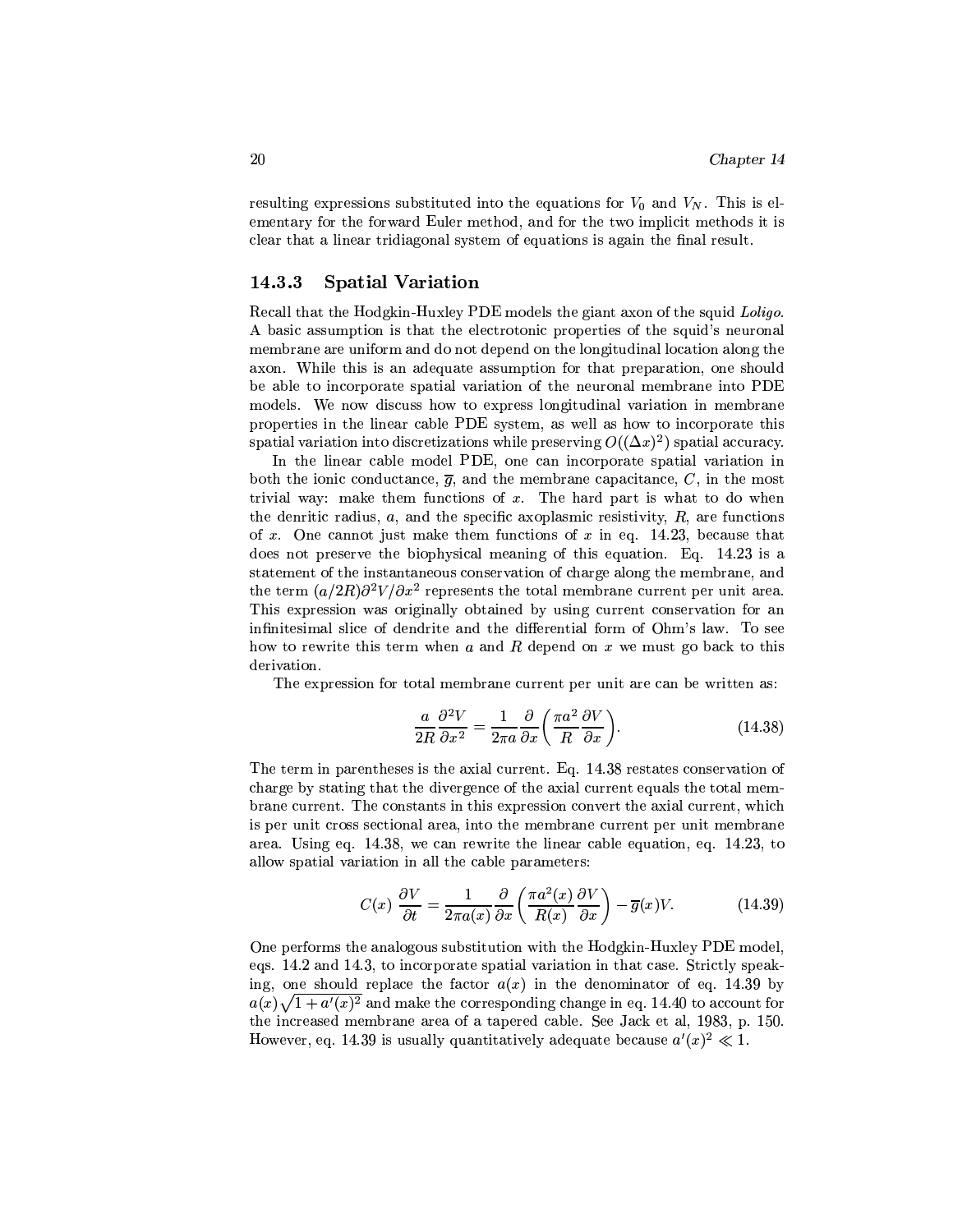Now we must consider how to convert these spatially varying continuous models into finite difference equations with  $O((\Delta x)^2)$  accuracy. In eq. 14.39, spatial dependence is only problematic when we try to discretize the term for the total membrane current per unit area. This term involves the derivative of a derivative, and so we proceed by discretizing the derivatives one at a time. A first order approximation to the first derivative is  $\partial V/\partial x = (V_{i+1} - V_i)/\Delta x$ . Applying this expression twice to the total membrane current term in eq. 14.39 gives us

$$
\frac{1}{2\pi a(x)}\frac{\partial}{\partial x}\left(\frac{\pi a^2(x)}{R(x)}\frac{\partial V}{\partial x}\right) \approx \frac{1}{2\pi a_i} \frac{\left(\frac{\pi a_{i+1/2}^2}{R_{i+1/2}}\left(\frac{V_{i+1}-V_i}{\Delta x}\right) - \frac{\pi a_{i-1/2}^2}{R_{i-1/2}}\left(\frac{V_i-V_{i-1}}{\Delta x}\right)\right)}{\Delta x}.
$$
\n(14.40)

The value at grid point index  $i + 1/2$  refers to the numerical value of the indexed function at  $x + \Delta x/2$ , as  $i - 1/2$  refers to  $x - \Delta x/2$ . Even though the spatial grid does not include these points, it is reasonable to ask for the value of the continuously defined variables  $a(x)$  and  $R(x)$  at these points. However, if these intermediate values are not available, one can substitute the average of the values at the two flanking grid points in this discretization.

The spatial discretization of the troublesome second derivative term for the total membrane current given in eq. 14.40 can be shown to yield an  $O((\Delta x)^2)$  accurate finite difference approximation (Cooley and Dodge, 1966). Thus one can use the discretization in eq. 14.39 to solve a spatially dependent problem with one of the finite difference methods we have already described with the same numerical accuracy. These discretizations lead to the same types of equations as in the constant coefficient case. One can incorporate boundary conditions exactly as in the constant coefficient case, and so we can think of these spatially dependent coefficient problems as being no more complicated than their constant coefficient counterparts. Even so, we have yet to describe the solution of tridiagonal linear systems that arise in all our implicit discretizations.

#### 14.3.4 **Solving Tridiagonal Linear Systems**

We will discuss only one algorithm for the solution of tridiagonal linear systems of equations, Gaussian elimination. Gaussian elimination is also called LU decomposition, as well as forward elimination with back substitution. Gaussian elimination has many variants which are specialized for efficiency on specific classes of matrices (Golub and Van Loan, 1985). A special variant, called the Thomas algorithm, requires  $O(M)$  mathematical operations to solve a tridiagonal system with  $M$  unknowns. The Thomas algorithm is numerically stable when the tridiagonal system has the property of diagonal dominance. Since all the tridiagonal systems that arise in finite difference solution of the PDEs we have discussed share are diagonally dominant, we can use the Thomas algorithm, which does not involve pivoting, to solve these systems. To say that a matrix is diagonally dominant means that the magnitude of the diagonal dominates the sum of the magnitudes of the off diagonal elements in each row of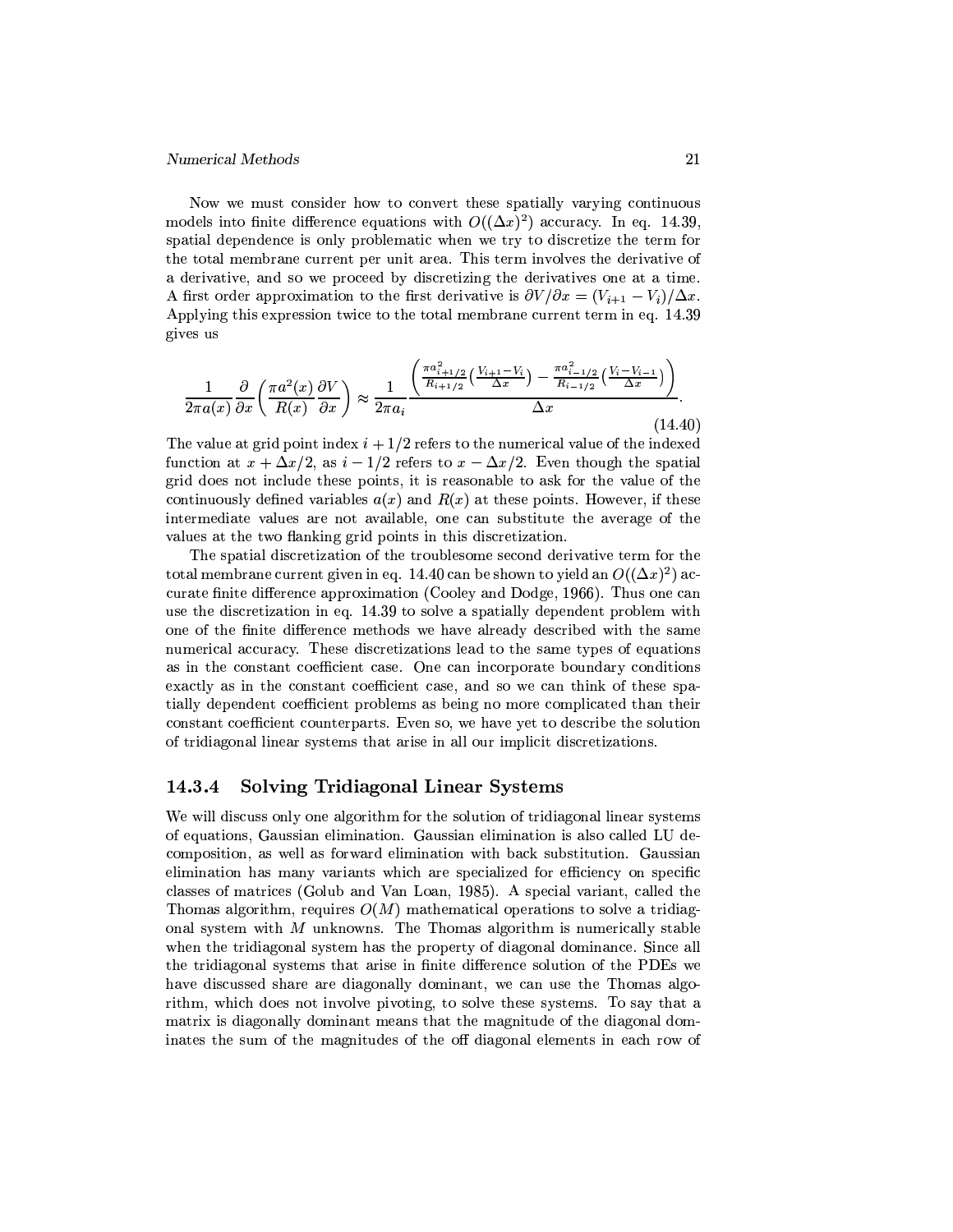the matrix. It is evident from eqs. 14.28 and 14.30 that for the finite difference PDE approximations we have discussed, the tridiagonal systems that arise are diagonally dominant. In general,  $O((\Delta x)^2)$  finite difference approximations to well posed parabolic PDEs will be diagonally dominant.

Let us denote our tridiagonal system as

$$
L_i V_{i-1} + D_i V_i + U_i V_{i+1} = R_i, \quad 1 \le i \le M,\tag{14.41}
$$

with  $L_1 = U_M = 0$ . The Gaussian elimination algorithm without pivoting proceeds by using adjacent equations in eq. 14.41 to eliminate the subdiagonal unknowns in a step known as forward elimination. One may think of this procedure as sweeping through the equations and redefining the constants  $L_i, D_i,$  $U_i$ , and  $R_i$  as follows:

$$
D_1 = D_1, U_1 = U_1/D_1, R_1 = R_1/D_1,
$$
  
\n
$$
D_i = D_i - L_i V_{i-1}, \quad i = 2, 3, ..., M,
$$
  
\n
$$
R_i = (R_i - L_i V_{i-1})/D_i, \quad i = 2, 3, ..., M,
$$
  
\n
$$
U_i = U_i/D_i, \quad i = 2, 3, ..., M - 1.
$$
\n(14.42)

This forward elimination procedure succeeds in reducing the original tridiagonal system into an equivalent bidiagonal system. This bidiagonal system can then be solved by a procedure called backwards substitution:

$$
V_N = R_N, \t\t(14.43)
$$

$$
V_i = R_i - U_i V_{i+1}, \quad i = M - 1, M, \dots, 1.
$$
 (14.44)

We notice that this procedure requires only five arrays of length M, those for  $L, D, U, R$ , and V. Since we overwrite these arrays with the Thomas algorithm, the coefficients for the tridiagonal systems must be recomputed for each time step. In addition, it is obvious from the definition of the algorithm that this procedure requires  $O(M)$  arithmetic operations, as it is defined with several "loops", each with a fixed number of arithmetic operations per iteration, and of length no more than  $M.$ 

#### **Branching**  $14.3.5$

Many of the models we use for individual neurons incorporate branching anatomical data. We consider two numerical procedures for solving PDE neuronal models with branching. Both assume that we employ an implicit finite difference method to the PDEs, and so we will really be considering how to solve the tridiagonal-like linear systems which arise from these discretizations. The first method we consider uses a careful numbering of the unknowns on the branching structure to reduce the resulting linear system to what is essentially a single tridiagonal system. The second method uses the technique of domain decomposition to reduce the solution of the single system of equations on the entire branched structure to the solution of many smaller tridiagonal systems.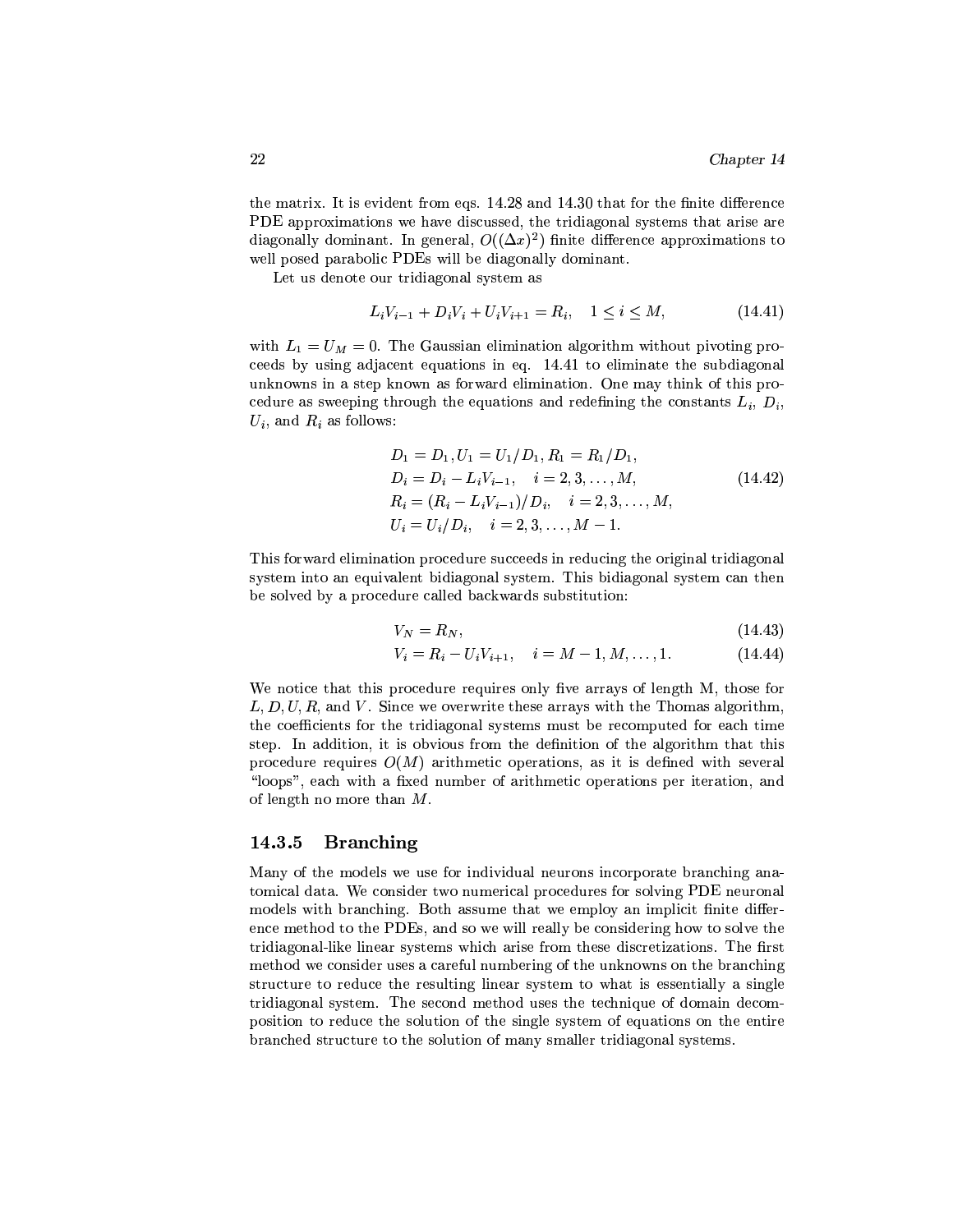

Figure 14.1: Example of branch and grid point numbering of a branched neuronal structure and the resulting linear equation structure which arises with nearest neighbor finite difference discretization. After Hines (1984).

Hines (1984) describes an enumeration of the grid points in a branching cable structure that leads to direct solution of the resulting finite difference equations which is equivalent in complexity to the Thomas algorithm. We illustrate with the example in figure 1, which is a diagram of a neuronal structure with 6 branches. We first choose a branch which is connected at only one end, and designate this as the "trunk". (A natural choice in a dendritic tree would be the most proximal branch to the soma.) The "trunk" will be the highest numbered branch, in our example branch 6. The grid points in the "trunk" are ordered from the branch point towards the free end. We next number the branches which connect to the "trunk". Those that are only connected to the "trunk" receive the largest numbers while those with two connections are numbered lowest. The grid points in each branch are ordered towards the "trunk". Now we designate all branches connected at both ends as new "trunks" and continue the branch and grid point enumeration recursively.

Forward elimination in the branching case is exactly the same as in the nonbranching case except that we must also eliminate all the far off-diagonal elements associated with the several nearest neighbor grid points at a branch point. We proceed in order within the branches. Our chosen enumeration ensures that the only far sub-diagonal element on a branch is associated with the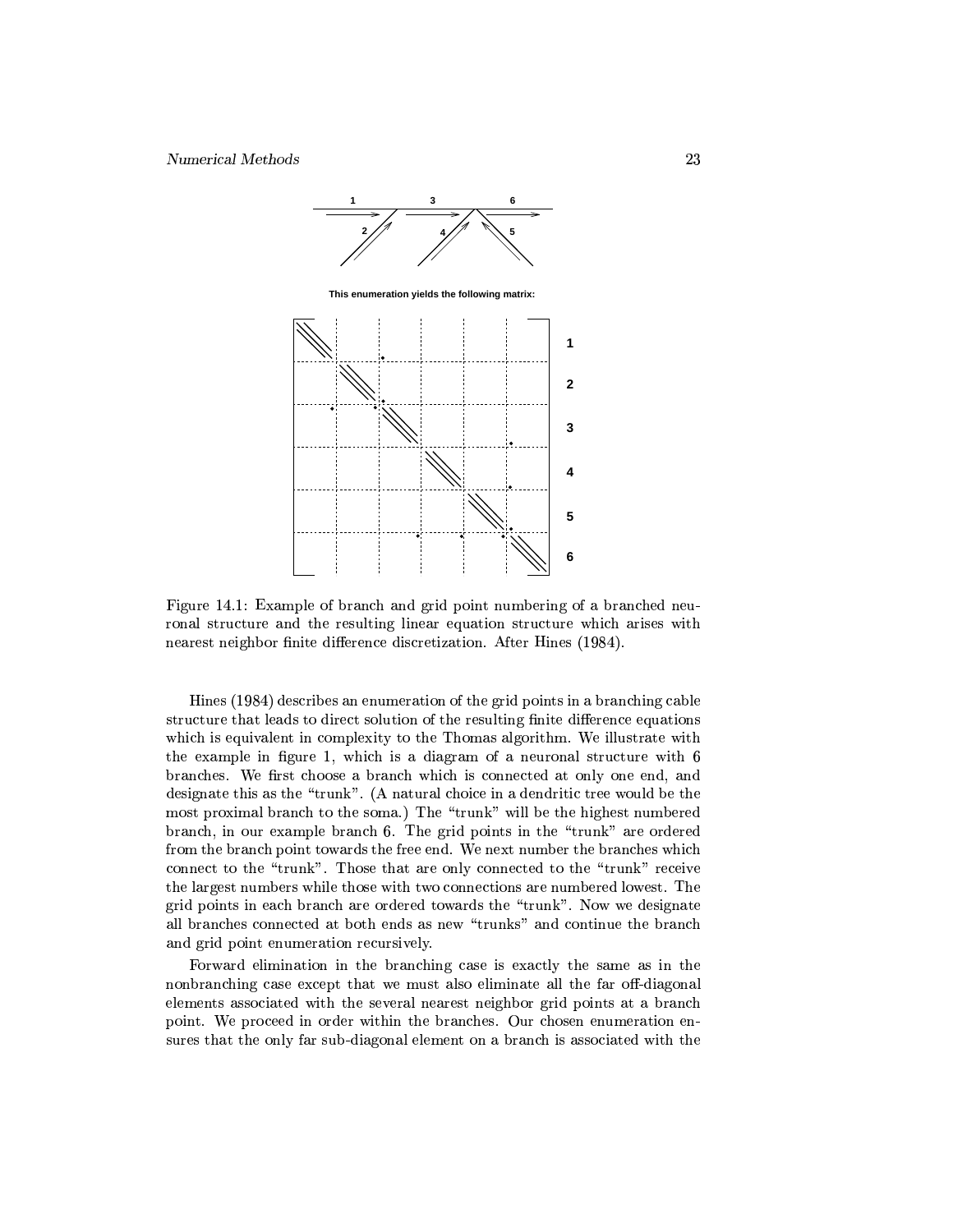last point. The order of elimination of the branches is also important for assuring that no new off diagonal elements are created. One must carry out forward elimination on all daughter branches before doing so to their parents. We therefore start with the lowest numbered branches (the twigs), and sweep towards the trunk. With the numbering in our example, we can upper-triangularize the branches in order, from 1 to 6, although other orderings, such as  $1, 2, 4, 5, 3$ , 6, are also permissible.

We then proceed to back substitution, marching backwards through the unknowns along each branch. The only far super-diagonal elements are associated with the first point. The order of the branches in back substitution is essentially the reverse of their order in forward elimination: We must process each parent branch before its children. In our example we can simply proceed in reverse order from 6 to 1, although again other orderings are permissible.

Since this method is a mere reworking of Gaussian elimination without pivoting it is obvious that  $O(M)$  arithmetic operations and  $O(M)$  storage are required to solve a branched structure with  $M$  grid points. If the rules above are observed, fill-in can be avoided. On the other hand, if the ordering along branch 1 is reversed, fill-in will result.

The second approach to branching is to solve small tridiagonal systems on the individual branches and form the solution on the entire branching structure out of a linear combination of these local solutions. This technique is known generally as domain decomposition, which is the solution of a problem on one domain by solving smaller problems on subdomains and then building up the whole solution from these smaller parts. Since we are solving a linear equation, we can exploit linear superposition. The simplest example of domain decomposition for a branching one-dimensional structure is illustrated in figure 2. Here we take a single cable and assume that an interior grid point is in fact a branch point. If we assume the value of the solution at the branch point,  $V_{Br}$ , is zero, we can solve the tridiagonal systems for the voltages on both branches. We call these solutions  $V_l^0$  and  $V_r^0$  for left and right. In general the value at the branch point will not be zero. To take this into account call  $V_l^1$  and  $V_r^1$  the solutions to the tridiagonal systems on each branch with the right hand side zero except for the contribution from  $V_{Br} = 1$ . By the principle of superposition, the solution on the left branch is  $V_l^0 + V_{Br} V_l^1$ , while  $V_r^0 + V_{Br} V_r^1$ , gives the solution on the right. A single equation for  $V_{Br}$  involves the nearest neighbors on the left and right branch. This then gives us the value for  $V_{Br}$  which is used to give us the complete solution on each branch via superposition.

In case a branch point is connected to more than two branches, the above procedure still produces the solution on each branch. In this case the solution is a linear combination of three tridiagonal solutions. The solution to the tridiagonal system with normal right hand side but with both branch end points zero; the solution with zero right hand side with one branch point one; and the solution with the other branch point one. Thus we can use this domain decomposition method to solve the equations on any branching structure. Since we only solve several tridiagonal systems to obtain the overall solution, the arithmetic complexity for a structure with  $M$  unknowns is still  $O(M)$ .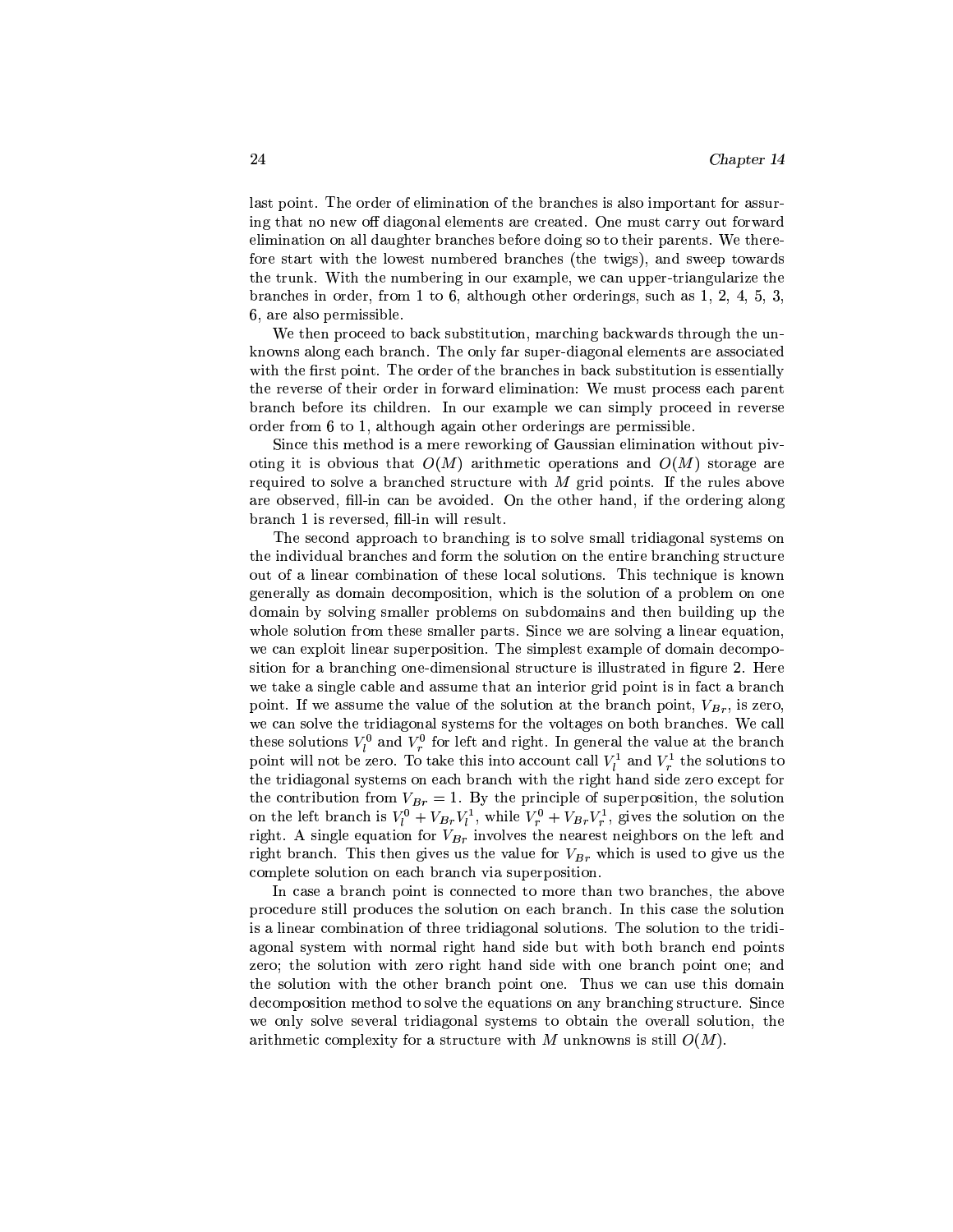

Figure 14.2: An example of domain decomposition for a branching onedimensional structure using the simplest geometry.

#### **Nonlinear Equations** 14.3.6

Up to now we have only considered finite difference methods for linear PDEs. As we know, many of the most interesting PDE models in neuroscience are highly nonlinear, e.g. the Hodgkin and Huxley model. It is a trivial matter to use the forward Euler method on the Hodgkin-Huxley equations. One need only evaluate the nonlinear currents at the old time step value to do so. This involves the computation of the dimensionless variables at the old time value. The forward Euler equation for  $m_i^{n+1}$  is simply

$$
m_i^{n+1} = m_i^n + \Delta t \left[ (1 - m_i^n) \alpha_m (V_i^n) - m_i^n \beta_m (V_i^n) \right]
$$
  
= 
$$
m_i^n \left[ 1 - \Delta t (\alpha_m (V_i^n) + \beta_m (V_i^n)) + \Delta t \alpha_m (V_i^n) \right].
$$
 (14.45)

The expressions for  $h_i^{n+1}$  and  $n_i^{n+1}$  are analogous. The finite difference equation for the voltage via the forward Euler method is then

$$
V_i^{n+1} = \sigma(V_{i+1}^n + V_{i-1}^n) + (1 - 2\sigma - \gamma_i^n)V_i^n + \omega_i^n.
$$
 (14.46)

Here  $\sigma = a\Delta t/2RC(\Delta x)^2$ ,  $\gamma_i^n = (\Delta t/C)(\overline{g}_{Na}(m_i^n)^3h_i^n + \overline{g}_K(n_i^n)^4 + \overline{g}_{leak})$ , and  $\omega_i^n = (\Delta t/C)(\overline{g}_{Na}(m_i^n)^3h_i^nE_{Na} + \overline{g}_K(n_i^n)^4E_K + \overline{g}_{leak}E_{leak})$ .

Generalizing the two implicit methods we have discussed to nonlinear equations raises more complicated issues. Because implicit methods require the solution of difference equations, when applied to nonlinear PDEs nonlinear difference equations arise. The Hodgkin-Huxley equations have a property that we will call "conditionally linearity." Conditionally linear means that the PDE for the voltage, eq. 14.3, is a linear PDE if the values of the dimensionless variables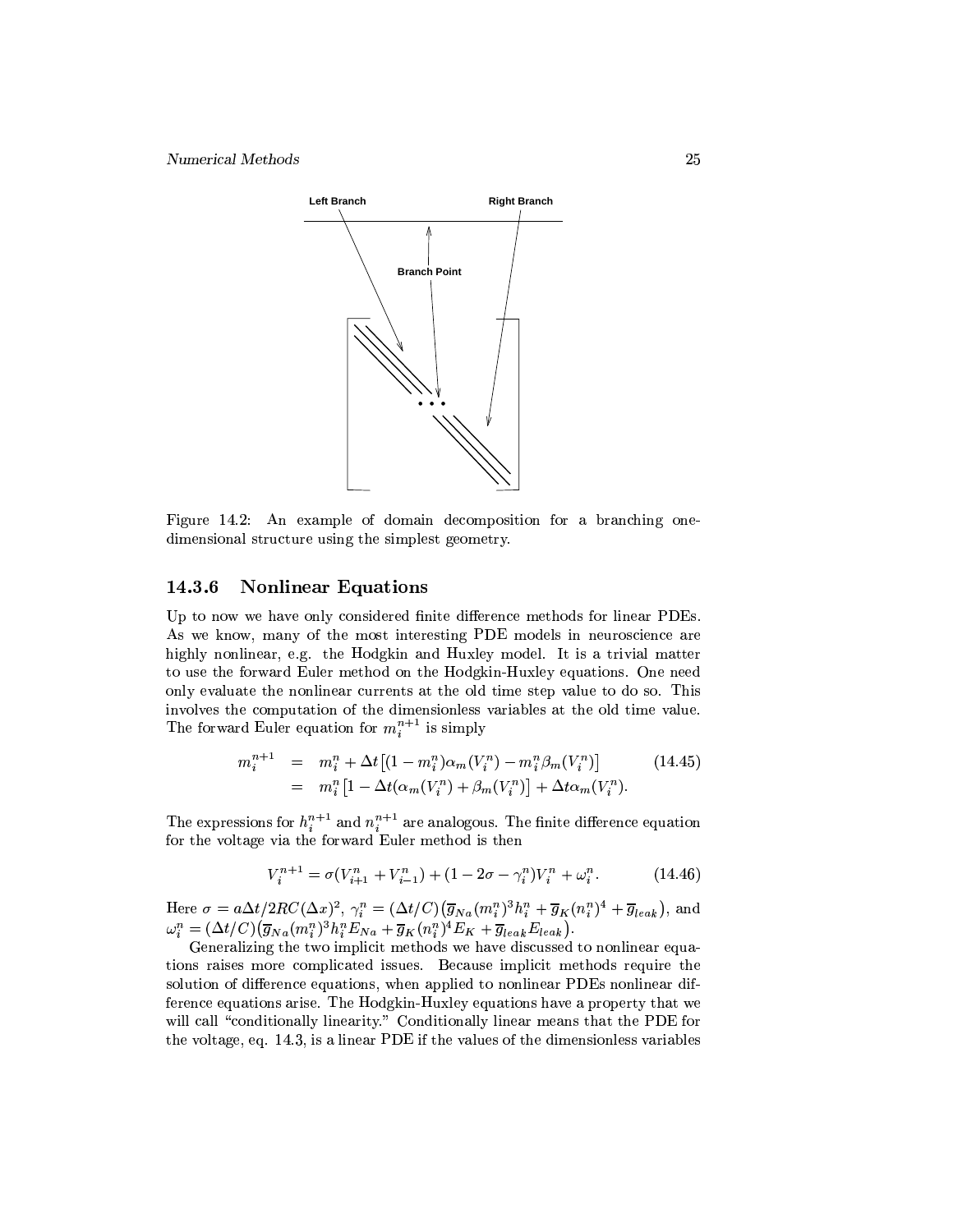are known. Similarly, the rate equations for the dimensionless variables, eqs. 14.2, are linear ODEs given values for  $V$ .

This is a fairly generic property of nonlinear neuronal models; however, it is by no means universal. The nonlinearities in eq. 14.3 are associated with the nonlinear ionic currents. These nonlinear currents are modeled as the product of a nonlinear ionic conductance and the difference between the membrane potential and the ionic reversal potential. Since the nonlinear ionic conductances are not directly functions of voltage, eq. 14.3 is conditionally linear. Therefore if we can model our nonlinear ionic currents as the products of the difference between the membrane voltage and the ionic reversal potential and nonlinear ionic conductances which are not directly functions of the membrane conductance, we will have nonlinear PDE models of neurons which are conditionally linear.

What are the computational benefits of conditional linearity? Simply stated, the benefits are the separation of the complicated nonlinear problem into two simpler linear problems. This is ramified in different ways for the backward Euler and Crank-Nicolson methods. For the backward Euler method, separability gives us an algorithm for iterative solution of the nonlinear difference equations encountered at each time step via functional or Picard iteration. With Crank-Nicolson, separability reduces the nonlinear equations into a single set of linear equations that can be solved at each time step through a staggered step procedure.

If we use the backward Euler method to discretize the Hodgkin-Huxley PDE, eq. 14.3, we arrive at the following system of nonlinear equations:

$$
-\sigma V_{i+1}^{n+1} + (1 + 2\sigma + \gamma_i^{n+1})V_i^{n+1} - \sigma V_{i-1}^{n+1} = V_i^n + \omega_i^{n+1}.
$$
 (14.47)

Here the definition of  $\gamma_i$  and  $\omega_i$  is as above. These nonlinear difference equations must be solved for the values of  $V^{n+1}$ . To make matters worse, if we use the backward Euler discretization on the dimensionless variables as well, then eq. 14.47 must be solved in conjunction with the nonlinear difference equations that arise. The equations for  $m$  are:

$$
m_i^{n+1} = \frac{m_i^n}{1 + \Delta t [\alpha_m(V_i^{n+1}) + \beta_m(V_i^{n+1})]} +
$$
  

$$
\frac{\Delta t \alpha_m(V_i^{n+1})}{1 + \Delta t [\alpha_m(V_i^{n+1}) + \beta_m(V_i^{n+1})]}.
$$
 (14.48)

Equations for h and n are identical in form to eq. 14.48.

The backward Euler method for the Hodgkin-Huxley system requires the simultaneous solution of eq. 14.47 and three equations of the form of eq. 14.48 at each time step. We can hope to solve these nonlinear equations with the following iterative algorithm: 1. Solve eq. 14.47 with the previously known dimensionless variable values to give new voltage values. 2. Solve the dimensionless variable equations, eq. 14.48 etc., using the new voltage values to give new dimensionless variable values.  $3.$  Repeat steps 1 and 2 until voltage and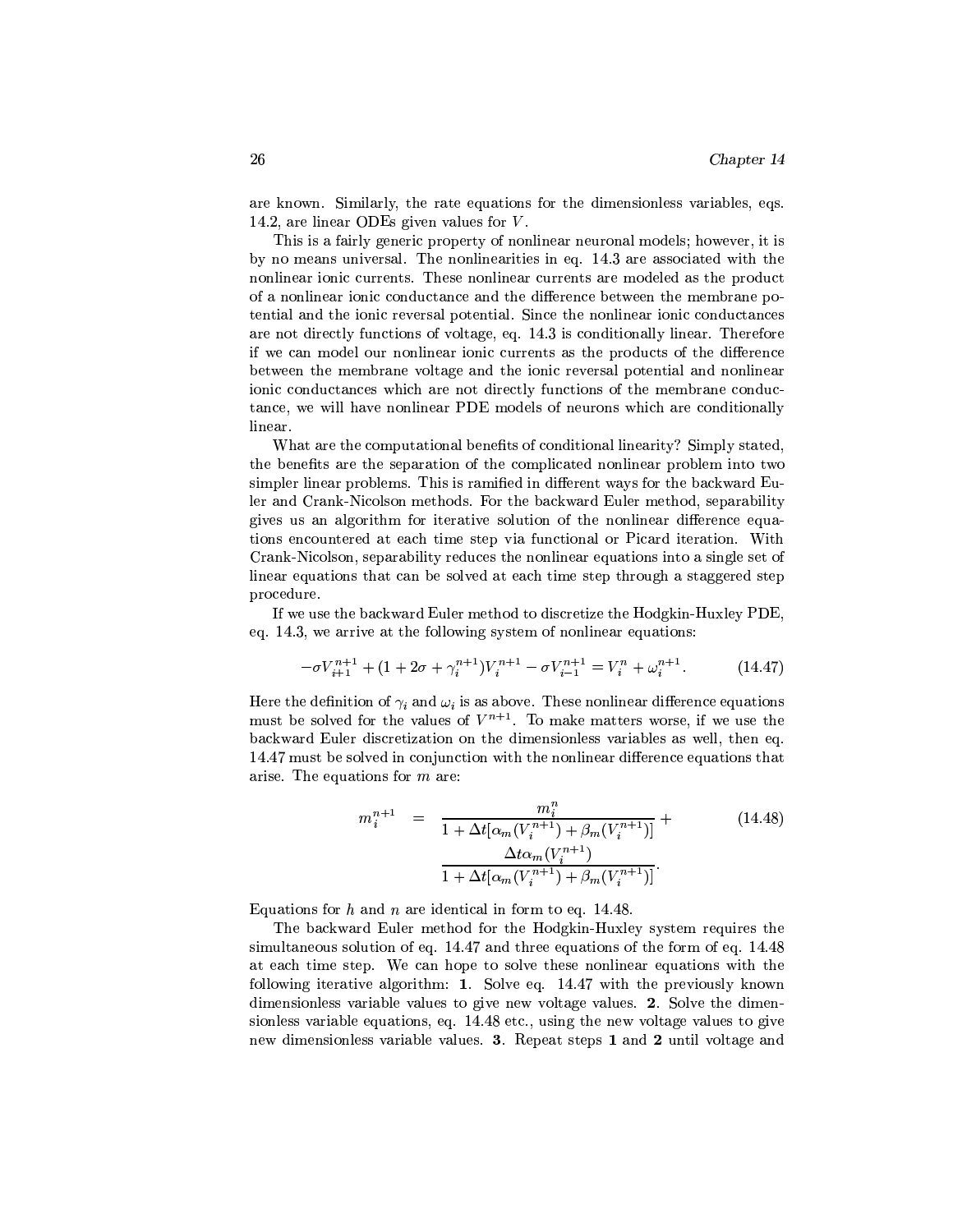dimensionless variable values have converged. The starting values for this iterative procedure are the values of the unknowns at the previous time step. Since these equations are conditionally linear and hence separable, the equations to be solved in steps 1 and 2 will always be *linear*. The voltage equations become a single linear tridiagonal system, and the equations for the dimensionless variables are reduced to explicit expressions for the new values. This iterative procedure is sometimes called a Picard, fixed-point, or functional iteration. For the backward Euler method applied to the Hodgkin-Huxley equations this iteration method has been proven to converge provided that  $\Delta t$  is chosen sufficiently small (Mascagni, 1987a).

As with the backward Euler method, the Crank-Nicolson method applied to the Hodgkin-Huxley equations leads to nonlinear equations:

$$
-\frac{\sigma}{2}V_{i+1}^{n+1} + (1 + \sigma + \frac{\gamma_i^{n+1}}{2})V_i^{n+1} - \frac{\sigma}{2}V_{i-1}^{n+1} =
$$
\n
$$
\frac{\sigma}{2}V_{i+1}^{n} + (1 - \sigma - \frac{\gamma_i^{n}}{2})V_i^{n} + \frac{\sigma}{2}V_{i-1}^{n} + \frac{\omega_i^{n+1} + \omega_i^{n}}{2}.
$$
\n(14.49)

These must be solved concurrently with the difference equations for the dimensionless variables. If we wish to maintain an overall accuracy of  $O((\Delta t)^2)$ , we must use a method of at least second order accuracy for the rate equations. Of course we know that the trapezoidal rule is second order accurate and is the ODE analog of the Crank-Nicolson method. Applying the trapezoidal rule to the equation for  $m$  gives us:

$$
m_i^{n+1} = m_i^n \frac{1 - \Delta t/2[\alpha_m(V_i^{n+1/2}) + \beta_m(V_i^{n+1/2})]}{1 + \Delta t/2[\alpha_m(V_i^{n+1/2}) + \beta_m(V_i^{n+1/2})]} + \frac{\Delta t\alpha_m(V_i^{n+1/2})}{1 + \Delta t/2[\alpha_m(V_i^{n+1/2}) + \beta_m(V_i^{n+1/2})]}.
$$
\n(14.50)

We have used the values  $V_i^{n+1/2}$  in the above expression to simplify the form of these difference equations while maintaining the desired second order accuracy. One can use the average of the voltage at the nth and  $n + 1$ st time step to estimate the value at time value  $n + 1/2$ , or one may use another method we discuss below.

Eqs. 14.49 and 14.50 and the analogous equations for h and n are a complicated set of simultaneous nonlinear equations. The fact that these equations are conditionally linear can be exploited to give us an iterative algorithm for their simultaneous solution. There is no rigorous proof for the convergence of this method for the Crank-Nicolson method, but it is believed that the techniques used in the proof of the backward Euler case can be easily extended to this case. We should note that the iterative solution method described for the backward Euler method can be used to solve the nonlinear equations we get with the Crank-Nicolson discretization. In fact, this method was used by Cooley and Dodge (1966), in a predictor-corrector variant of the method we described, to do the first systematic numerical simulation of the Hodgkin-Huxley equations.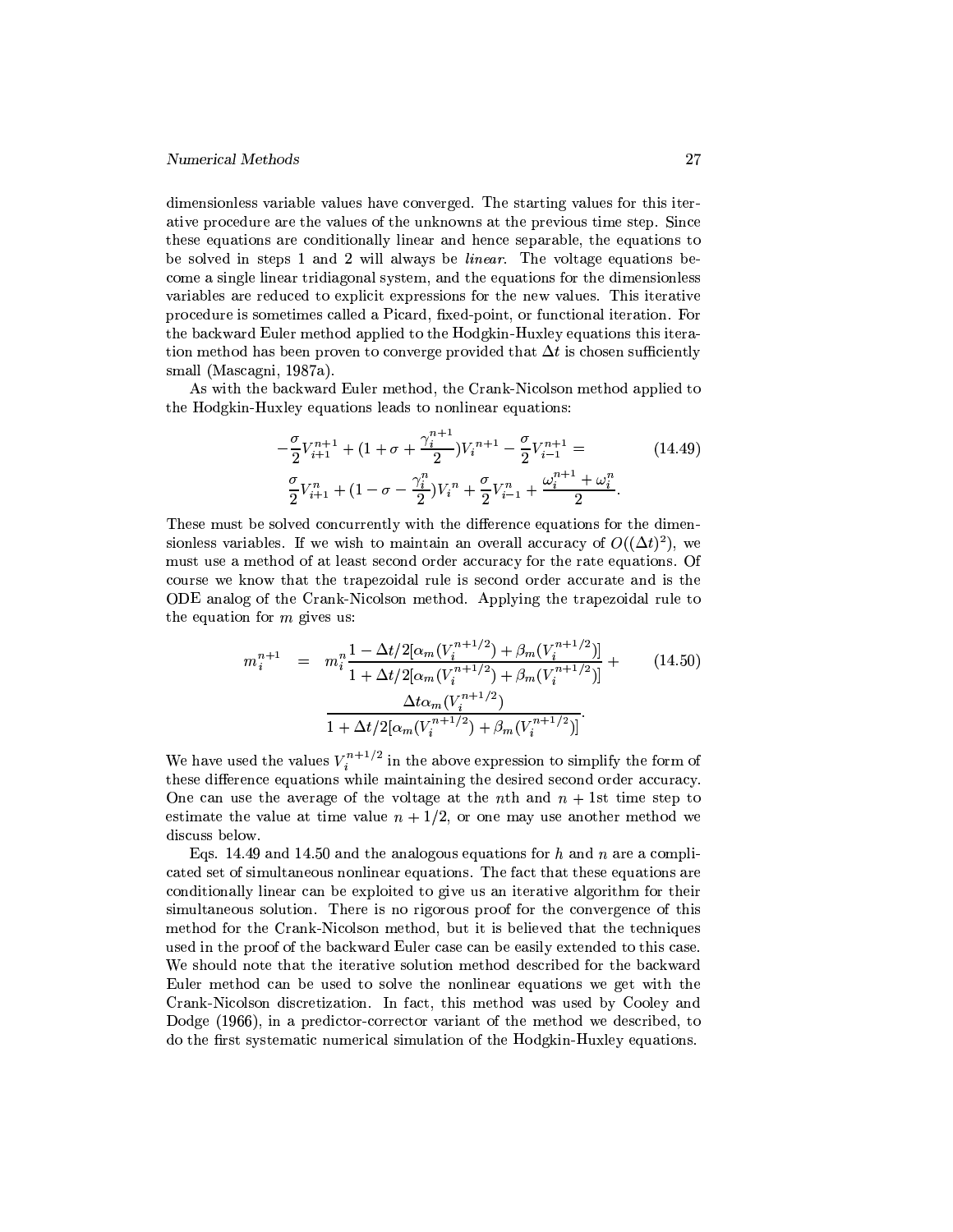Another approach to these equations, which exploits their conditional linearity and results in no iteration, is to use an implementational detail we have previously mentioned and the second order accuracy of the trapezoidal rule. Recall that if  $V^{n+1}$  is the backward Euler solution to the linear cable equation, eq. 14.23, then  $2V^{n+1} - V^n$  is the Crank-Nicolson solution. If one uses eqs. 14.47 with  $\omega_i^{n+1}$  replaced with  $\omega_i^{n+1/2}$ , then  $2V^{n+1} - V^n$  gives us a second order accurate solution to the Hodgkin-Huxley equations. Note that the definition of  $\omega_i^n$  depends on the time level,  $n,$  only through the dimensionless variables. Thus we need only compute the values  $m_i^{n+1/2}$ ,  $h_i^{n+1/2}$ , and  $n_i^{n+1/2}$  to obtain  $\omega_i^{n+1/2}$ . This procedure requires values of the dimensionless variables at the midpoints of the time levels used in the voltage equations. If one were to solve the dimensionless variable equations at only the midpoint values, and the voltage values at the usual values, then they could be combined to give an overall second order method. This staggering of two time grids also simplifies the solution of the difference equations. Since the Hodgkin-Huxley equations are conditionally linear, this grid staggering leads to solving a single tridiagonal system for the voltage equation and evaluating the explicit equations for the dimensionless variables a single time to advance the solution  $\Delta t$ . One complication is the computation of the unknowns on the two time grids staggered by  $\Delta t/2$ . One can accomplish this by starting either the voltage or dimensionless variable equations with a  $\Delta t/2$  sized time step and then proceeding as normal.

With the backward Euler and Crank-Nicolson discretizations of the Hodgkin-Huxley equations we have shown two different ways in which conditional linearity can be exploited to simplify the numerical solution of these nonlinear systems. Similarly, one can use the staggering method we presented for the Crank-Nicolson method with the backward Euler equations. However, since staggering is used to maintain  $O((\Delta t)^2)$  accuracy in Crank-Nicolson, no staggering is required with the  $O(\Delta t)$  backward Euler method. Thus the minor complication of the staggered grids for Crank-Nicolson disappears if we are happy with using backward Euler. Thus one obtains an  $O(\Delta t)$  implicit solution without iteration.

A warning must be made for users of the staggering method with Crank-Nicolson. This method is efficient and produces an  $O((\Delta t)^2)$  solution to nonlinear problems without iteration. However, this is true only if the equations are conditionally linear. If one had a cable model that was not conditionally linear, then this method would not be assured of producing an  $O((\Delta t)^2)$  solution. For example, if some jonic currents are explicitly nonlinear functions of the voltage, then the model is not conditionally linear. The nonlinear equations arising from the implicit discretization can be solved using a functional (Picard) iteration or Newton's method. Alternatively, one can restore conditional linearity by expanding the nonlinear currents in a Taylor series and evaluating their first derivatives at the half time points along with the conductances. An option based on this idea is included in Neuron.

Experience in computing solutions to the Hodgkin-Huxley PDEs has shown that the majority of the effort is spent in the evaluation of the  $\alpha$  and  $\beta$  rate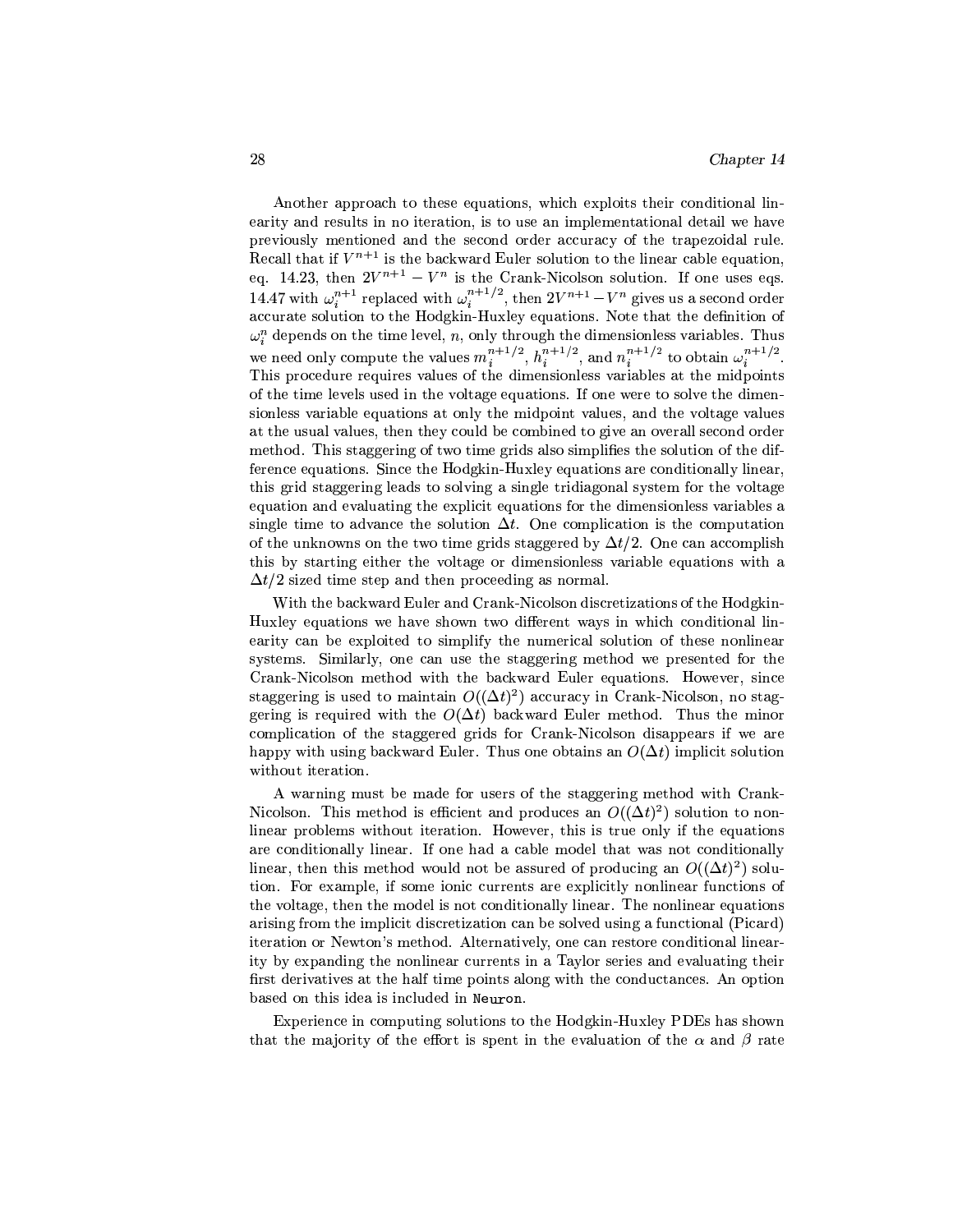functions associated with the dimensionless variables. Because of this fact, it is considered prudent to use a lookup table to speed up the repeated evaluation of these functions. If one examines the equations for the advancement of the dimensionless variables, eqs. 14.45, 14.48, and 14.50, one will notice that they are all of the form  $m^{n+1} = m^n K_1(V, \Delta t) + K_2(V, \Delta t)$ . Thus we need only evaluate the two function,  $K_1$  and  $K_2$ , for each dimensionless variable at each time step. The functions  $K_1$  and  $K_2$ , which involve combinations of the  $\alpha$  and  $\beta$  functions, can be tabulated for the purpose of speed. If one does not plan to change the time step size,  $\Delta t$ , during a computation, the functions  $K_1$  and  $K_2$ can be tabulated once for all during the initialization of the computation.

It is most convenient to construct the lookup table over a wide range of possible voltage values using a uniform voltage increment. Experience has shown that the voltage range of  $-100$  millivolts to 150 millivolts with a step of 0.1 millivolt will give sufficient accuracy for the Hodgkin-Huxley equations. With piecewise quadratic interpolation, experience has shown that a step as large as 4.0 millivolts can be used with no degradation in the overall accuracy. Interpolation with equally spaced points in a lookup table is handled quite well in Conte and de Boor, (1980).

Unlike linear PDEs, there is no neat Lax Equivalence Theorem for finite difference methods applied to nonlinear PDEs. The analysis of these methods must instead proceed via a case by case approach. Fortunately, convergence of the backward Euler method for the Hodgkin-Huxley equations has been proven (Mascagni, 1987a). In addition, there is a considerable body of results on the convergence of the Crank-Nicolson method for many classes of nonlinear parabolic PDEs (Douglas, 1961; Lees, 1959; Rose, 1956). It appears that for both the backward Euler and Crank-Nicolson methods, no relationship between  $\Delta t$  and  $\Delta x$  need hold; however, it is known for the backward Euler method and likewise conjectured for the Crank-Nicolson method that convergence occurs for all values of  $\Delta t$  smaller than a certain maximal value (Mascagni, 1987a).

#### 14.3.7 **Networks**

Synthesizing the results of the previous six sections gives us the ability to numerically simulate a single arbitrarily branched neuronal model with spatial variation and nonlinear ionic kinetics. This is already a significant capability; however, with new developments in computer technology, it is possible to solve problems of much greater complexity than merely a single neuron. The new technical capabilities provide us with the opportunity to model several hundred very complicated neurons which are synaptically connected to one another. The neuronal modeler should bear these new developments in mind when considering what types of questions to ask and what type of models to build.

The key to modeling a network of neurons is the selection of a model for synaptic conduction that is both biophysically satisfying and is compatible with the finite difference approach for the numerical solution of the nerve equations. To a large extent this is a matter of personal taste. A general guideline for this selection is that a deterministic model of synaptic conduction is most easily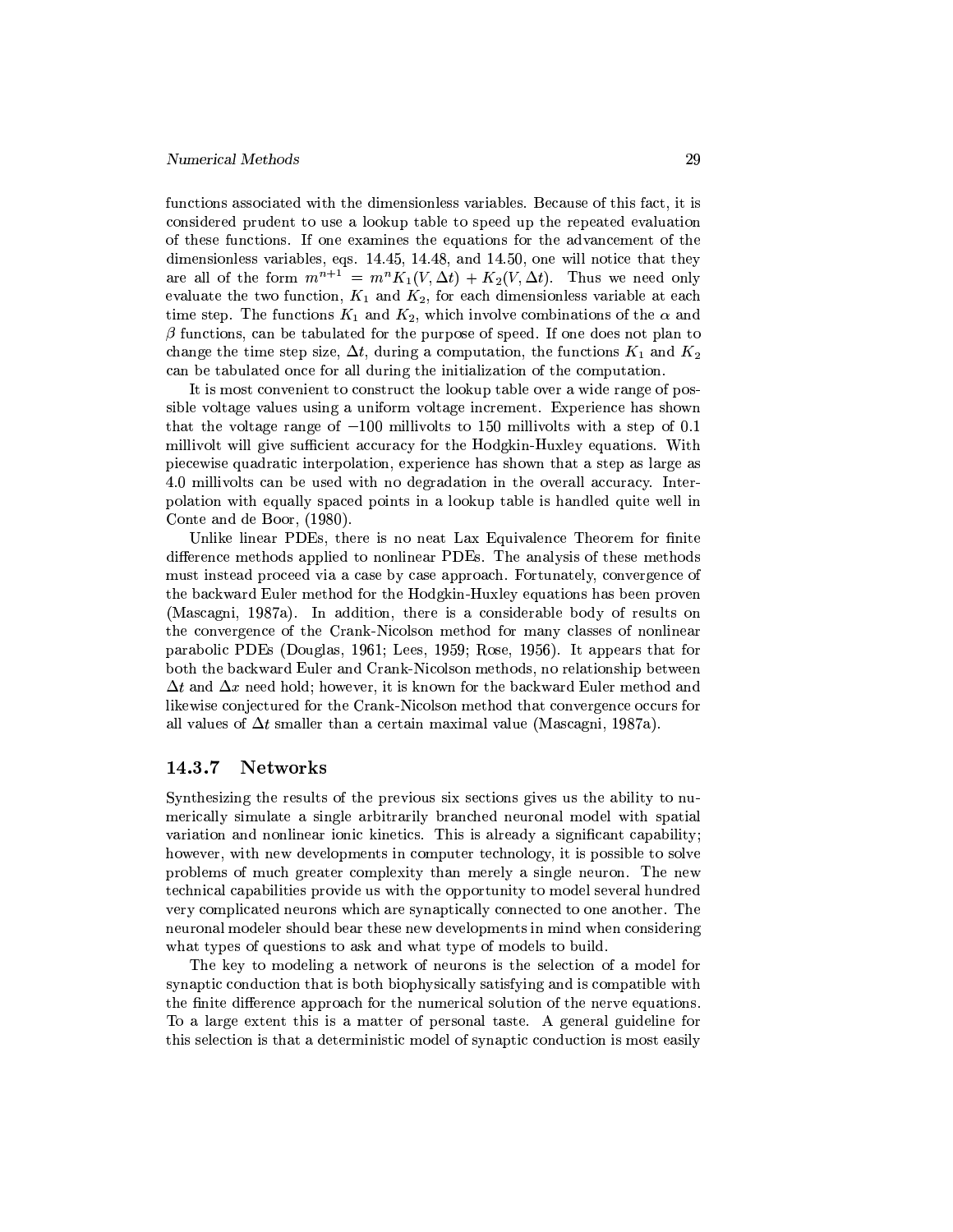incorporated into a numerical scheme involving finite difference approximations to nerve equations. For example, such a model might be the initiation of a characteristic postsynaptic conduction change in response to the presynaptic arrival of an action potential. This could be further embellished with a stochastic determination of the shape of the elicited postsynaptic conductance change. The types of models of this general form which cause numerical and implementational difficulties are those in which the repertoire of possible postsynaptic conductance time courses is large. In a computation that has many interacting neuronal elements, the accurate determination of the postsynaptic membrane potential requires the summation over the recent synaptic events. If there are potentially many varied forms which these synaptic events effect the postsynaptic potential, a considerable amount of computer memory must be used to implement the complicated bookkeeping task underlying the determination of the postsynaptic membrane potential. In a network of  $p$  neurons which are totally interconnected,  $O(p^2)$  contributions to the postsynaptic potentials must be calculated each time step. This quadratic scaling with the number of neurons quickly dominates the memory requirements of the computation, and it does so even more quickly when a considerable amount of memory is required to store a single postsynaptic event.

#### 14.3.8 **Concluding Remarks and Suggestions for PDEs**

In deciding on one of these methods over another, considerations similar to those discussed for choosing finite difference methods for ODEs arise. In general, it takes no more computational work to use an implicit method than an explicit method, so one should use either the backward Euler or Crank-Nicolson method. The backward Euler method with iteration has been used with great success for investigating certain problems (Mascagni, 1987b), and the observed solutions remain qualitatively correct for rather large values of  $\Delta t$ . The Crank-Nicolson method without iteration was first described in its entirety by Hines (1984). This method has also been used with great success for certain computations (Mascagni, 1989b). The authors have observed that with the Crank-Nicolson method one cannot use values of  $\Delta t$  as large as with the backward Euler method due to ringing instabilities. This is true, for example, when modeling a voltageclamp step, which introduces high-frequency Fourier components into the solution. In circumstances where using a large  $\Delta t$  is necessary and one is willing to sacrifice quantitative accuracy, the backward Euler method is preferable to the Crank-Nicolson method. However, when accuracy is vital it is recommended that the second order accurate method be used, taking care to use  $\Delta t$  small enough to prevent ringing instabilities from contaminating the computation. An alternative way to damp instabilities that avoids the complication of implicit equations is the *exponential Euler* method. However, it can be shown that the method converges only if  $\Delta t/(\Delta x)^2 \to 0$ , a condition that is far more restrictive than the *stability* condition for forward Euler. Thus, the solutions do not blow up, but they may be highly inaccurate.

One can also use one of the several neural simulation packages that include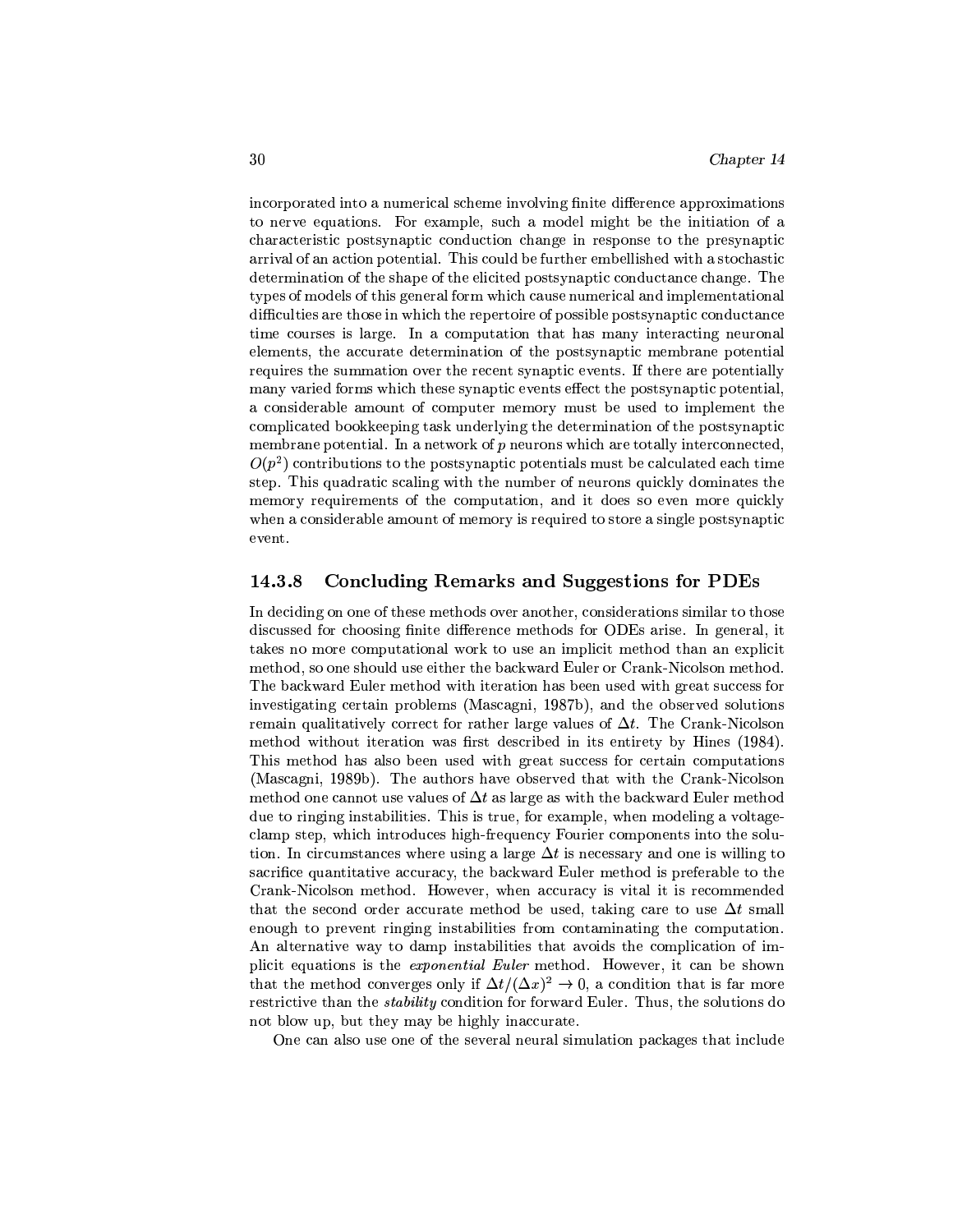solvers for compartmental or PDE models. These include GENESIS and Neuron for Unix workstations and Nodus for Macintosh. Neuron is also available for Windows. GENESIS and Neuron include the backward Euler and Crank-Nicolson methods, and so are efficient on stiff problems. The time required to learn these packages may be greater than writing a simple solver for a particular problem. However, they permit the user to define the problem in terms of objects that are natural to neural modeling, such as channels and geometrical features, rather than through equations. Also, once learned, these packages allow much flexibility to change the problem and to perform many numerical experiments. Finally, most of these packages have capabilities for producing highly useful graphical output. As for the ODE packages, further information can be found on the Web at URL: http://mrb.niddk.nih.gov/sherman.

There are several other problems that might arise in neuronal modeling that produce PDEs for which we have not discussed methods of solution. In fact, we really have only treated one-dimensional parabolic PDE models. In some cases more than one spatial dimension must be included into a PDE model. Then, one can use finite element methods or extensions of the finite difference methods we have presented here. Whether a finite element or finite difference method is used, the resulting diagonally dominant system that arises from an implicit discretization is pentadiagonal in two dimensions and heptadiagonal in three. The diagonals are not contiguous, however, introducing problems of fill-in that can ruin the sparsity of the matrices. There are special variants of Gaussian elimination for the efficient solution of such problems. However, a particularly efficient method in the finite difference case is the Alternating Direction Implicit method (Richtmyer and Morton, 1967; Press et al., 1992). The ADI method produces an implicit solution to a two- or three-dimensional problem by solving several one-dimensional problems alternately in each of the dimensions.

There are also methods for solving PDEs that offer higher order accuracy in space and/or time. Methods that are higher order in space complicate both the matrix equations that must be solved at each time step and boundary conditions. Thus they are not often used. Methods that are higher order in time can be obtained by using the method of lines with a high-order ODE solver. A version of the Gear algorithm, for example, may be appropriate for problems in which stiffness originates in the kinetics of the problem, rather than from diffusion term of the PDE. However, one must also bear in mind that working hard to refine the temporal discretization is wasted if the spatial accuracy remains at  $O((\Delta x)^2)$ . Thus it is important to balance spatial and temporal accuracy when solving PDE neuronal models.

#### 14.4 **Final Comments**

We have surveyed the current wisdom on the best solutions to what might be called the easy problems in neuronal modeling. Small systems of ODEs, even stiff ones, can be solved very efficiently to high accuracy. PDE's are naturally more difficult, but reasonable methods (i.e. second-order accurate,  $O(N)$  work)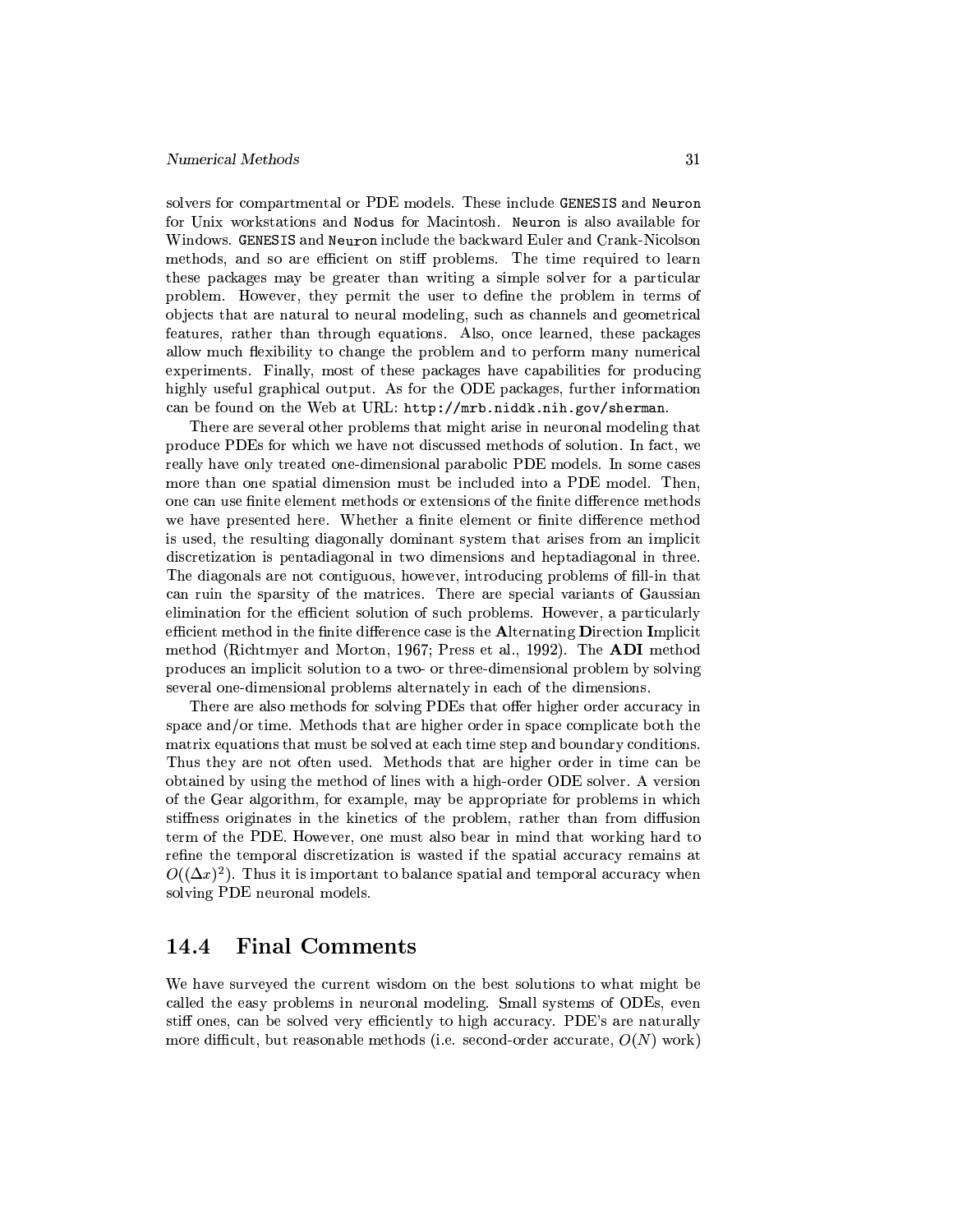are available for one-dimensional problems, including branched neurons. It is of course not difficult to come up with problems that will confound the best algorithms on the fastest computers, e.g. any problem with stiff kinetics in two or three spatial dimensions. We have consciously avoided venturing into these areas, both because of our own limitations and the limitations of the field as a whole.

In addition to the particular advice we have sprinkled throughout, we conclude here with some general concepts that are relevant to problems on all scales of difficulty. Numerical methods are fallible. Some may have considerable artificial intelligence built into them, but in the end there is no alternative to a deep knowledge of the particular physical problem on the part of the investigator. General dynamical systems theory can be very helpful because it categorizes possible and impossible behaviors.

There is no algorithm that solves all problems, and the user must know enough to adapt the tool to the job. It also pays to solve a problem by more than one method. That means supplementing numerical methods with analytical methods and also using more than one numerical method. In addition to catching routine errors, this may uncover very subtle ones. In one small but illuminating example that we know of, an instability in the dynamical system was sensitive to numerical error introduced by the Gear method, but not Runge-Kutta, leading to discovery of a new class of phenomena (Sherman and Rinzel, 1992). No computer program can be expected to anticipate such cases. Ultimately computational science is isomorphic to all of science, and can no more than all of science ever be complete.

#### 14.5 Appendix A: Stiffness

Let us consider the PDE model of the squid axon, eqs. 14.2 and 14.3, to illustrate the method of lines and their relationship to compartmental models. In eq. 14.3, the right hand side has a term involving a second spatial derivative. If we replace the continuous x-axis with a uniform grid of width  $\Delta x$ , and replace the term  $\partial^2 V/\partial x^2$  with the familiar  $O((\Delta x)^2)$  finite difference approximation  $(V_{i+1}-2V_i+V_{i-1})/(\Delta x)^2$ , the PDE is reduced to a system of coupled ODEs. This is the method of lines, where a single PDE is reduced to a system of ODEs by discretizing all but one of the independent variables in the PDE. The resulting method of lines ODE system for the Hodgkin-Huxley PDE model is stiff. This fact is well known from results for the method of lines for the PDE which describes diffusion,  $\partial V/\partial t = \partial^2 V/\partial x^2$ , which displays the same qualitative stiffness properties.

A compartmental model which uses individual ODE models for each compartment and where neighboring compartments are resistively coupled is equivalent to a method of lines discretization of some PDE model. This is easily seen by observing that we can rewrite our difference formula for the second derivative as  $((V_{i+1}-V_i)/\Delta x - (V_i-V_{i-1})/\Delta x)/\Delta x$ . Now assume that the spatial discretization is no longer uniform. If the distance between grid point  $i+1$  and i is denoted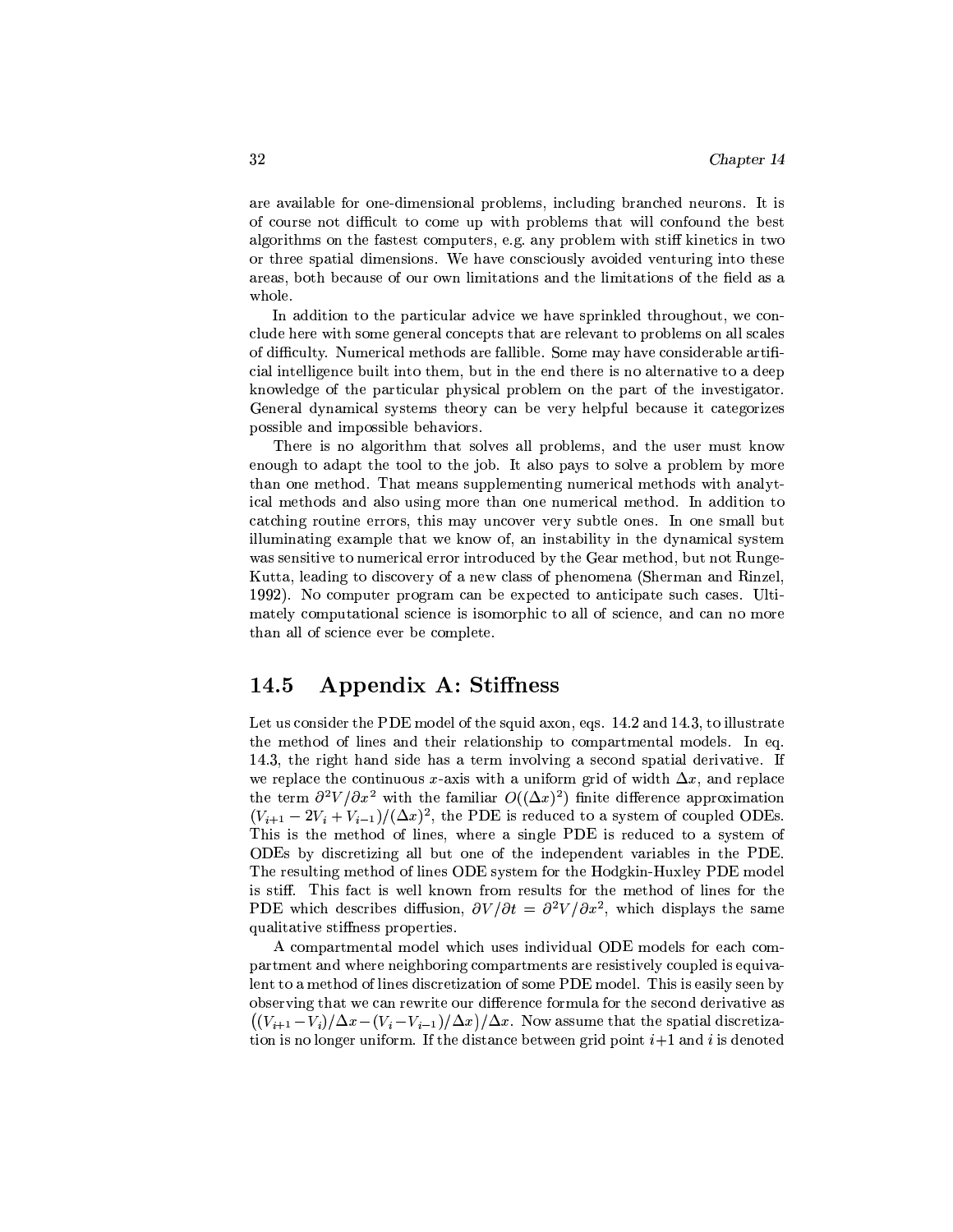by  $\Delta x_1$ , while the distance between grid point *i* and *i* – 1 is called  $\Delta x_2$ , then the second order accurate approximation to the second derivative on this nonuniform grid is given as  $((V_{i+1} - V_i)/\Delta x_1 - (V_i - V_{i-1})/\Delta x_2)/((\Delta x_1 + \Delta x_2)/2)$ . This can be rewritten as  $LV_{i-1}+DV_1+UV_{i+1}$ , where L, D, and U are constants. This is exactly the form that one encounters in nearest neighbor resistively coupled compartmental models units, where the ODE at one compartment depends on the voltage values of the central and the two flanking compartments.

We will now perform an elementary calculation that will explicitly compute the stiffness of a linear compartmental cable model. In our above mentioned example on the method of lines, eqs. 14.24, we arrived at a system of coupled linear ODEs to describe the time evolution of a linear compartmental model. These ODEs came from a PDE model of a passive cable, and so we must impose certain boundary conditions to correctly specify the mathematical problem. For simplicity, let us assume that we desire the solution to eq. 14.24 with zero Dirichlet boundary conditions, i.e.  $V_0 = V_N = 0$ . If we define the vector of voltages on the grid to be  $\vec{V} = (V_1, V_2, \ldots, V_{N-1})$ , we can rewrite eq. 14.24 as the following linear system of ODEs:

$$
\frac{d\vec{V}}{dt} = \mathbf{A}\vec{V}.\tag{14.51}
$$

The matrix  $\bf{A}$  is a tridiagonal matrix with the additional property that  $\bf{A}$ is Toeplitz. A Toeplitz matrix has constant diagonals. Thus if the elements of **A** are denoted as  $a_{ij}$ , then  $a_{ij} = K_d$  whenever  $i - j = d$  for **A** Toeplitz. Hence our Toeplitz, tridiagonal **A** has  $a/2RC(\Delta x)^2$  on both off diagonals and  $-(a/RC(\Delta x)^2 + \overline{g}/C)$  along the main diagonal. Since eq. 14.51 is a linear system of ODEs, the general solution to this system can be expressed as a linear combination of exponential functions of the form  $e^{\lambda t}$ , where  $\lambda$  is an eigenvalue of the matrix A. Since we are interested in computing the stiffness of this system, which we recall is the ratio of the largest to smallest time scale in the problem, we need only compute  $\lambda_{N-1}/\lambda_1$ , which is the ratio of the largest to the smallest eigenvalue of A. It should be noted that this ratio of eigenvalues is exactly the  $l_2$ -norm condition number of this matrix (Stoer and Bulirsch, 1980).

The eigenvalues of the tridiagonal Toeplitz matrix A are known to be (Isaacson and Keller, 1966):

$$
\lambda_k = \frac{2a}{RC(\Delta x)^2} \sin^2\left(\frac{k\pi}{2N}\right) + \frac{\overline{g}}{C}, \quad k = 1, \dots, N - 1.
$$
 (14.52)

Thus the numerical stiffness is given by:

$$
\frac{\frac{2a}{RC(\Delta x)^2} \sin^2(\frac{(N-1)\pi}{2N}) + \frac{\overline{g}}{C}}{\frac{2a}{RC(\Delta x)^2} \sin^2(\frac{\pi}{2N}) + \frac{\overline{g}}{C}} = \frac{\sin^2(\frac{(N-1)\pi}{2N}) + \rho}{\sin^2(\frac{\pi}{2N}) + \rho},\tag{14.53}
$$

where  $\rho = \frac{2\overline{g}R(\Delta x)^2}{a}$ . The constant  $\rho$  is a parameter which measures the dissipation of this particular cable model. Large values of  $\rho$  mean the system relaxes due to this dissipation much faster than due to diffusion.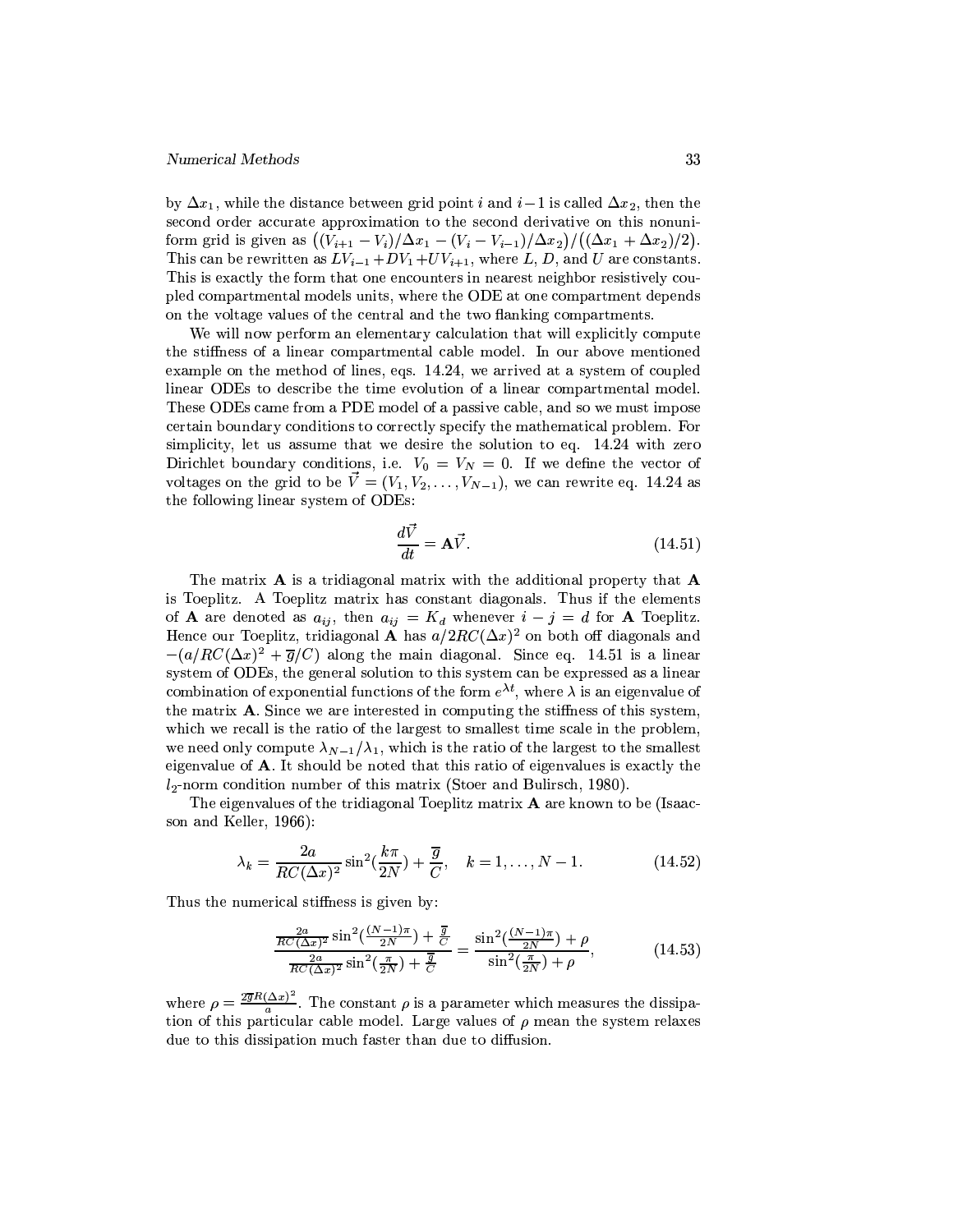With this explicit formula for the stiffness, we can ask what happens to the stiffness of this system as we vary certain parameters, namely  $\rho$  and N. Since  $0 \le \sin^2(x) \le 1$ , if  $\rho$  is large, then eq. 14.53 has a numerical value close to 1, and so the system is in fact not very stiff. Thus, if the system is very dissipative, it is numerically well behaved. On the other hand, if  $\rho$  is small, then the stiffness is approximately the ratio of the sine terms in eq. 14.53. It can be shown that  $\sin^2(\frac{(N-1)\pi}{2N})/\sin^2(\frac{\pi}{2N}) = O(N^2)$  as N gets large. Thus for small values of  $\rho$ , the stiffness gets extremely large as we increase the number of compartments in our cable model. In fact, it grows as the square of the number of compartments in our models. Thus we see that compartmental models can be very stiff when there is little dissipation via the membrane conductance. Paradoxically this stiffness increases as we use smaller and smaller compartments to better resolve spatial details. This relationship of stiffness to the number of compartments is related to the inequality that must be satisfied for numerical stability of the forward Euler method for these PDEs (Lambert, 1973).

## Acknowledgments

The authors would like to thank David Golomb, Larry Abbott, Misha Tsodyks. and David Hansel for discussions of integrate and fire problems, and Paul Smolen, Todd Geldon, and Mike Vanier for calculations with the exponential Euler method.

#### $\bf 14.6$ References

- Back, A., Guckenheimer, J., Myers, M., Wicklin, F. and Worfolk, P. (1992) *dstool:* Computer assisted exploration of dynamical systems. Notices of the Am. Math. Soc.  $39:303 - 309$ .
- Baer, S. M., and Tier, C. (1986) An analysis of a dendritic neuron model with an active membrane site. J. Math. Biol. 23: 137-161.
- Boyce, W. E. and DiPrima, R. C. (1992) Elementary Differential Equations and *Boundary Value Problems*, John Wiley and Sons, Inc., New York.
- Clay, J. R., and DeFelice, L. J. (1983) Relationship between membrane excitability and single channel open-close kinetics. *Biophys.* J. 42: 151–157.
- Conte, S. D., and de Boor, C. (1980), Elementary Numerical Analysis An Algorithmic Approach, Third Edition, McGraw-Hill Book Company, New York.
- Cooley, J.W., Dodge, F.A. (1966) Digital computer solutions for excitation and propagation of the nerve impulse. *Biophys.* J. 6: 583–599.
- Crank, J. and Nicolson, P. (1947) A practical method for numerical evaluation of solutions of partial differential equations of the heat conduction type. Proc. Camb. Phil. Soc. 43:  $50-67$ .
- Dahlquist, G. and Bjorck, A. (1974) Numerical Methods, Prentice-Hall, Englewood Cliffs, New Jersey.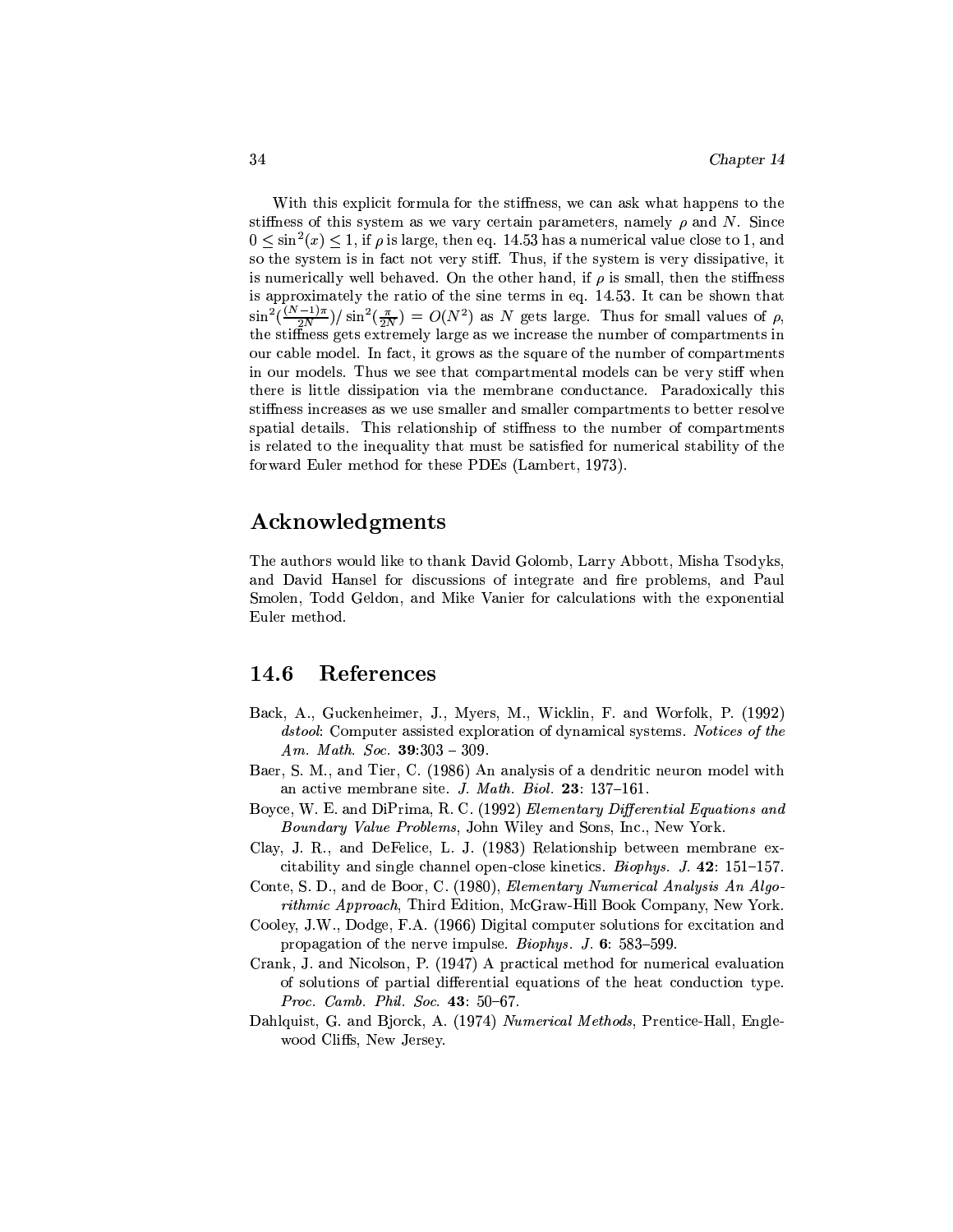- Doedel, E. J., Keller, H. B., and Kernévez, J. P. (1991) Numerical analysis and control of bifurcation problems, Part I: Bifurcation in finite dimensions. Int. J. Bifurcation and Chaos 1: 493-520.
- Douglas, J. Jr. (1961) A survey of numerical methods for parabolic differential equations. In: Advances in Computers, vol. 2, ed. F. Alt. Academic Press, New York, pp.  $1-54$ .
- Ermentrout, B. (1990) PhasePlane: The Dynamical Systems Tool, Brooks/Cole, Pacific Grove, California.
- Fox, R. F., and Lu, Y.-N. (1994) Emergent collective behavior in large numbers of globally coupled independently stochastic ion channels, Phys. Rev. E 49:  $3421 - 3431$ .
- Gear, C. W. (1971a) Numerical Initial Value Problems in Ordinary Differential *Equations*, Prentice-Hall, Englewood Cliffs, New Jersey.
- Gear, C. W. (1971b) The automatic integration of ordinary differential equations. Comm. ACM 14: 176-179.
- Golub, G. H. and Ortega, J. M. (1992) Scientific Computing and Differential *Equations*, Academic Press, Boston.
- Golub, G. H, and Van Loan, C. F. (1985) Matrix Computations, Johns Hopkins University Press, Baltimore.
- Hines, M. (1984) Efficient computation of branched nerve equations. Int. J. Bio-Medical Computing 15: 69-76.
- Hodgkin, A.L. and Huxley, A.F. (1952) A quantitative description of membrane current and its application to conduction and excitation in nerve. J. Physiol. (London)  $117: 500-544$ .
- Hubbard, J. H. and West, B. (1992) MacMath: A Dynamical Systems Software Package for the Macintosh, Springer-Verlag, New York.
- Isaacson, E. and Keller, H. B. (1966) Analysis of Numerical Methods, John Wiley and Sons, Inc., New York.
- Jack, J.J.B., Noble, D., and Tsien, R.W. (1983) Electrical Current Flow in *Excitable Cells*, Second Edition, Clarendon Press, Oxford.
- John, F. (1952) On integration of parabolic differential equations by difference methods. Comm. Pure Appl. Math.  $5: 155-211$ .
- John, F. (1982) Partial Differential Equations, Fourth Edition, Springer-Verlag, Heidelberg.
- Keller, H. B. (1976) Numerical Solution of Two Point Boundary Problems, CMBS-NSF Regional Conference Series in Applied Mathematics, number 24, SIAM, Philadelphia.
- Kloeden, P., Platen, E., and Schurz, H. (1993) Numerical Solution of Stochastic Differential Equations Through Computer Experiments, Springer-Verlag, Heidelberg.
- Koçak, H. (1989) Differential and Difference Equations through Computer Experiments, Springer-Verlag, New York.
- Kuramoto, Y. (1991) Collective synchronization of pulse-coupled oscillators and excitable units. Physica  $D$  50: 15-30.
- Lambert, J. D. (1973) Computational Methods in Ordinary Differential Equations, John Wiley and Sons, Inc., New York.